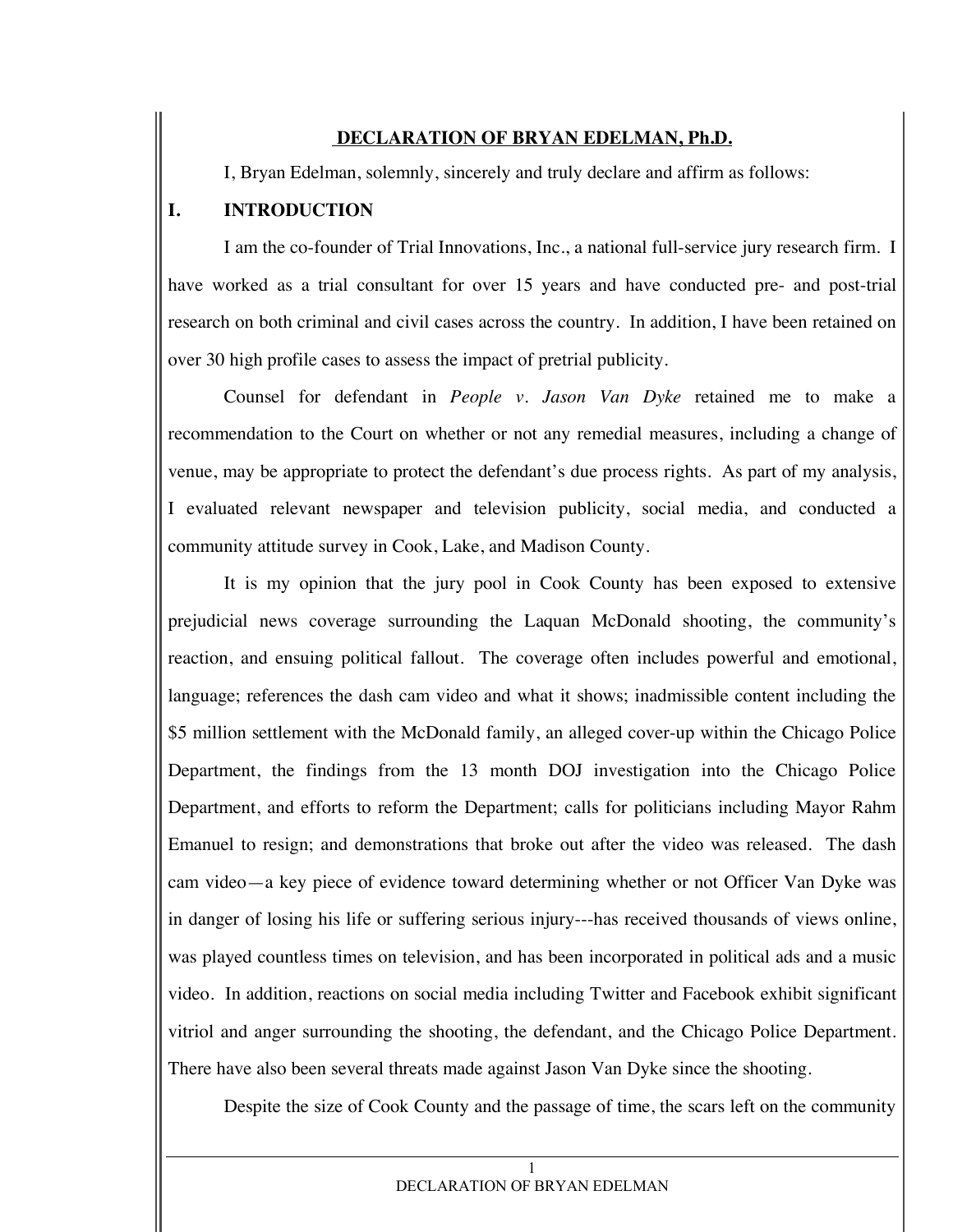by this shooting have not healed. Not only is **86%** of the jury pool familiar with the case, but **75%** of these prospective jurors believe Jason Van Dyke is guilty of murder, with **51%** falling into the "definitely" guilty category. In addition, **67%** reported that the defendant would have a difficult time convincing them that he is not guilty of murder.

Seventy-one percent (**71%**) of survey respondents have watched the shooting video. Based on their impressions of what it showed, **79%** believe that Officer Van Dyke was not in danger when he shot Laquan McDonald.

Given the nature of the pretrial publicity—and its apparent negative impact on the jury pool—I believe the presumption of innocence has been undermined. As such, remedial measures are necessary to protect the defendant's constitutional right to a fair and impartial trial.

# **II. QUALIFICATIONS**

**Education and Experience**: A copy of my curriculum vitae can be found in Appendix A to this declaration. Upon completion of my undergraduate education, I received an MA and Ph.D. in Social Psychology from the University of Nevada, Reno, and an LL.M. from the University of Kent in the United Kingdom. My graduate studies have provided me with a broad foundation in both qualitative and quantitative research methodologies as well as statistics

The Social Psychology Program at the University of Nevada is unique in that it is one of the few in the country that has an emphasis on the application of social psychological theory to the legal arena. During my studies I specialized in jury related issues and examined how attitudes, race, stereotypes, pretrial publicity, and other factors influence juror and jury decisionmaking. In this regard, I took coursework addressing topics associated with change of venue motions, the impact of pretrial publicity on jurors' ability to be fair and impartial, and the steps necessary to conduct a change of venue analysis. The University's association with the National Judicial College and other government agencies also afforded me the opportunity to conduct research with the Public Defender, District Attorney, Court Services, the judiciary, and others institutions in Washoe County, Nevada.

**Research Experience**: While at the University of Nevada, Reno I worked as a Research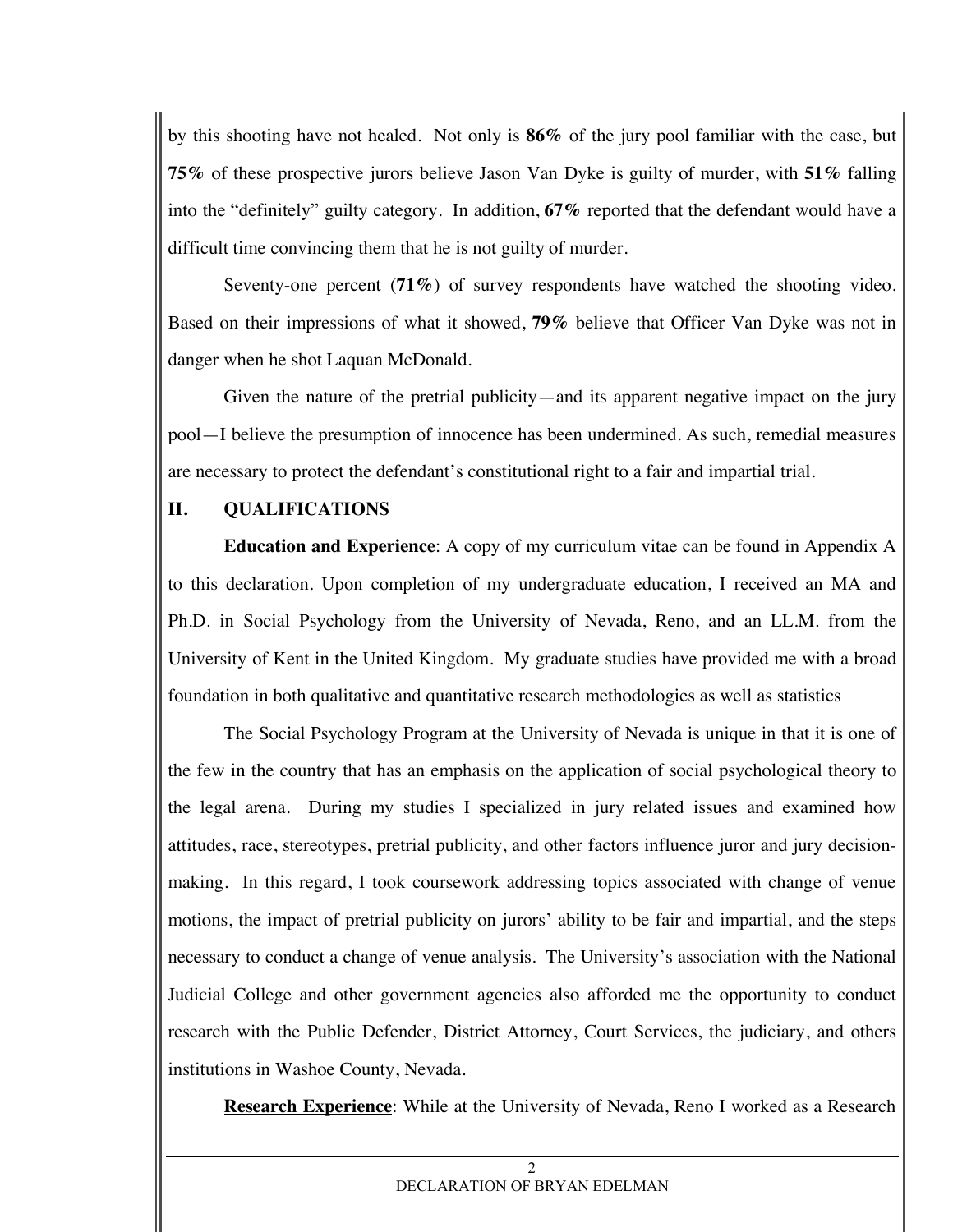Assistant and Project Manager at the Grant Sawyer Center for Justice Studies where I assisted with several national surveys, including one that examined the judiciary's understanding and application of the Daubert standard. I also explored how jurors "minimize" what they have read, seen, or heard about high profile cases during voir dire. In addition, I oversaw a study of the Washoe County's pretrial release program and assisted with the development of training programs for foreign justices, court administrators, prosecutors, and defense attorneys who were brought to the United States by the Department of State.

Further, I have conducted and published research on the impact of illegitimate factors on juror decision-making. This research included developing and testing a model that attempted to explain how factors such as race and empathy influence pre- and post-deliberation sentencing decisions in capital cases. My research on juror decision-making in capital cases was later published as a book. Since completing my studies I have also published on the impact of graphic images on jurors, and on methodological issues associated with online survey research.

**Jury Research Experience**: I began working as a trial consultant in 1998 and cofounded Trial Innovations in 2010. Over the years I have worked on hundreds of criminal and civil cases across the country. As a trial consultant I have conducted mock trials, focus groups, surveys, post-trial interviews, and other research exercises. I have consulted in the courtroom and assisted with jury selection on more than 100 cases. I have also served as a presenter at local bar associations, law firms, national meetings, and conferences. In addition, I have been invited to conduct MCLE courses related to jury selection by the Public Defender, Alternate Defender, and District Attorney in California, Nevada, and New Mexico. I have also served as a guest lecturer at the University of Santa Cruz and Stanford Law School.

**Venue Experience**: As a graduate student, I was trained by Dr. Ronald Dillehay and Dr. Edward Bronson, two of the leading experts in the country on venue and pretrial publicity. Over the years I have had the opportunity to work with Dr. Bronson on a number of change of venue studies.

I have worked on change of venue issues in several different capacities. As a researcher I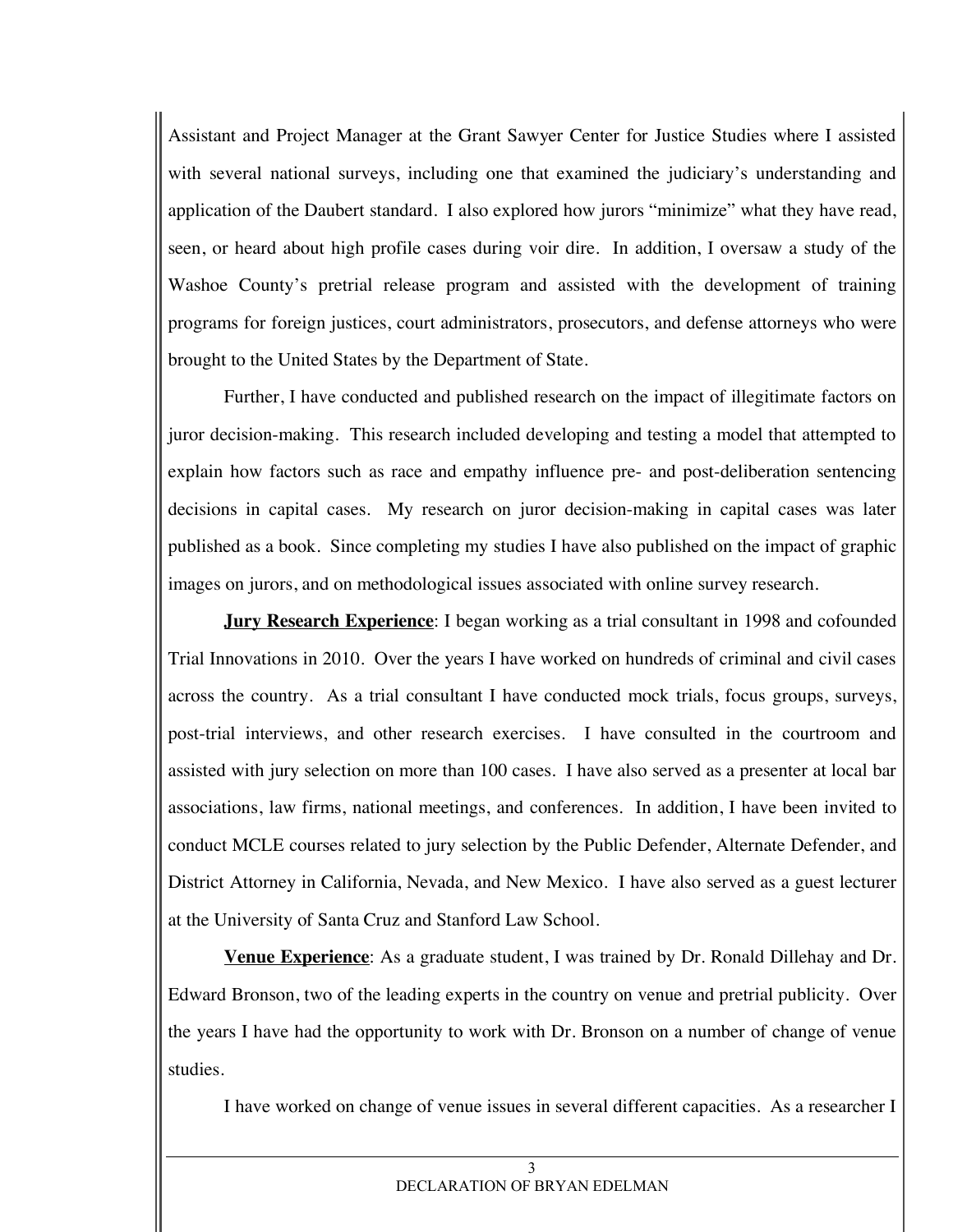have coded trial transcripts in high profile cases to evaluate how jurors "minimize" their bias and exposure to pretrial publicity during voir dire, and the challenges this phenomenon poses for judges and attorneys. In addition, I examined the impact of television pretrial publicity on prejudgment of guilt. I have also presented as a panelist on change of venue issues at the American Society of Trial Consultants' annual conference, and been a co-author on the chapter in the "California Criminal Law Procedure and Practice" on change of venue since 2011.

I have conducted content analyses of media coverage on a host of topics, and have designed more than 50 community attitude surveys over the years. I have been retained as an expert to conduct and evaluate change of venue studies, and also to recommend remedial measures for addressing exposure to pretrial publicity outside of a change of venue.

**Expert Witness Experience**: I have been retained as an expert witness on matters including freedom of religion in China (political asylum hearing), eyewitness identification, and change of venue. I have testified as an expert witness in person or by declaration in California, Idaho, Colorado, Texas, Michigan, Massachusetts, and Nevada, and have been hired by the prosecution and defense. In the majority of cases I have been retained to conduct a change of venue study, I have recommended against a change of venue.

#### **III.** THE INFLUENCE OF ATTITUDES ON COGNITION<sup>2</sup>

There is a substantial body of literature that has accumulated over the years documenting the impact of schemas<sup>3</sup> and attitudes on information processing. These cognitive structures have been shown to have an impact on selective attention, the evaluation of new information, and memory recall. This research provides insight into how media coverage may lead to bias in the courtroom.

When media coverage surrounding a case is broad, extensive, and redundant, strong links

 $1$  These exclude instances where I have been hired to review a change of venue survey, assist with addressing media coverage during *voir dire*, or review trial transcripts and pretrial publicity as part of a post-conviction appeal.

<sup>&</sup>lt;sup>2</sup> Cognition is a term referring to the mental processes involved in gaining knowledge and comprehension, including thinking, knowing, remembering, judging and problem solving.

<sup>&</sup>lt;sup>3</sup> Schemas are cognitive structures which represent knowledge about a concept or type of stimulus, including its attributes and the relations among those attributes.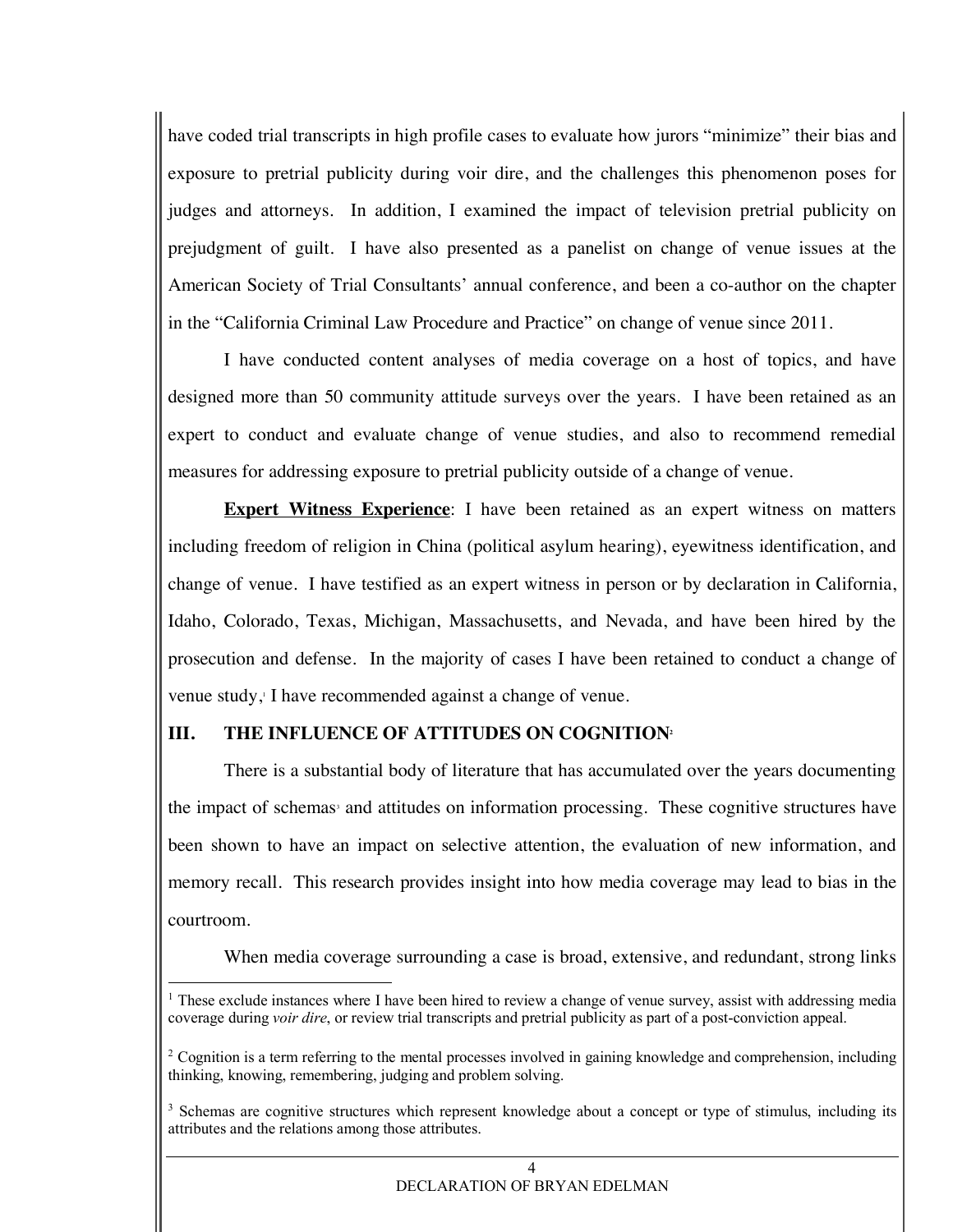between relevant attitudes and beliefs about the victim, the defendant, and evidence as presented through the media will form. If the pretrial publicity repeatedly links certain attitudes and beliefs, over the course of a trial these attitudes are likely to be automatically activated at a subconscious level. If the pretrial publicity repeatedly links certain attitudes and beliefs, over the course of a trial these attitudes are likely to be automatically activated and serve as a prism through which trial testimony is cognitively processed.

This network of linked attitudes can have an impact on a juror's attention to and evaluation of the evidence and arguments presented in court. As the network of linked attitudes grows, attitudes become more resistant to change. Resistance to revising well-established attitudes has been shown to lead to biased information processing. When attitudes are strong, there is a tendency to favor arguments and information in support of an attitude over arguments which may disprove it. The acceptance of a counterargument can create what has been termed "cognitive dissonance." In an effort to avoid cognitive dissonance, information that supports attitudes may be selectively attended to and counterarguments may be distorted or dismissed.<sup>5</sup>

Attitudes can also have an impact on attention and recall. Research has shown that information that supports a preexisting attitude is easier to learn, more accurately retained, and easier to recall. The links formed between attitudinally supporting information and preexisting attitudes are stronger than those formed between counterarguments and preexisting attitudes. As a result, the latter is more difficult to retrieve from memory. Further, there is a tendency to produce new beliefs which support attitudes and suppress those that run counter to preexisting attitudes.

When a venue is inundated with media coverage surrounding a crime, they will develop case-specific attitudes, which can have an impact on their evaluations of the evidence and arguments presented at trial. When this occurs, attitudinally supporting arguments will be more

 <sup>4</sup> Cognitive dissonance is an uncomfortable feeling caused by holding two contradictory ideas simultaneously. People have a motivational drive to reduce dissonance by changing their attitudes, beliefs, and behaviors, or by justifying or rationalizing them.

 $5$  For example, people list more counterarguments for information that refutes preexisting attitudes than information that supports them.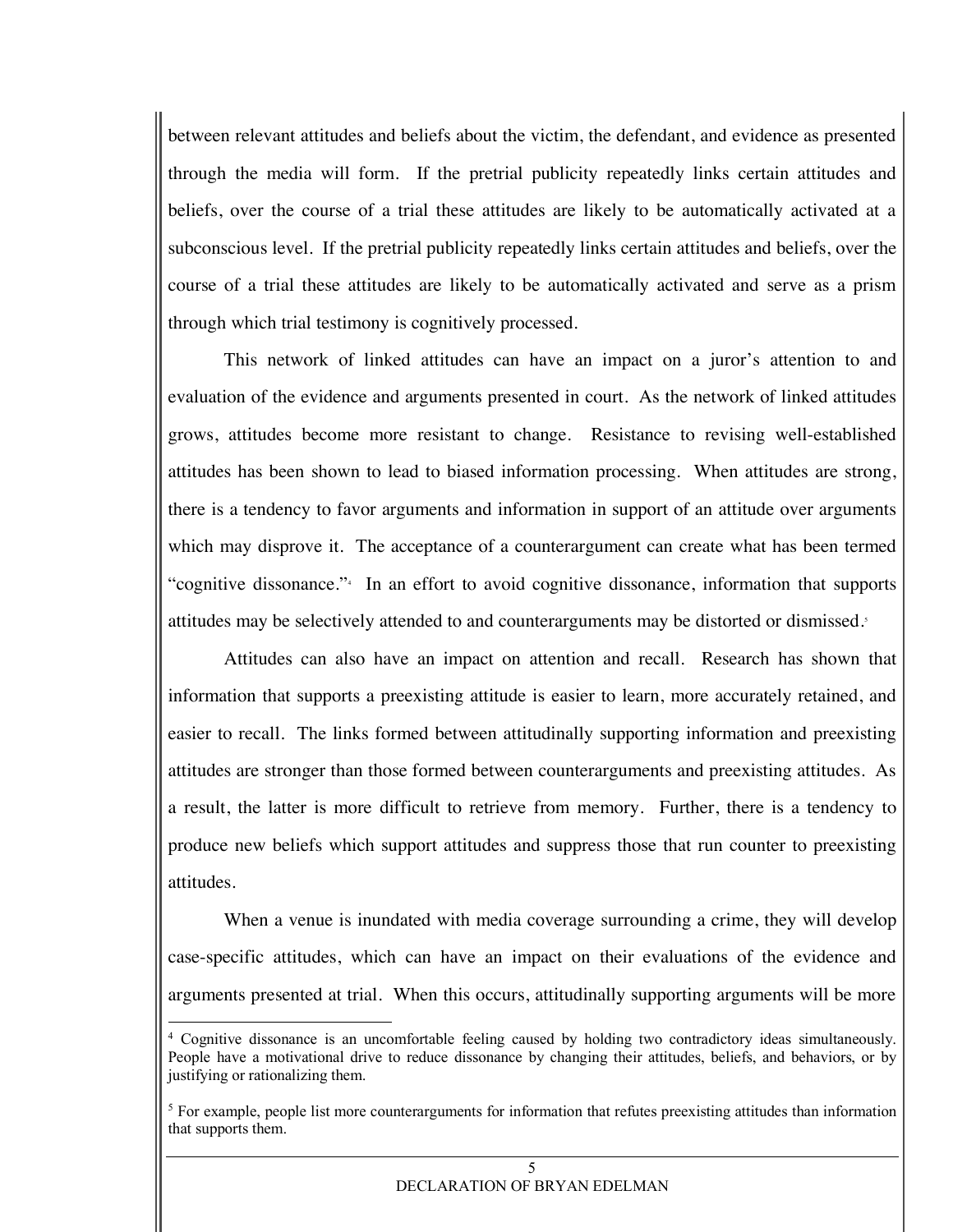closely attended to, evaluated as persuasive, integrated into the existing network of attitudes and beliefs, and made easily accessible during deliberations. In contrast, counterarguments and evidence conflicting with well-established attitudes may create cognitive dissonance. As a result, jurors will either ignore this evidence or make cognitive efforts to refute it. This evidence will not establish strong links to preexisting attitudes and will not be easily accessible during deliberations. These psychological processes put the defendant at a significant disadvantage, tend to undermine the presumption of innocence, and diminish the prosecution's burden of proof.

The prejudicial impact of preexisting attitudes is accentuated by the fact that the media coverage underlying them is often biased in favor of the prosecution. Furthermore, news content is encoded under very different circumstances from those found in the courtroom. The rules of evidence that are strictly enforced at trial do not apply. As such, the persuasive impact of information presented through the press, including admissible evidence, may be more significant than it would otherwise be following cross-examination.

#### **IV. THE PREJUDICIAL IMPACT OF PRETRIAL PUBLICITY**

There is a body of research within the social sciences that attempts to address the impact of pretrial publicity on decision-making in the courtroom. This literature suggests that pretrial publicity influences evaluations of the defendant, perceptions of criminality, sympathy toward the defendant, pretrial judgments regarding guilt, and final verdicts.6

Daftary-Kapur, Penrod, O'Connor, and Wallace (2014) conducted a field study that

 <sup>6</sup> *See* Constantini, E., & King, J. (1980-1981). The partial juror: Correlates and causes of prejudgment. *Law and Society review, 15,* 9-40; DeLuca, A.J. (1979). *Tipping the scales of justice. The effects of pretrial publicity.* Unpublished master's thesis, Iowa State University, Ames; Hvistendahl, J.K. (1979). The effect of placement of biasing information. *Journalism Quarterly, 56,* 863-865; Kline, F.G., & Jess, P.H. (1966). Prejudicial publicity: Its effects on law school mock juries. *Journalism Quarterly, 43,* 113-116; Moran, G. & Cutler, B.L. (1991). The prejudicial impact of pretrial publicity. *Journalism of Applied Social Psychology, 21,* 345-367; Otto, A.L., Penrod, S., & Dexter, H. (1994). The biasing impact of pretrial publicity on juror judgments. *Law and Human Behavior, 18*, 453-470; Padawer-Singer, A. & Barton A.H. (1975). The impact of pretrial publicity on jurors' verdicts. In R.J. Simon (Ed.) *The jury system in America: A critical overview* (pp. 123-139). Beverly Hills, CA: Sage; Simon, R.J., Eimermann, T. (1971). The jury finds not guilty: Another look at media influence on the jury. *Journalism Quarterly, 48,* 343-344; Sue, S., Smith, R.E., & Gilbert, R. (1974). Biasing effect of pretrial publicity on judicial decisions. *Journal of Criminal Justice, 2,* 163-171;Tans, M., & Chaffee, S. (1966). Pretrial publicity and juror prejudice. *Journalism Quarterly, 43,* 647-654.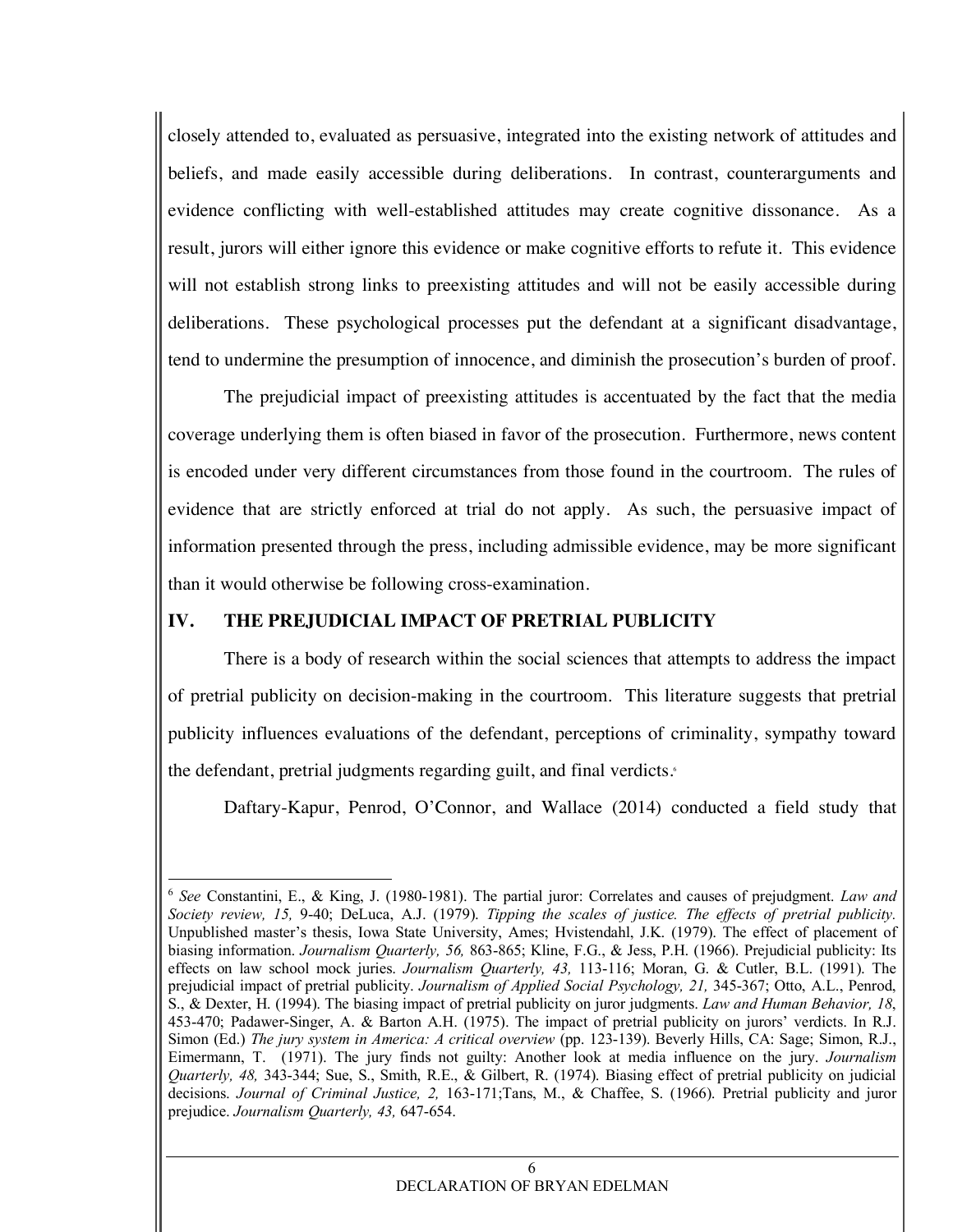incorporated real time evidence into the methodology.7 Participants included jury-eligible community members who were naturally exposed to pretrial publicity over a 14-month period leading up to the trial. Trial summaries were presented online during six sessions over the course of ten weeks.

The researchers reported a pretrial publicity effect that persisted throughout the actual trial. Despite the admonitions to set-aside prejudicial pretrial publicity, participants were biased by the content of the pretrial publicity. Specifically, those exposed to pro-prosecution oriented articles were more punitive in their guilty ratings across all six sessions compared to those exposed to pro-defense pretrial publicity. The amount of the pretrial publicity participants were exposed to also had a significant effect. In addition, the biasing effect of pretrial publicity did not disappear over time. Thus, neither delay nor trial evidence eliminated the pretrial publicity effect on judgments of guilt.

Steblay, et al.  $(1999)$  conducted a meta-analysis encompassing 44 research studies on pretrial publicity. The authors reported a statistically significant relationship between pretrial publicity and verdicts.<sup>9</sup> Media coverage addressing the defendant's prior record, the existence of confessions, the heinousness of the crime, and negative character of the defendant have all been shown to have an effect on perceptions of guilt and final verdicts. Furthermore, deliberations may not reduce the biasing impact of pretrial publicity.10 In fact, Kramer, Kerr, and Carroll (1990), found that deliberations actually accentuated the effects of pretrial publicity on final verdicts.<sup>11</sup>

 <sup>7</sup> Daftary-Kapur, T., Penrod, S.D., O'Connor, M. & Wallace, B. (2014). Examining pretrial publicity in a shadow jury paradigm: Issues of slant, quantity, persistence and generalizability. *Law and Human Behavior*, 38(5), 462-477.

<sup>&</sup>lt;sup>8</sup> A meta-analysis is a statistical analysis of several separate but similar experiments or studies in order to test the pooled data for statistical significance.

<sup>9</sup> Steblay, Jasmina Besirevic, Solomon M. Fulero, Belia Jimenez-Lorente. "The Effects of Pretrial Publicity on Juror Verdicts: A Meta-Analytic Review", Law and Human Behavior, vol.23, no.2, pp. 219-235, 1999.

<sup>10</sup> Otto, A.L., Penrod, S. & Dexter, H.R. (1994). The biasing impact of pretrial publicity on juror judgments. *Law and Human Behavior*, 18(4), 452-469.

<sup>11</sup> Kramer, G.P., Kerr, N.L., & Carroll, J.S. (1990). Pretrial publicity, judicial remedies, and jury bias. *Law and Human Behavior,* 14(5), 409-438.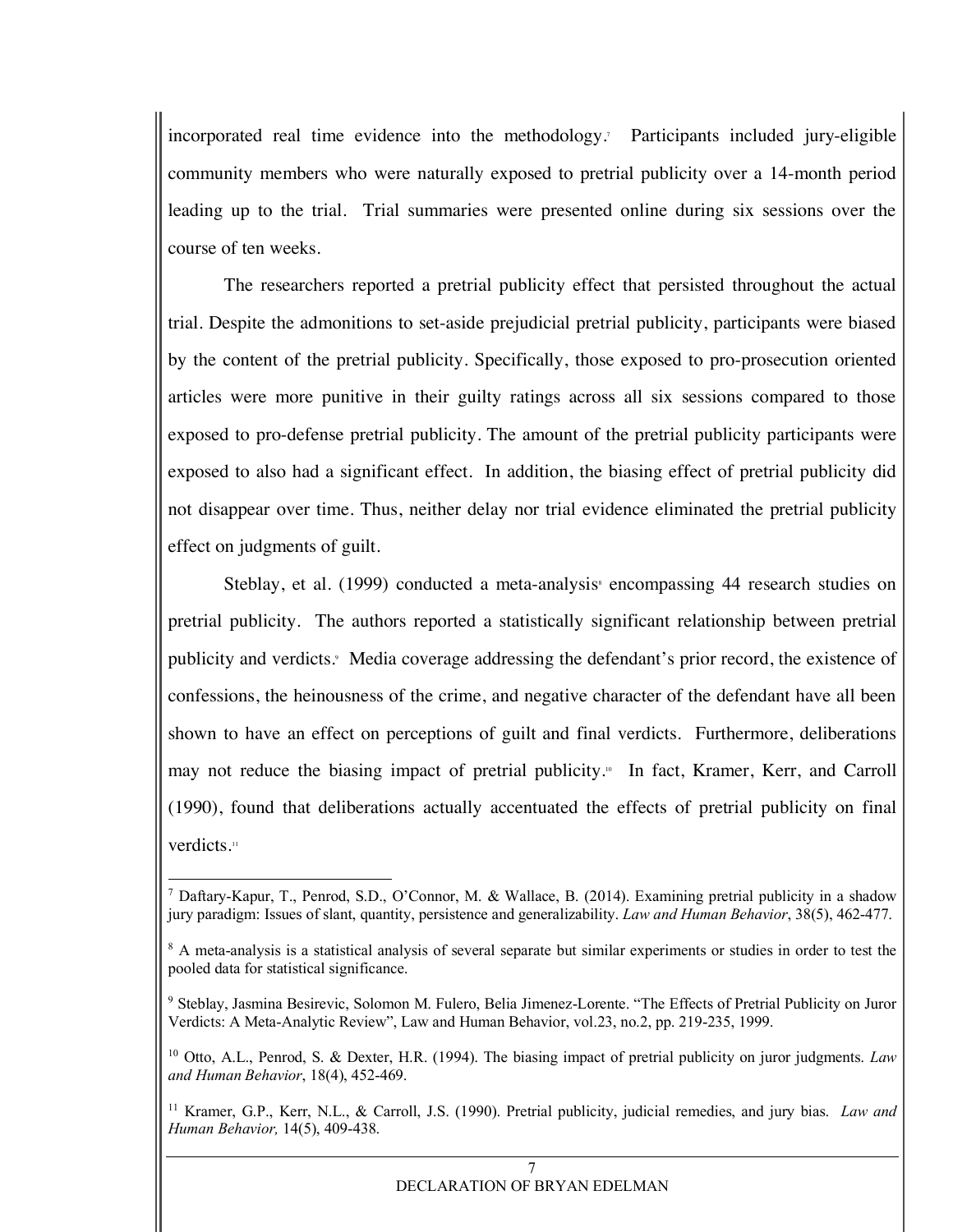Dexter, Cutler, and Moran (1992) also reported a significant relationship between pretrial publicity and views toward guilt. Participants were given pretrial publicity a week before the study began. Negative pretrial publicity increased conviction rates, even for subjects who underwent extensive voir dire addressing pretrial publicity.<sup>12</sup>

As demonstrated by Ruva and McEvoy (2007) exposure to pretrial publicity can influence verdicts by affecting perceptions of defendant credibility, ratings of the prosecuting and defense attorneys, and source attribution errors (i.e., misattributing information learned from the media as evidence presented as trial evidence).13

Consistent with the experimental literature on attitudes described above, Hope, Memon, and McGeorge (2004) found that jurors exposed to negative pretrial publicity evaluate proprosecution evidence more favorably than its actual probative value, a phenomenon coined "predecisional distortion."14 Thus, attitudes developed from exposure to pretrial publicity serve as a filter through which later trial evidence is evaluated.

### **V. MEDIA ANALYSIS**

An effort was made to collect the articles published in newspapers with circulation in Cook County to assess the extent of coverage surrounding the case. The search of news databases returned 2124 articles from the *Chicago Tribune* and *Sun Times* that reference the shooting, and 866 additional publications in other local papers between October 20, 2014 and March 25, 2018. A content analysis of a stratified sample of articles from the *Tribune* and *Sun Times* was conducted to assess the nature of the media coverage. Comments on social media including Facebook and Twitter were also analyzed via content analysis.

The media coverage often includes prejudicial content, highlights the racial elements of the case, references potentially inadmissible material (e.g., \$5 million settlement, cover-up,

 <sup>12</sup> Dexter, H., Cutler, B.L., & Moran, G. (1992). A test of *voir dire* as a remedy for the prejudicial effects of pretrial publicity. *Journal of Applied Social Psychology*, 22, 819-832.

<sup>&</sup>lt;sup>13</sup> Ruva, C.L., & McEvoy, C. (2008). Negative and positive pretrial publicity affect juror memory and decisionmaking. *Journal of Experimental Psychology: Applied,* 14(3), 226-235.

<sup>&</sup>lt;sup>14</sup> Hope, L., Memon, A. & McGeorge, P. (2004). Understanding pretrial publicity: Predecisional distortion of evidence by mock jurors. *Journal of Experimental Psychology: Applied,* 10, 111-119.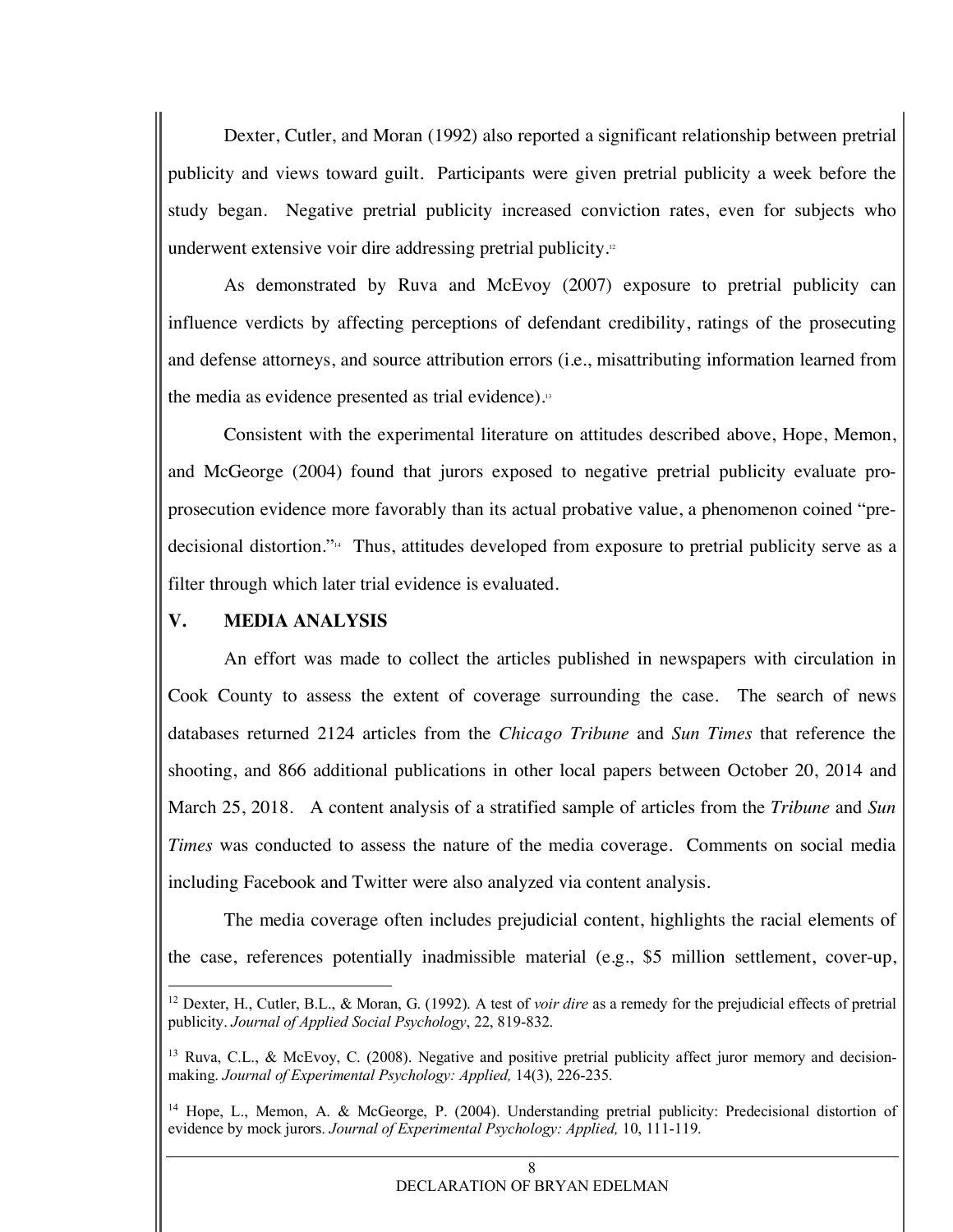criminal charges against officers at the scene, the Department of Justice investigation), provides descriptions of the shooting, chronicles the controversy over the release of the dash cam video, details what it shows (i.e., McDonald was walking away from the officers), and follows the community's response and political fallout that ensued.

The coverage often incorporates emotive and powerful language when describing the shooting and events that followed. This type of language can generate strong attitudes that are more persistent over the passage of time. Examples of this type of language include:

- Young man being shot down like a dog in the street; as if he were a dog; an execution of a young man that should have been and could have been avoided; a young black male unjustifiably killed by police is the Emmett Till of our time
- Laquan McDonald's blood is spilling all over City Hall
- Atrocity; the grotesque undervaluing of human life; tragic death; incident is horrible on so many levels; this horrific and shocking event; mayor declared Van Dyke's conduct "hideous"
- The 17-year-old's police execution; it was like an execution; gratuitous execution as well as a hate crime
- Misfortune of crossing the path of a brutal Chicago cop; a statue did not shoot 17-year-old Laquan McDonald 16 times, a white cop did; if they had done something about this cop in our case, this young boy would still be alive
- Pumping 16 bullets into the teenager; pumping 16 rounds into McDonald's body; 16 bullet holes; unloaded 16 bullets into him; why a police officer needed to shoot this young man 16 times; \$1 million for each bullet fired into Laquan McDonald
- Cops letting the teenager lie dying in the street, unaided, uncomforted, almost unnoticed; as he lay helpless on the street; continued to shoot him after he crumpled to the middle of Pulaski Road; only movement is the puffs of smoke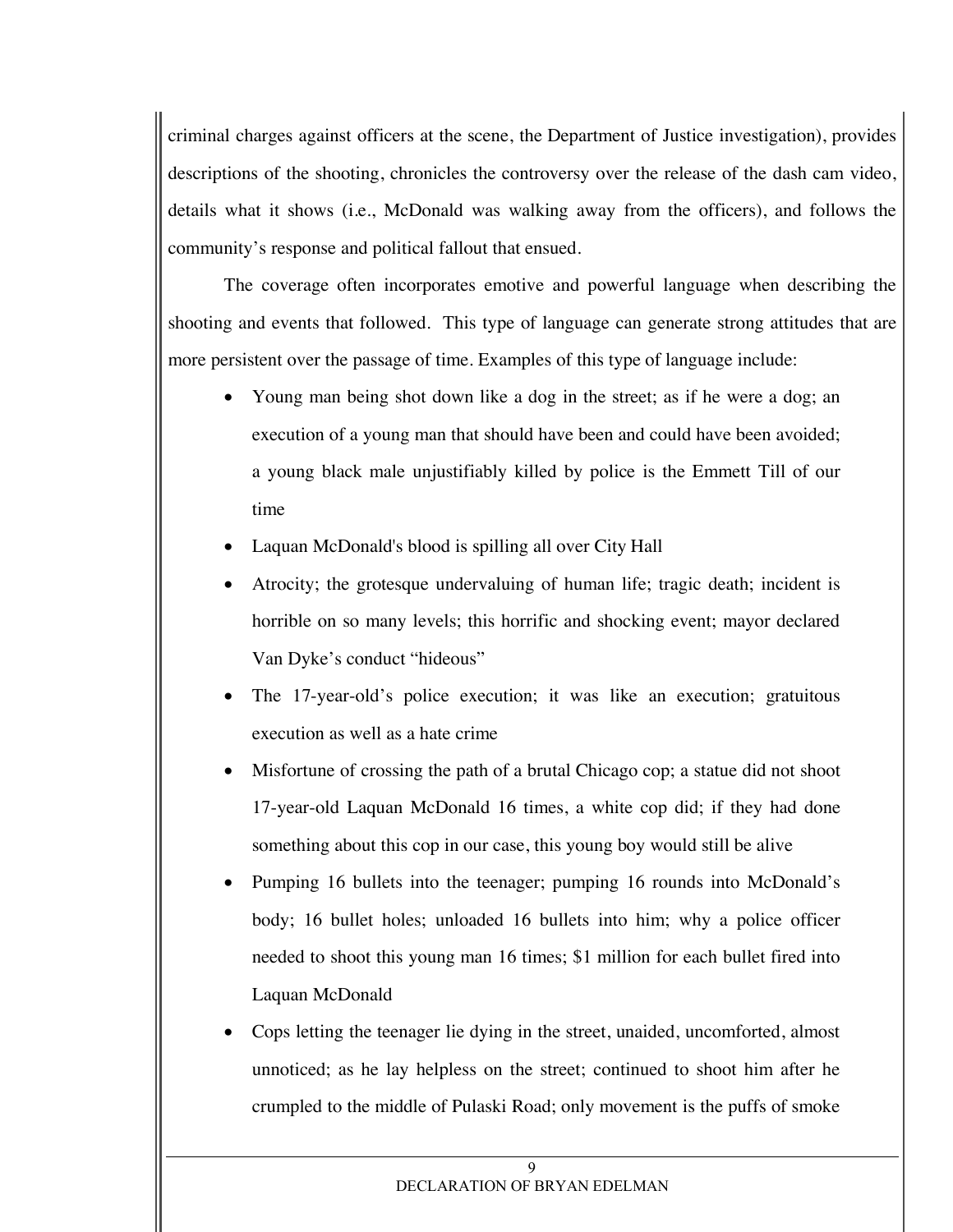coming from the teen's torso and his head

- It rocked him to the core; outpouring of rage after the McDonald shooting; furious reaction; there's a lot more than the number of bullets fired that we all should be outraged about when it comes to the killing of Laquan McDonald; outrage over the response to the Laquan McDonald shooting; shattered public trust in the Chicago Police
- The city is bleeding; Chicago is bleeding; this is Chicago's shame; Chicago exploded over the Laquan McDonald police shooting; Chicago sitting on the edge of widespread community unrest; Chicago is grappling with the aftermath of the shooting
- The grisly video; outraged by the "execution" video; considered the video so outrageous; extremely disturbing
- Ongoing furor over the Laquan McDonald shooting video; unrelenting furor over the video; ongoing furor over the police shooting of Laquan McDonald; unrelenting furor that followed the release of the Laquan McDonald shooting video; political furor over the mayor's handling of the Laquan McDonald shooting video; would not have been the powder keg that it has been
- We are looking for justice; if Laquan had shot the policeman 16 times, he wouldn't have been at a desk job 13 months later

The release of the dash cam video rocked community residents and led to widespread outrage over the excessive use of force by members of the Chicago Police Department. The newspaper coverage is replete with references to the Laquan McDonald shooting video, its controversial release, and descriptions of what it shows. Many articles mention how the video refutes accounts by officers at the scene. This coverage often mentions that Laquan McDonald was walking away from officers when he was shot and was not a threat, which goes to one of the core issues of the case. This type of coverage—some of which may be inadmissible—can be particularly caustic if it erodes the presumption of innocence standard. References to the video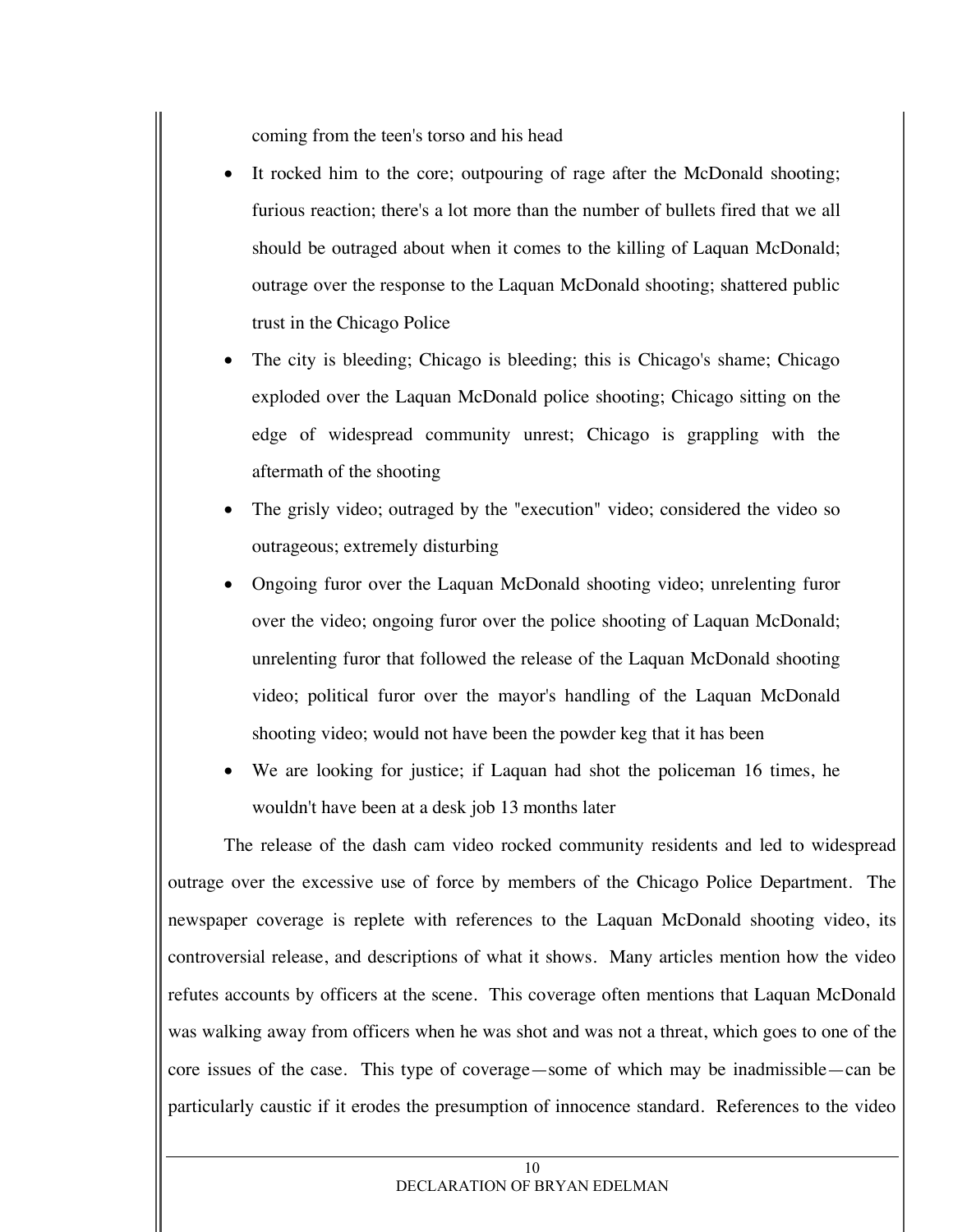# include:

- Potentially incendiary video; incendiary video; incendiary shooting video; incendiary power of the video
- Infamous video; 2015's Laquan McDonald video fiasco
- It is 6 minutes and 33 seconds of horror; graphic
- Viewed around the world; went viral; placed Chicago at the center of the national debate over policing and race; the release of the video is the leading news item across the country
- It exposed for all to see the racist police violence and the code of silence and cover-ups that have been endemic; fear and anticipation that could change now that the video has been played and replayed; before it's clear whether the shock of the video's release will make a real and lasting difference
- The city does not want you to see video of the shooting; more than a year trying to keep the video under wraps; trying to keep the video under wraps until after the election; critics have been saying that Rahm Emanuel held that video back because he was going through a process of reelection
- The city had fought in court to keep that video under wraps; objections from Mayor Rahm Emanuel's administration; city officials for years refused to release dashboard camera video; declined to release the video to the public; City Hall fought for the next eight months against releasing it to reporters
- Furor over Emanuel's questionable involvement in the delayed release; some members argued that the tape should have been released before the election; doesn't excuse not releasing the tape as soon as possible
- Court's order forced the city to publicly release the video; 13 months after the shooting; released, only after a judge ordered the city to do so; over Emanuel's objections
- McDonald appeared to be walking away; appears to show McDonald was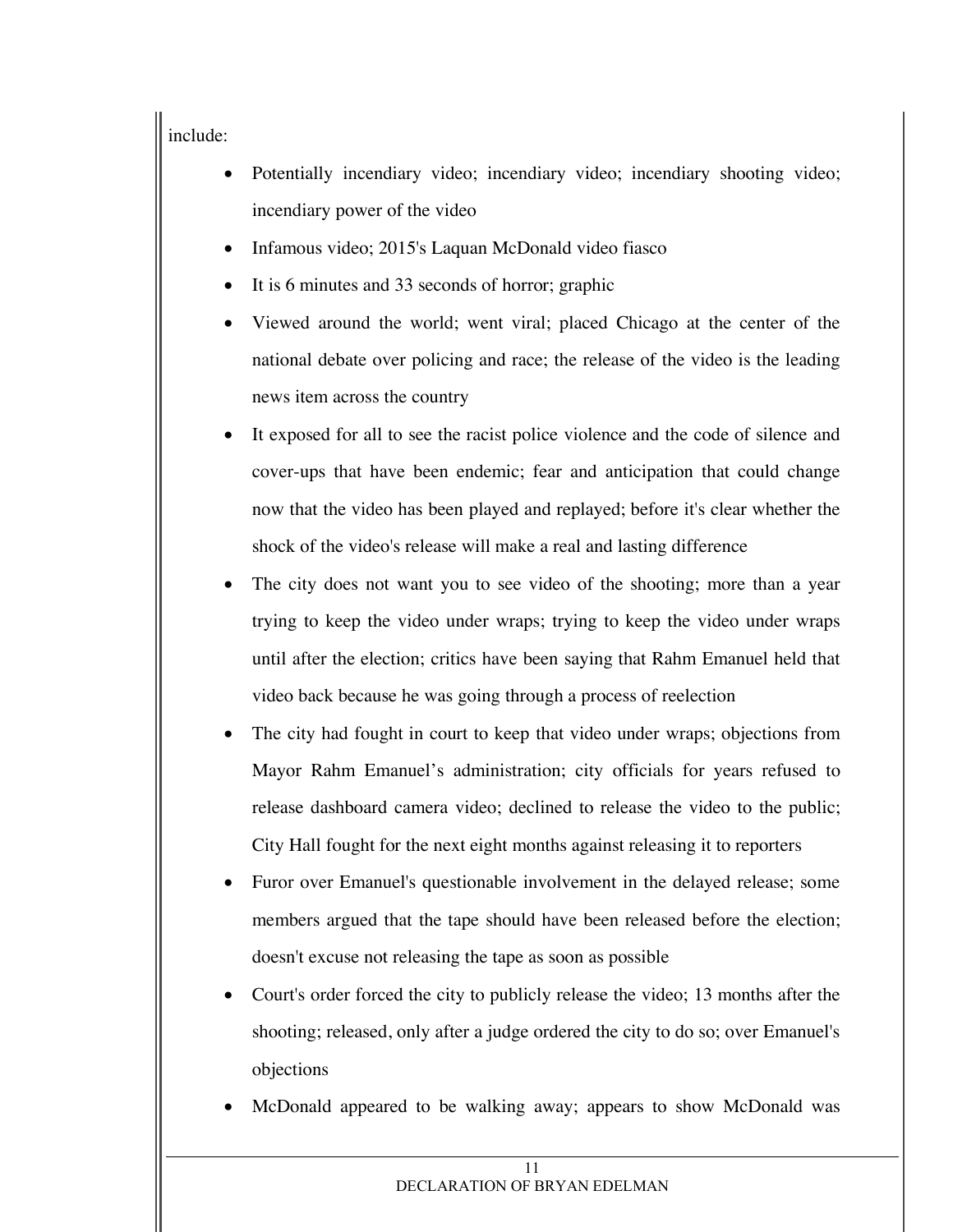walking away from Van Dyke and Walsh; show McDonald was walking away from the officers when he was shot; walking away from officers; moving away from police; Laquan was angling away; as the black teenager appeared to be walking away from him; appeared to be walking away from the cop; while the black teenager was walking away from police with a knife in his hand; the knife-wielding McDonald was walking away from the officers

- At odds with the account initially released by the police union; at odds with accounts of officers at the scene; this is not what happened
- Showing a white police officer pumping sixteen rounds into the body of a black teenager; white police officer pumping 16 rounds into McDonald's body; a white police officer Jason Van Dyke unloading 16 rounds; showing him pumping 16 bullets into black teen Laquan McDonald; an unarmed 17 year-old being shot 16 times by a Chicago Police officer; depicts, in vivid detail, a 17-year-old being shot multiple times as he lay helpless on the street; Chicago Police officer unleashing the barrage of gunfire that killed McDonald; pumping sixteen rounds into the body of 17-year-old Laquan McDonald, the officer pumping 16 bullets into the teenager; in a matter of seconds; captured the 16 shots fired by Chicago Police Officer Jason Van Dyke; firing 16 shots into McDonald's body; showing Van Dyke firing shot after shot at McDonald

The newspaper coverage also mentions potentially inadmissible material such as reports about the \$5 million settlement, a cover-up of the shooting within the Chicago Police Department, the destruction of evidence (i.e., Burger King video footage), intimidation of witnesses, falsifying reports of what happened, charges against officers who were at the scene, and investigations into the Chicago Police Department. Examples of this type of publicity include:

• Hush money; \$5 million settlement; City Council authorized a \$5 million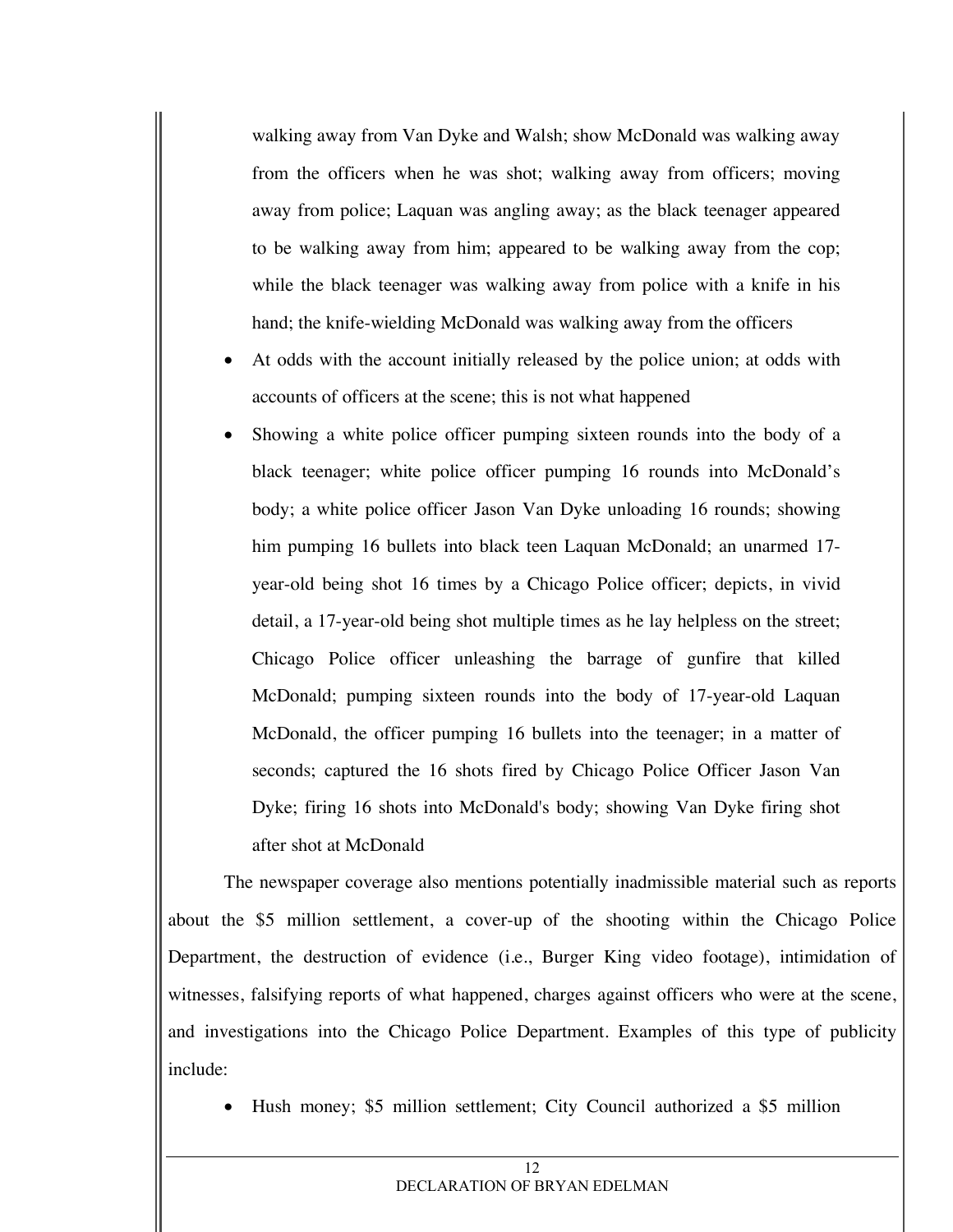settlement even before a lawsuit was filed;

- Johnson moved to fire seven officers who allegedly tried to cover up the shooting; seeking to fire seven officers for lying in their accounts; Van Dyke's partner is one of those officers Johnson is seeking to fire; recommended for firing for signing reports that said McDonald, holding a knife, was walking toward officers when he was shot 16 times; moving quickly to rid the department of officers who covered up the shooting; called the move to fire the officers a "powerful statement"
- Police accounts of the shooting conflict with what the dash cam video; officers who lied on police reports; reports seem to differ from the video; prove officers falsified reports; confirms McDonald did not "lunge toward police; police reports showed officers' narratives did not agree with what was on video; official narrative approved at the highest levels that the video showed was a lie
- Cops on the scene indicated that McDonald was threatening them with a knife; refused to drop the knife; armed with a knife continued to approach and refused all verbal direction; swung the knife at the officers in an "aggressive manner"; Camden: an officer shot him in the chest when he refused to comply with orders to drop the knife; Camden: McDonald lunged at officers; Walsh: McDonald continued to advance on them, ignoring commands to drop a knife in his hand
- [City Hall] is where the cover up took place; contrary to the false statements the City allowed the F.O.P. spokesman to spin to the media; Bernie Sanders: any elected official with knowledge of any cover-up in the release of the video should resign
- Chicago detectives went in [Burger King] and removed 86 minutes of surveillance footage from all the cameras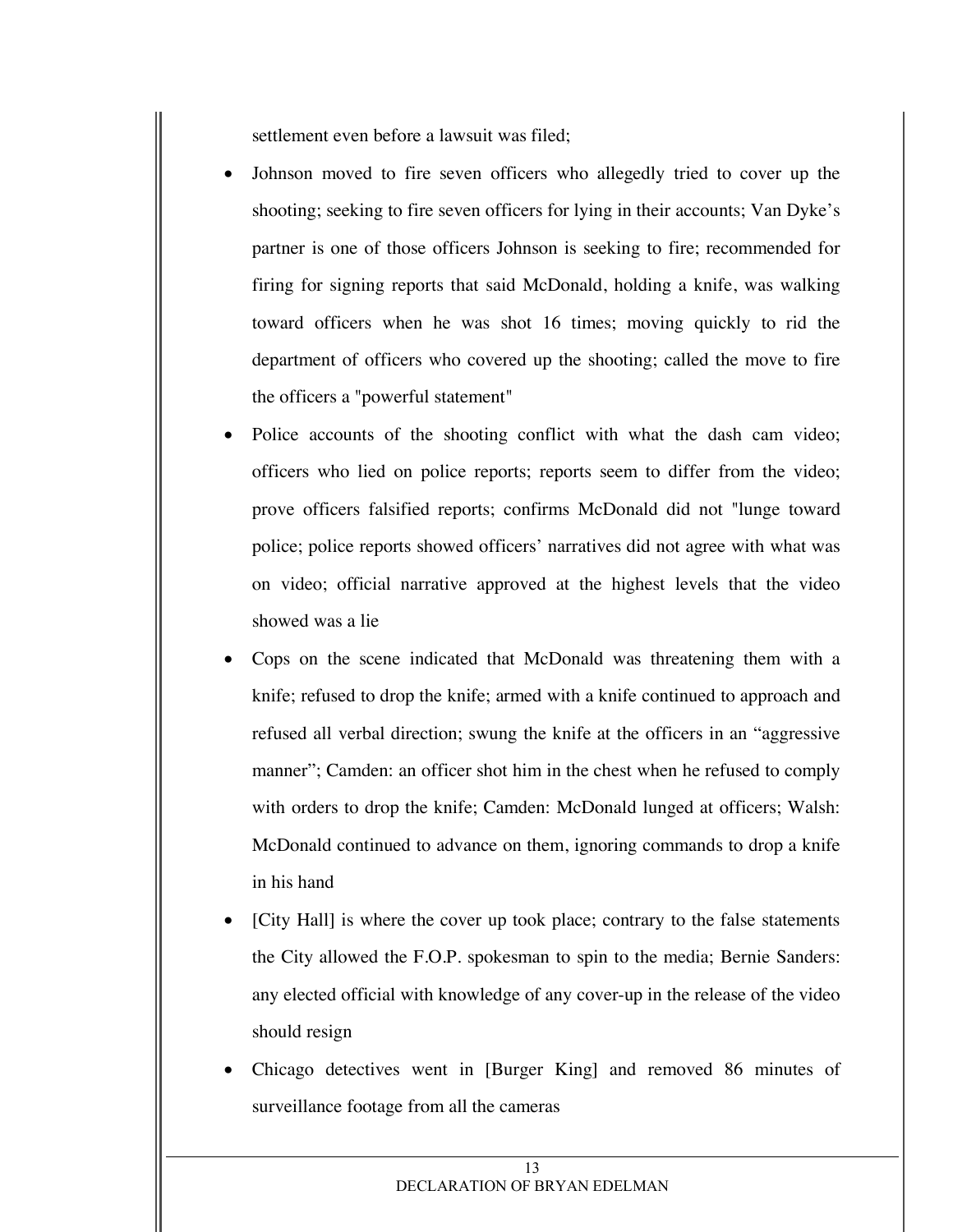- Jesse Jackson: talk that Van Dyke was in danger was "just propaganda"
- One witness whom the police reports alleged did not see the shooting told multiple police officers that he saw the shooting; they were held against their will for hours; intensively questioned by detectives; repeatedly pressured to change their statements; investigating officers simply fabricated civilian accounts in the reports; told her what she witnessed was not what really happened; told her they had video that contradicted her account; officers demanded Benitez surrender her phone [tried to take videos and photos]; filed a federal lawsuit claiming officers detained her illegally to pressure her to change her story
- It laid bare years of civil rights violations by officers; portrayed a biased police department stuck in the Stone Age; found police misconduct; Chicago Police Department has performed in an often unprofessional, slipshod and corrupt manner
- Treating people in minority communities with a particular disregard for civil rights; verbally abusing minorities; the result been a Police Department that is not trusted by the very people it is supposed to serve and protect; especially in African-American and other minority neighborhoods

The newspaper coverage also follows the political fallout that occurred after the shooting and details organized protests, efforts to reform the Chicago Police Department, and calls for political figures to be fired or removed from office:

- The mayor's political fate may ultimately rest on whether Chicago Police Officer Jason Van Dyke is convicted; "I just worry about where this trial is headed and what happens if he's acquitted," the alderman said; if he gets off, it'll impact the mayor and the entire City Council
- The video also "shattered trust" in the City Council; constituents are furious; they were asleep on the job when it came to police misconduct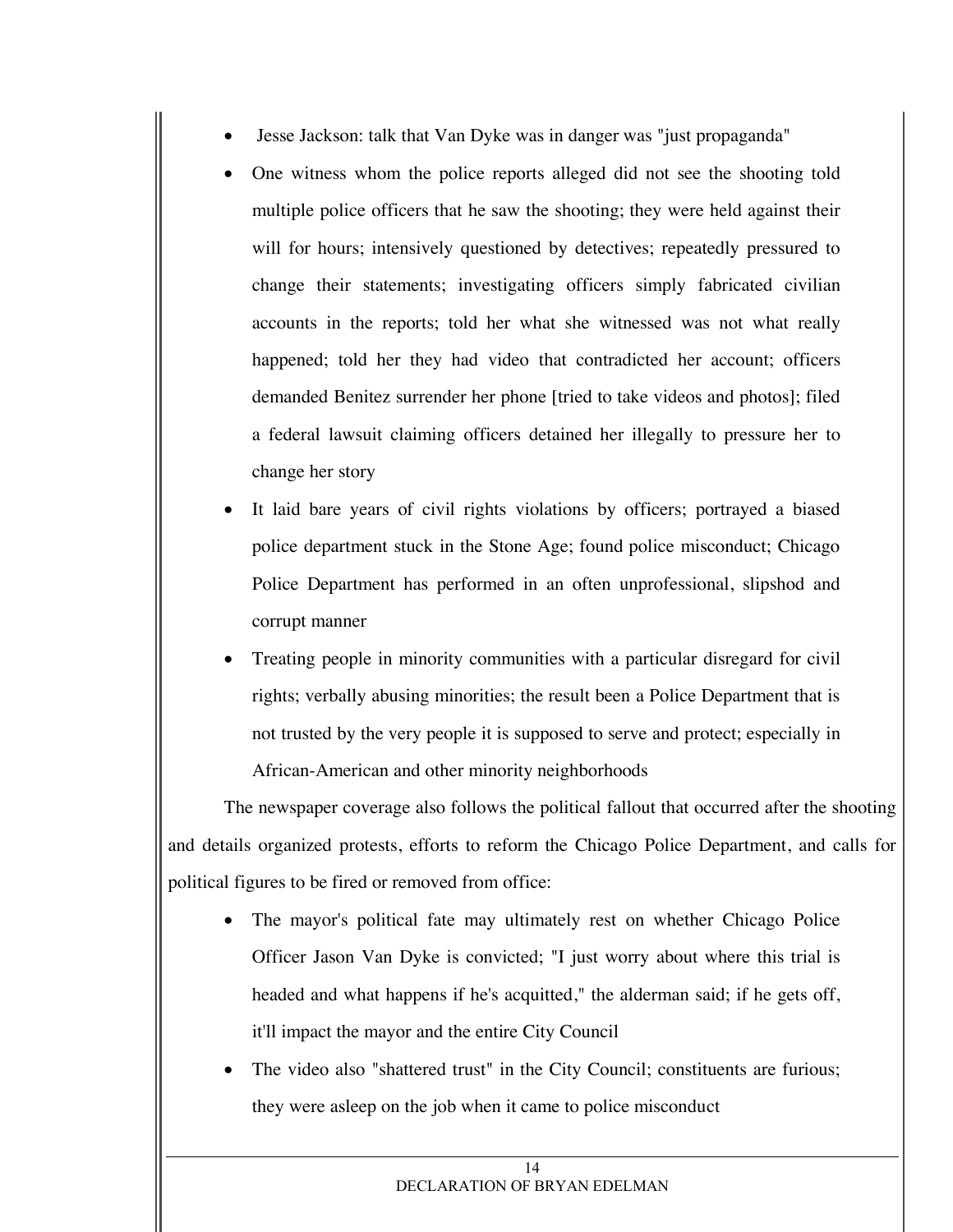- Emanuel has been under fire for keeping the incendiary video under wraps until after the mayoral runoff; must restore the public trust he lost because of his handling of the video; desperate attempt to contain the political fallout from the video; remains under siege for his handling of the Laquan McDonald shooting video; trying desperately to rebuild trust with African-American voters shattered by his handling of the video; handling of the Laquan McDonald shooting video weakened the mayor politically
- Demands for the mayor's resignation; Mayor Rahm Emanuel faces increasing calls to resign; demand the resignation of Mayor Rahm Emanuel;
- Alvarez and Police Superintendent Garry McCarthy have so far borne the brunt of the outrage over the McDonald video; said Emanuel, McCarthy and Alvarez all must go for their treatment of police misconduct and shooting cases; led to calls for the resignation of top officials
- McCarthy, who lost his job the fallout of the McDonald case; Garry McCarthy was fired
- Police Supt. Garry McCarthy also failed Laquan McDonald; McCarthy's spirit is not right; the man is a cancer; an Adolf Hitler type of guy
- Alvarez has faced blistered criticism for the time it took her office to charge Chicago Police Officer Jason Van Dyke; taking 13 months to charge Officer Jason Van Dyke with murder; been on the hot seat ever since over her decision to wait more than a year to charge Van Dyke with murder; was a miscarriage of justice that she took so long to bring the charge; how long does it take to investigate something that's on tape
- In a race largely defined by questions about the Laquan McDonald shooting; Foxx even used a segment of the McDonald video in a campaign ad; withered under the weight of the Laquan McDonald shooting; likely cost Anita Alvarez her bid for reelection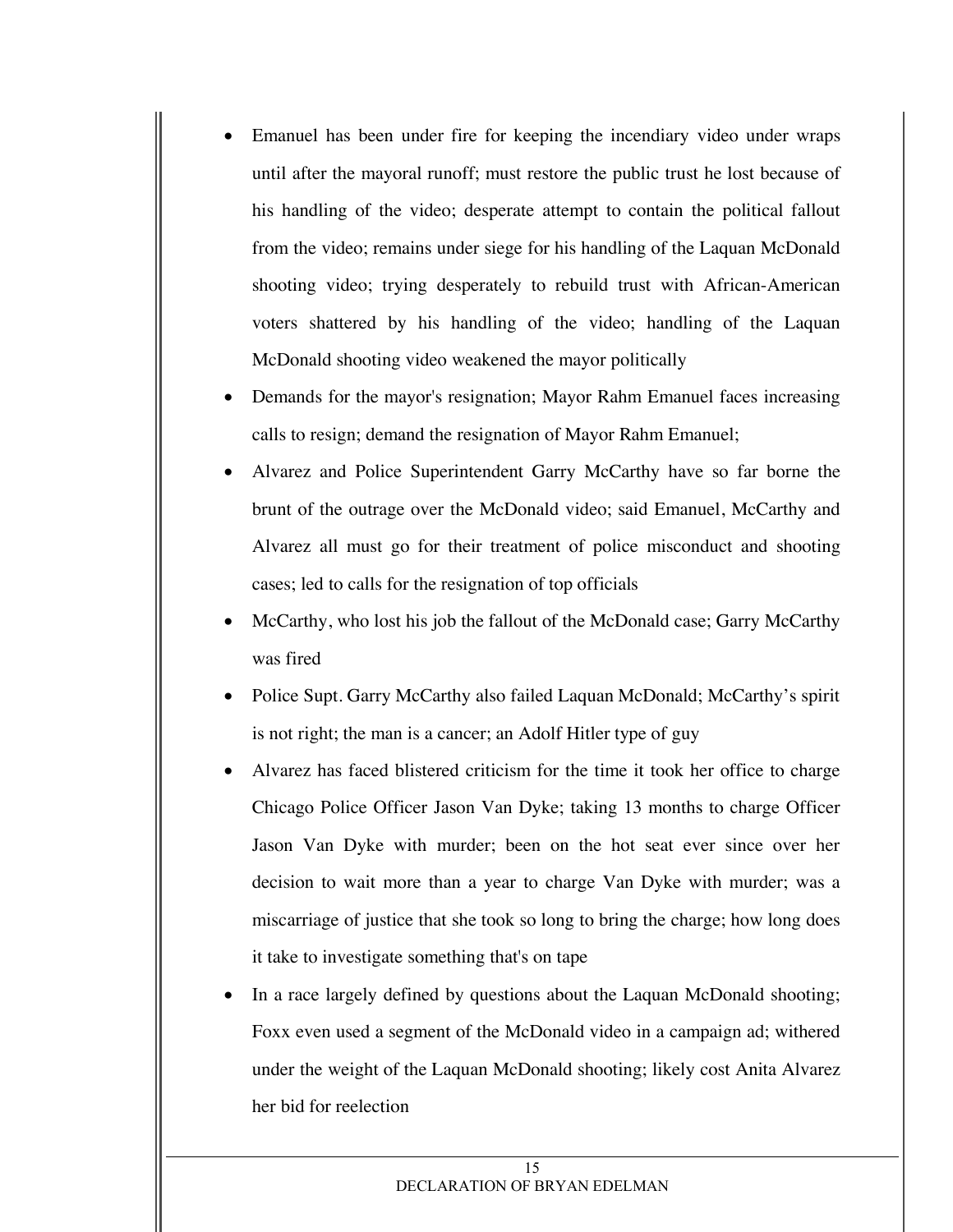- Led to widespread protests across the city; city exploded into days of protests; protesters took to downtown streets; protest after the video's release; latest demonstrations sparked by the release of dashcam video; sign-waving protesters
- Thousands helped shut down Michigan Avenue to shoppers on Black Friday; Michigan Avenue protests; About 300 to 400 protesters angry about McDonald's killing took to the streets; hundreds of demonstrators took to the streets to protest the shooting; hundreds of protesters demanding police accountability; about 70 people gathered in Woodlawn to protest McDonald's fatal shooting; Friday's protests; several dozen protesters gathered at City Hall; marched on City Hall; protest groups have arrived and will begin to mass at City Hall
- Sparked the public outrage; public outcry that followed the release of that video
- Confrontation between protesters and police broke out; scuffles and arrests; brief scuffle ensued before officers retreated; the scuffle ended; three protesters were hauled into a police wagon'; I was also told we should prepare for more aggressive, direct action, confrontations with CPD

The reaction on social media following the shooting has been significant. A content analysis was conducted on **729** Facebook posts from three hearings, which were live-streamed by Fox 32 Chicago and ABC 7 Chicago. The analysis also included **303** tweets from the Chicago area that included #JasonVanDyke or #LaquanMcDonald. Most of the responses on social media are negative and exhibit strong bias against the defendant, reference upcoming court dates, contain threats to the defendant's life, discuss the alleged cover-up, inadmissible content including prior complaints, and the likely public reaction if Van Dyke is acquitted:

- #JasonVanDyke is a murderer
- He looks like the devil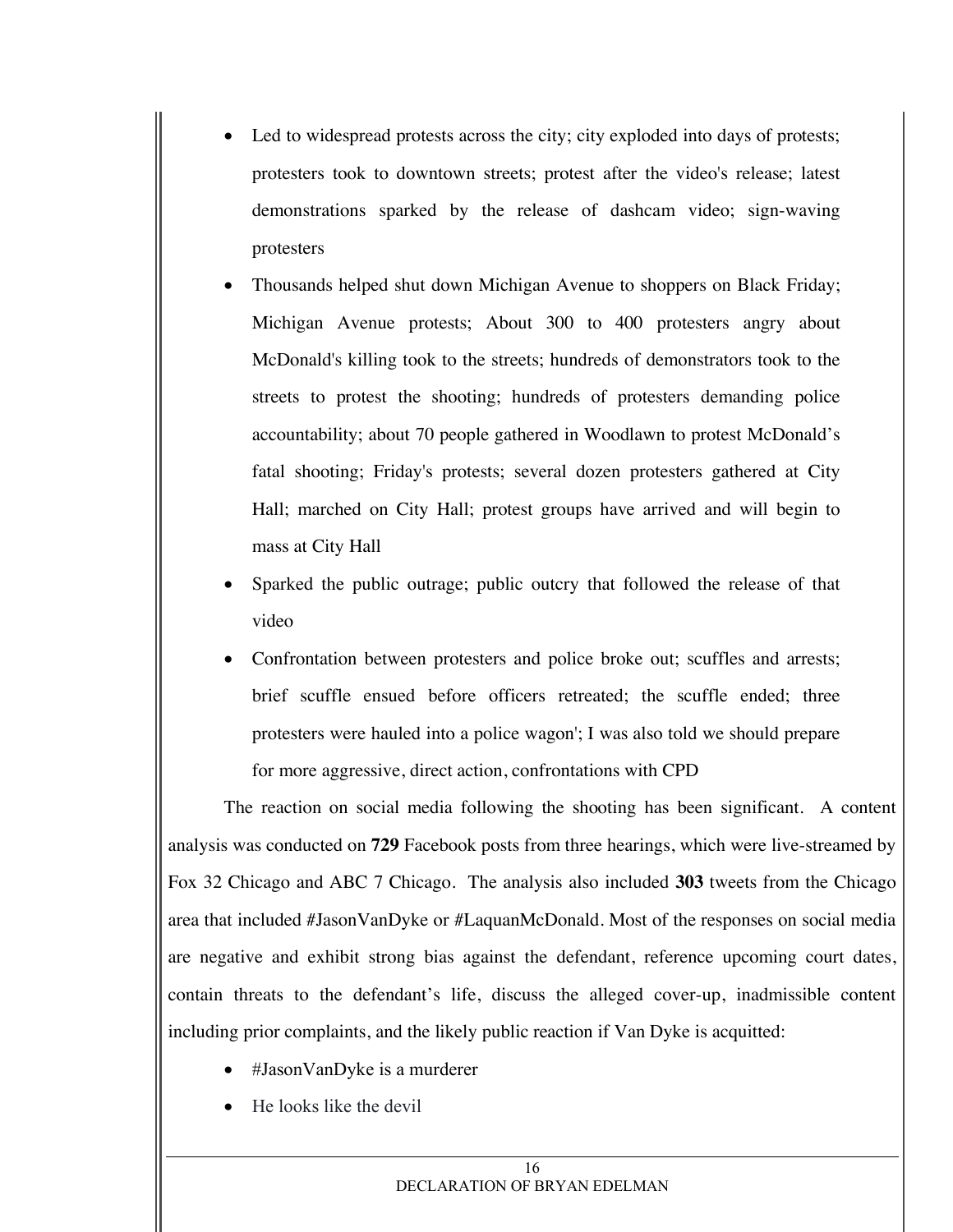- Kill this racist murdering pig
- Racist murderer.
- This should be an easy GUILTY... come on 16 shots...video..there is no way he can say he felt threatened
- The Chair!! What's most egregious is the fact he used the public trust and power to execute a teen for no cause and then covered it up. He is the worst type of human being on earth. Let him die and not waste tax dollars.
- They know if he walks ain't no way I'm hell the the streets gone allow him to walk so u home either way Fam
- Chicago thugs should take care of this case already
- If they don't find him guilty it's gone be a riot so they better do what as what's best
- How could he ever get off? He shot an unarmed young man not one, but 16 times!!! If he goes to prison, they'll get him there. If he somehow get's off, there will be a price tag on his head.
- They are going to let him off and he clearly deserves the death penalty.
- Let's not waste the Court's time in the judge just just put him in jail for life
- Give this cowardly murdering cop life in prison for breaking the public trust!!! WE need a conviction...Period!!!
- He look nervous I hope and pray he get the time he deserve no one deserves to be shot 16 times
- Prison for life is too good for this Murderer with a Badge,  $\&$  he needs to be kept in general population so all the Brothers can pay their 'respects'.
- There is nothing "alleged" about the shooting of #LaquanMcDonald. It's a matter of fact, that #**JasonVanDyke** executed a child.
- Ppl are sitting in jail for weeks&months for petty crime/traffic tickets.Yet this murderer is allowed to go free...despicable #JasonVanDyke
- Liar. And coward. Killer.

#### 17 DECLARATION OF BRYAN EDELMAN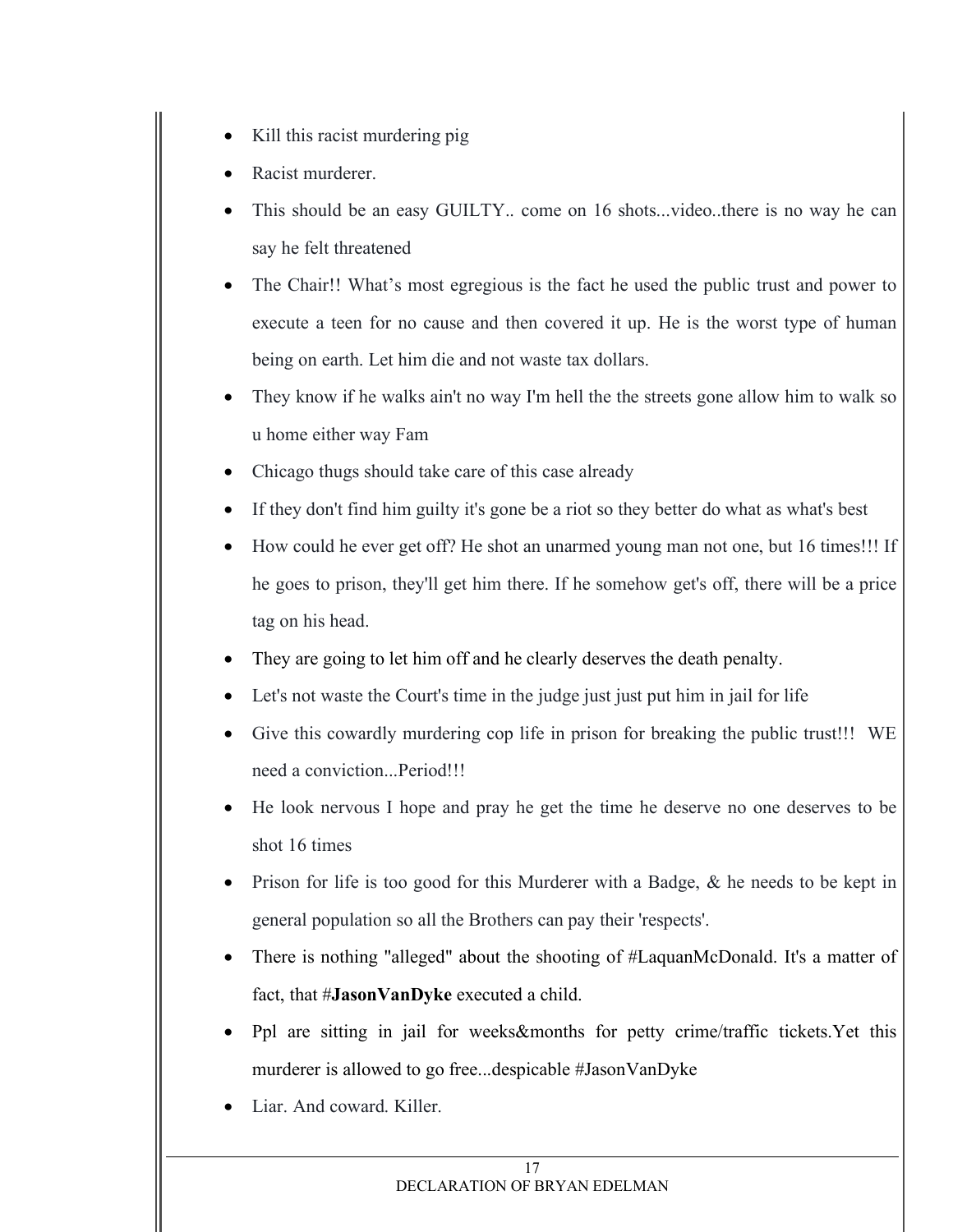- And you will see riots never seen before in Chicago
- FRIDAY 9AM: Stand with #**LaquanMcDonald**'s family & community at his killer's court date.
- Officer #JasonVanDyke, as seen on video brutally executing #LaquanMcDonald, has a court date on Dec 18 at 12pm (26th & California, Room 101)
- The lynching of #LaquanMcDonald isn't solely the responsibility of Jason Van Dyke. Multiple higher ranking officers signed off on false reports of the shooting. The whole Chicago police department & Rahm Emmanuel are responsible.
- The 3 officers indicted in the murder of #**LaquanMcDonald** are out on a \$50K I bond. We know that they followed the Blue code #IndictTheSystem – at Cook County Department of Corrections
- 3 Chicago officers indicted on conspiracy charges in alleged cover-up of #**LaquanMcDonald**'s fatal police shooting. http://apne.ws/2sejjws
- How was #**JasonVanDyke**, who shot #LaquanMcDonald 16 times, allowed to continue policing with 18 complaints on him?
- What's worse, the #**JasonVanDyke** video, or the City of Chicago trying desperately to bury the #**JasonVanDyke** video?
- The man that seemed to rubber-stamp the #**LaquanMcDonald** cover-up....who participated in the "code of silence" that governs police violence in the city of Chicago...now he wants to be elected mayor. The city deserves better. @common @chancetherapper @KofiAdemola @BLMChi
- If you lie on a police report, remain silent about killer cops like #JasonVanDyke you are also a dirty killer. Most cops are not good!
- #**JasonVanDyke** is in a lawsuit about ANOTHER cover-up. No, Emmanuel Lopez did not try to run police over w/ his car.

The analysis of the media coverage and reactions on social media surrounding the case suggests that the pretrial publicity is pervasive and contains prejudicial content that has the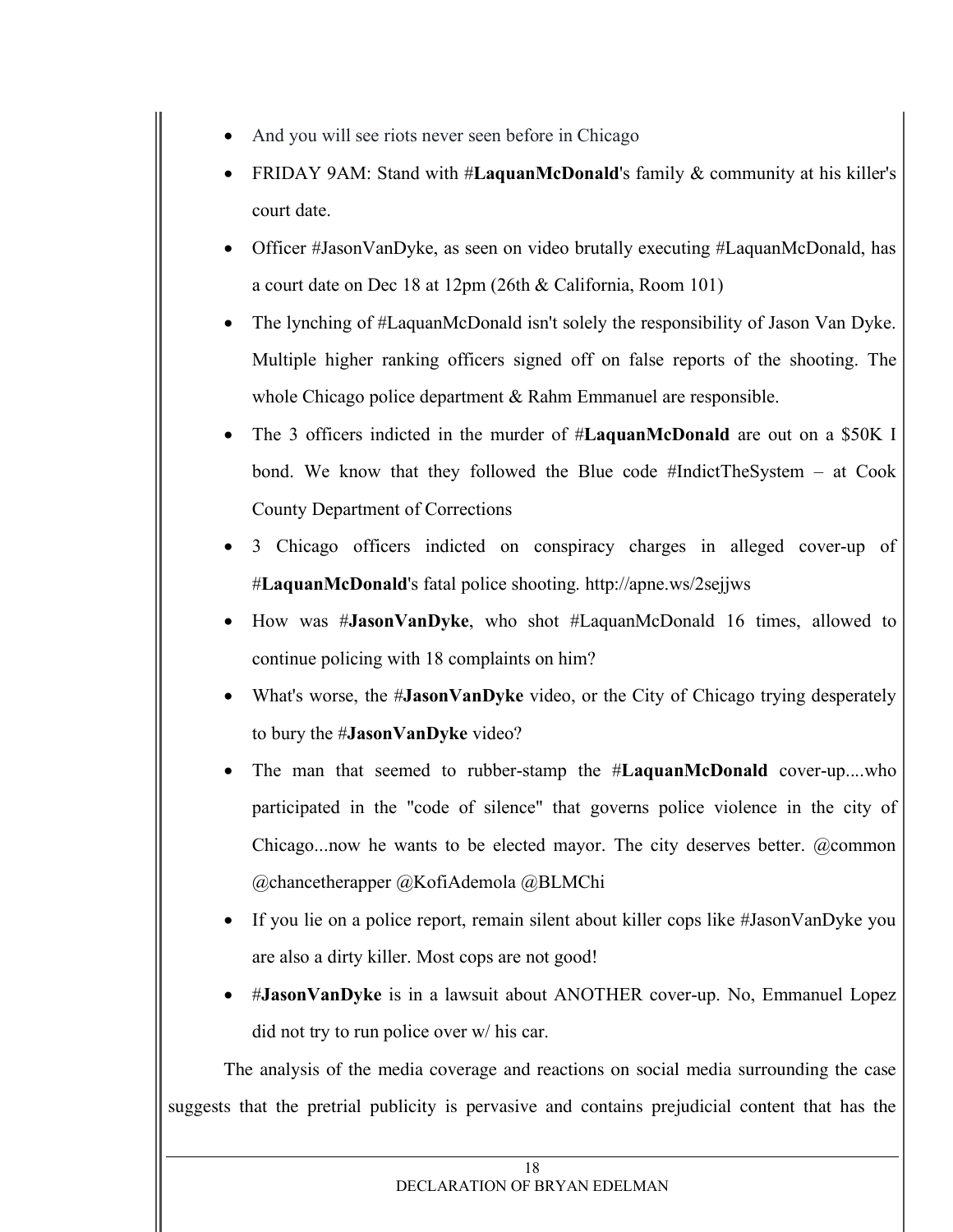potential to impact the jury pool. A community attitude survey was conducted to better assess if the coverage has had an effect on the venue or led to well-formed opinions among prospective jurors about Jason Van Dyke or his guilt.

# **VI. THE TELEPHONE SURVEY**

A telephone survey was conducted in Cook, Lake, and Madison County designed to assess awareness surrounding the police shooting of Laquan McDonald. *Sentenium Inc*., which is based in Pleasant Hill, California, was hired to conduct the telephone survey. Standard methodological practices related to the development of the instrument, interviewer training, sampling, and callbacks were closely followed. The survey instrument was developed after a preliminary review of the pretrial publicity.<sup>15</sup> All recognition questions were designed in an effort to describe the case using the language found in the media coverage. The survey was in the field in March of 2018. Ultimately, 399 jury eligible Cook County residents completed the survey.

It is my opinion that the results of the telephone survey indicate that there is bias in the Cook County jury pool against the defendant stemming from exposure to pretrial publicity. Despite the size of the county and the passage of time since the shooting occurred, **86%** of jury eligible respondents were familiar with the case. Comparison surveys conducted in alternate venues found a **75%** recognition rate in Lake County and **29%** in Madison County.

In addition, **75%** of prospective jurors in Cook County who were familiar with the case believe that Jason Van Dyke is guilty of murder, with **51%** reporting that he is "definitely" guilty. The media coverage has also undermined the presumption of innocence. Sixty-seven percent (**67%**) of respondents who have been exposed to media coverage reported that the defendant would have a difficult time convincing them that he is not guilty of murder.

Members of the Cook County jury pool recognized some of the more prejudicial details widely reported in the coverage. Seventy-six percent (**76%**) of respondents were familiar with at least three of the six media items incorporated into the survey. For example, **62%** had read,

 <sup>15</sup> *See* Appendix B.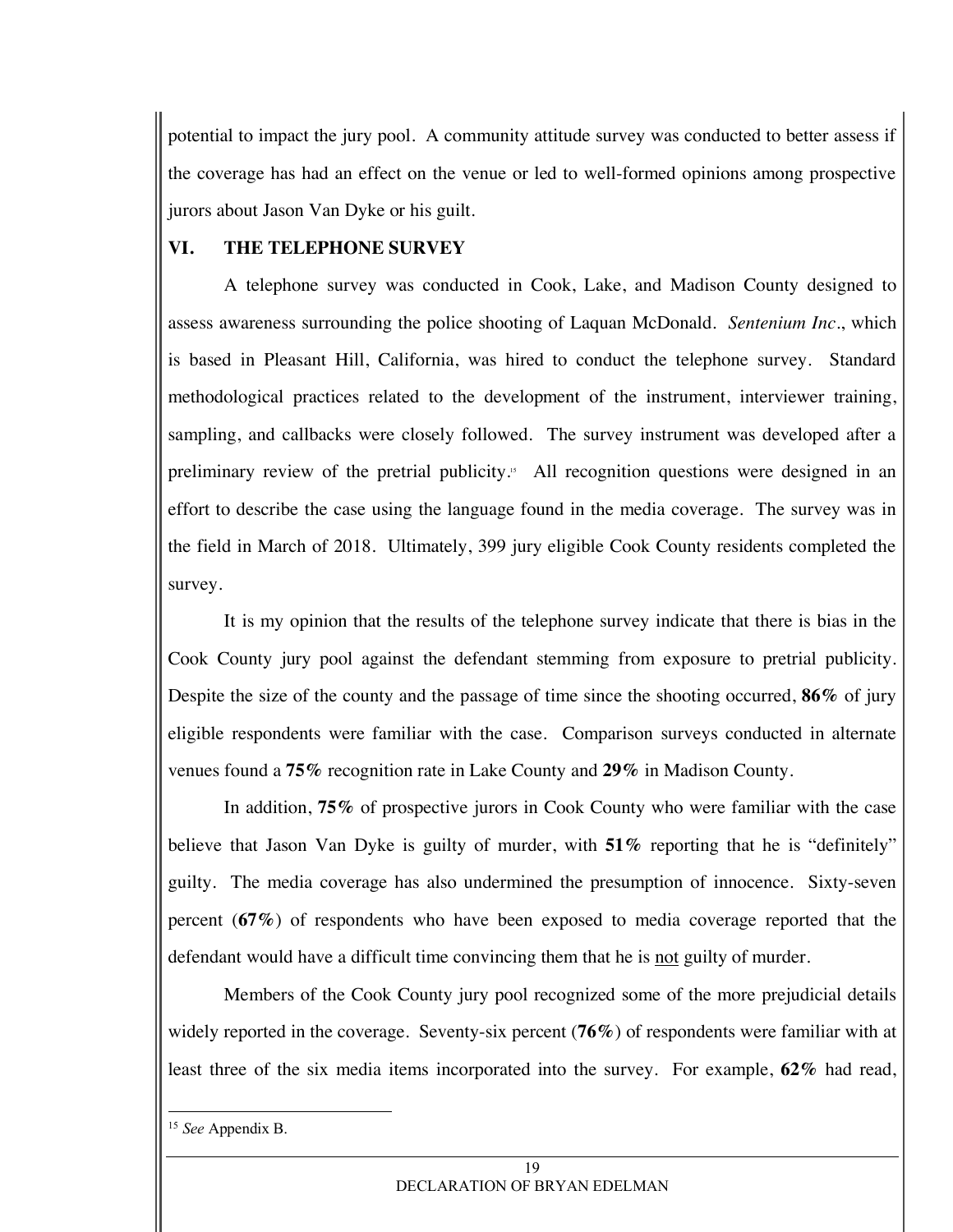seen, or heard that Officer Van Dyke was charged with murder after a police dashboard camera video of the shooting was released to the public. In addition, **59%** were aware that several officers who were at the scene allegedly lied about the shooting to protect Van Dyke, and **87%** knew that there were weeks of protests in Chicago after the video was made public. Another **55%** had read, seen, or heard that Mayor Rahm Emanuel tried to prevent the video of from being released, and **67%** knew that the shooting led to an investigation by the DOJ into civil rights violations and abuses within the Chicago Police Department.

Not only have prospective jurors retained case-specific knowledge years after the shooting occurred, but most (**71%)** of Cook County residents who were familiar with the case had already viewed the video of the shooting. Of this group, **79%** reported that Officer Van Dyke was not in danger of losing his life or suffering a serious injury, and **68%** believed McDonald was walking away from Van Dyke when he was shot. These findings are particularly concerning as they suggest that many prospective jurors will enter the courtroom with preconceived notions about the key issues they will have to resolve during deliberations. This also puts the onus on the defendant to change jurors' opinions and prove that the shooting was justified.

Consistent with the social science literature, case knowledge was significantly related to prejudgment. For example, **84%** of respondents who were familiar with four or more of the media items leaned toward guilt. Prospective jurors who regularly follow the local news are more likely to harbor strong bias against the defendant. This finding is particularly concerning because residents who regularly follow the news tend to be more involved in their communities and typically make excellent jurors. Survey respondents who watch and read the local news at least several times a week were significantly more likely to be familiar with the case (**92%**) and prejudicial details reported by the media. Eighty-six percent (**86%**) of these survey respondents recognized at least three or more of the media items in the survey.

Survey respondents who were familiar with the case were asked to provide their thoughts or feelings about the defendant, the victim, and the shooting. A number of comments show the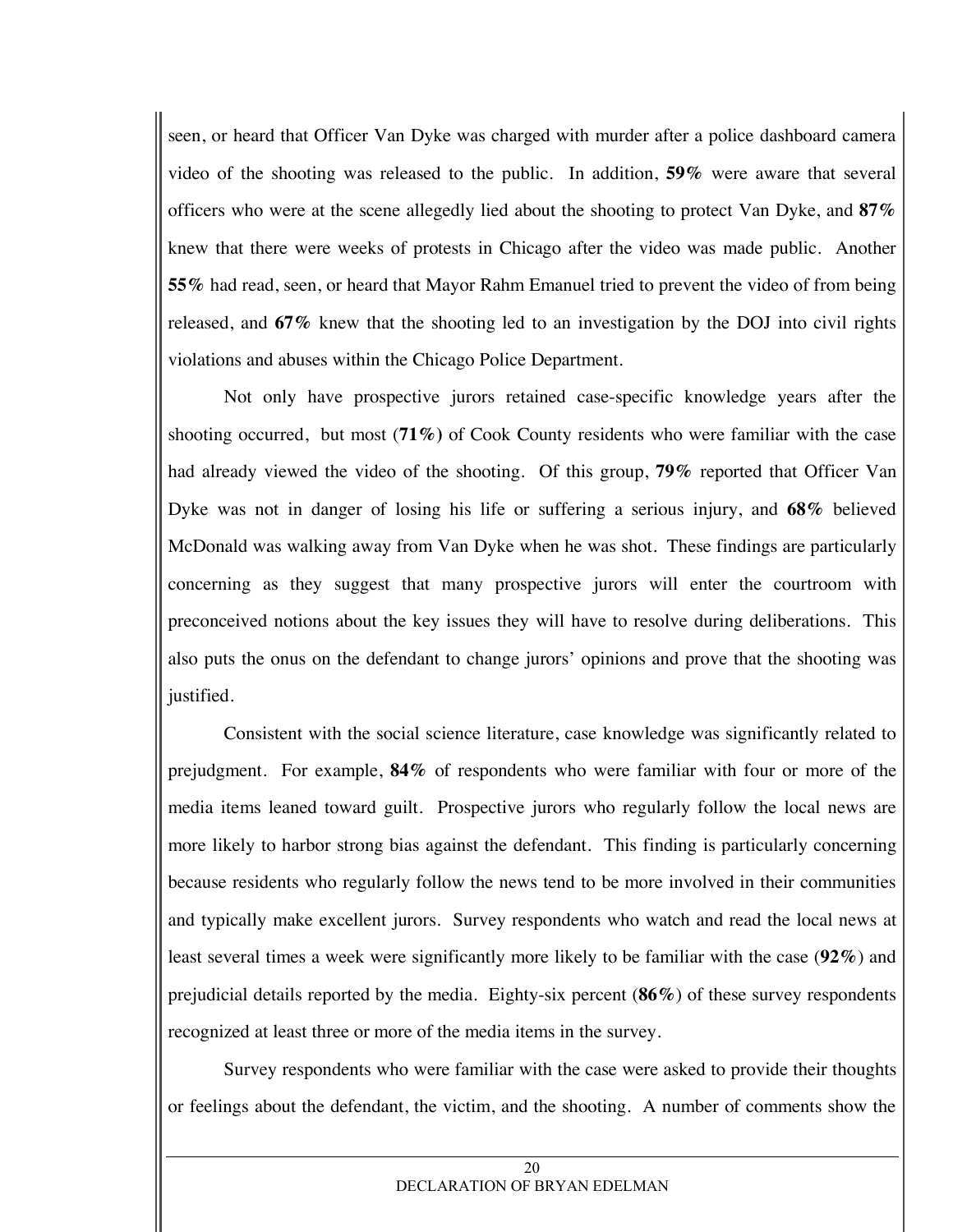impact the media coverage has had on the jury pool. There were **141** negative comments about the defendant, for example:

- Officer had a shoot first-ask questions later mentality.
- I think he is a horrible person.
- Nothing but a murderer.
- I feel that he targeted that young man and shot him down like an animal.
- Officer Van Dyke was out of control and he has some type of mental problem.
- I believe that the officer made a decision to shoot the young man the minute he came up on the scene because of the situation and his race.
- The officer had something else going on in his head. It was racially motivated. They have a rush to kill. Laquan was executed in the street. The officers shoot first and ask questions later when it comes to people of color.
- I think that Van Dyke murdered that kid and think it's appalling that they tried to cover it up.
- Office Van Dyke should go to prison.
- I think he is guilty and the family has not seen justice and I believe incidents like those are recurring. There isn't enough non-corrupted officers to keep black and Hispanic men and women safe and there is an issue in the police department.
- I think that the officer should be held accountable. I hope they put him in maximum security. I think he should get the death penalty.
- I think he should get the same that he has given. The death penalty, and everyone who is helping him should be penalized as well. Going to jail is not good enough for him.
- He should get the electric chair.
- Officer Van Dyke is guilty of sin. She should go for the death penalty.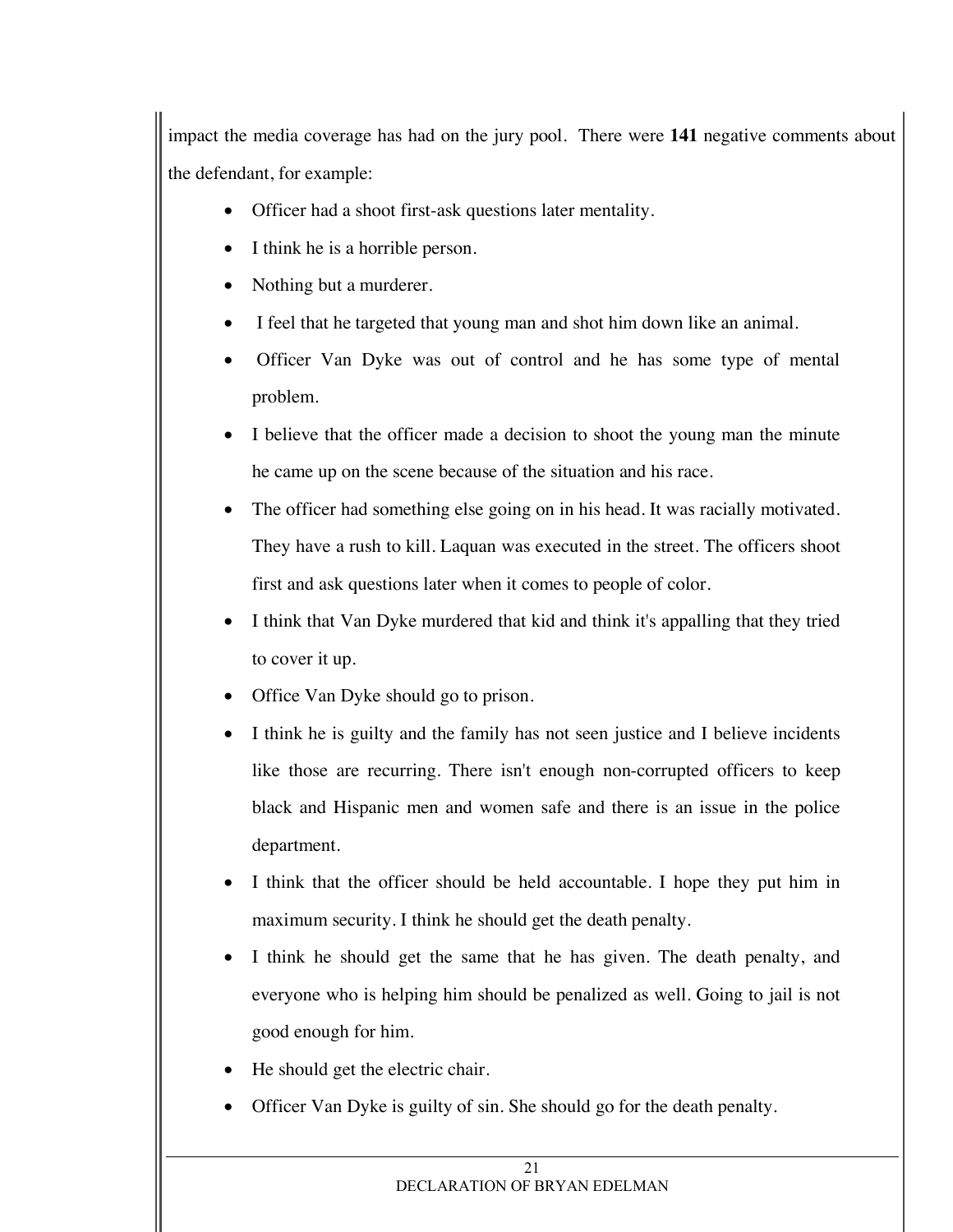Other prospective jurors exhibited well-developed opinions about the excessive nature of the shooting (**78** comments), details surrounding the case commonly reported by the media, the video, race, or potentially inadmissible content (e.g., cover-up) including:

- There was a prior incident with the victim and he has a record but 16 shots is excessive.
- I think it was a little bit over kill; a knife vs. gun and shot 16 times is a little excessive.
- Well, I don't think he had a reason to shoot. Especially 16 times because the guy walking with the knife didn't give him a reason to shoot him. The guy didn't give him a reason to shoot.
- I think that it was unnecessary to use that much force and would not have occurred if Laquan was white.
- I think that excessive use of force plus racial profiling against racial communities is dangerous in Cook County.
- Unbelievable he would do that overkill and why. Everybody's got a camera.
- I think it was reprehensible and shouldn't have happened.
- I think it's uncalled for. And why someone had to be shot that many times. I wonder why didn't shoot him in the leg.
- The officer didn't have to end his life. He could've done so many different things rather than kill him.
- The officer could have used a better way to arrest the victim. Didn't need to shoot him 16 times.
- I don't think it took 16 shots to slow down somebody with a little bitty knife.
- Pretty clear in the footage that the victim was walking away. Officer shot victim in back. Murder.
- Watched video, over did it, history with Laquan, got out of vehicle and unloaded weapon.

#### $22$ DECLARATION OF BRYAN EDELMAN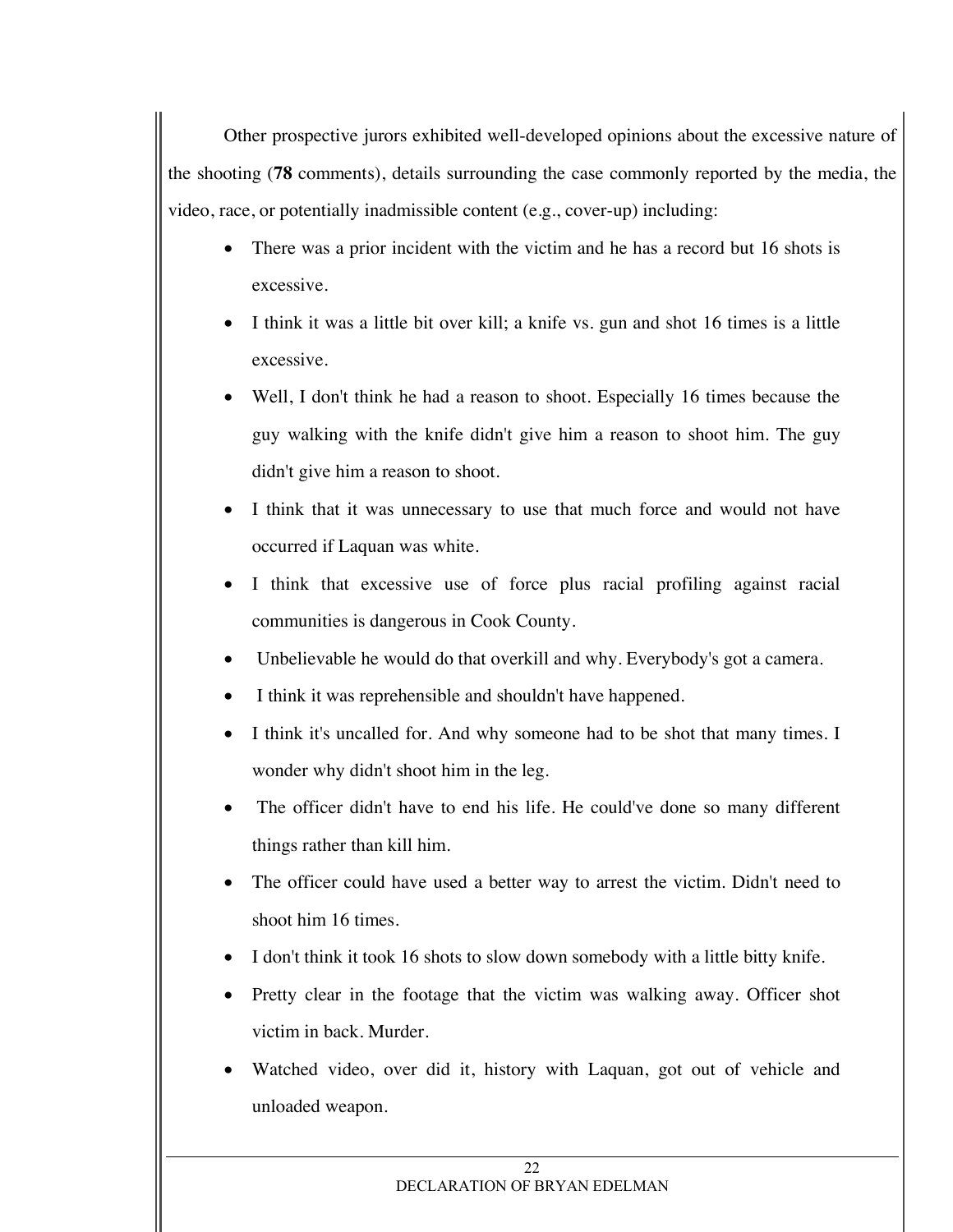- He didn't take his time to get out his car to assess the situation, meanwhile other officers are on the scene outside their cars. He jumped out of the car like he was superman.
- From the video it is clear that the officer is not in danger. McDonald is walking away.
- My feeling about that case is that we live in a world of prejudice and race. I feel like part of him shooting was that he profiled that young man to justify shooting him. He used the knife to excuse the shooting. The victim was a ward of the state.
- Shot a teenager with a weapon. May have been in danger but he is a cop, trained in this situation. If he had a gun or semi automatic, maybe different cop may be racist and saw opportunity.
- The officer had something else going on in his head. It was racially motivated. They have a rush to kill. Laquan was executed in the street. The officers shoot first and ask questions later when it comes to people of color.
- I believe that Van Dyke was not justified in using lethal force and the attempted cover up. Hold of the video was highly inappropriate. Shows how the police are not for the city of Chicago or protecting the people.
- I think that Van Dyke murdered that kid and think it's appalling that they tried to cover it up.

Much of the pretrial publicity focused on questions surrounding the alleged cover-up, efforts to prevent the release of the video to the public, and the ensuing political fallout. Participants were asked for their thoughts and feelings about the response to the shooting by the Chicago Police Department and the Mayor's office. Once again, survey responses show that coverage has had a prejudicial impact on the jury pool. There were **164** negative comments about the police department, **182** negative comments about Mayor Emanuel, and **83** references to a cover-up, for example: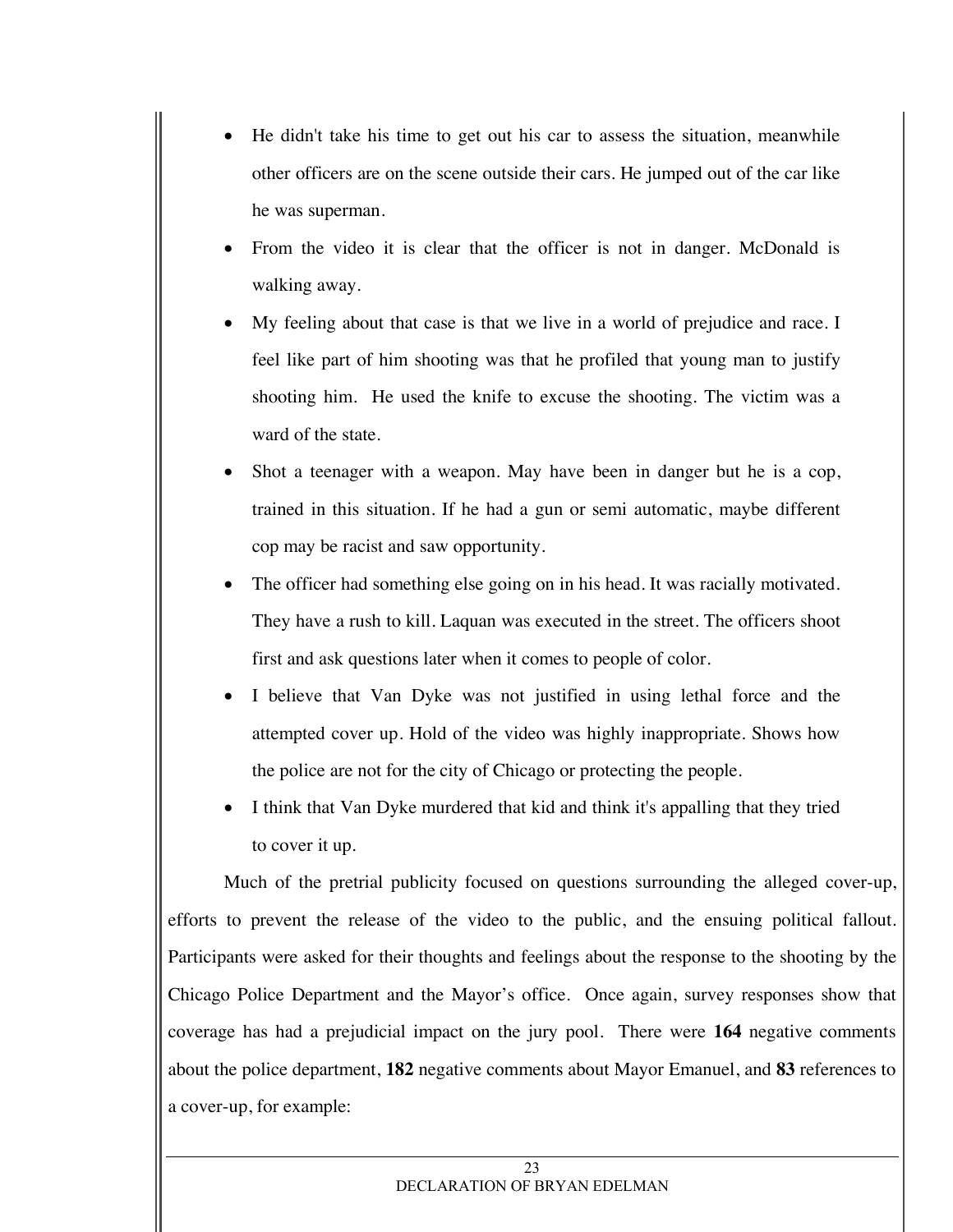- Response wasn't good enough. Cops protecting one another when things like this happens.
- This is Chicago and we have a very typical Old Boys Club mentality within the Chicago Police Department.
- Should have acted quickly and without question. Hold them both responsible. Police Union, police department and Van Dyke for twist delivery of justice.
- I think that Van Dyke murdered that kid and think it's appalling that they tried to cover it up.
- Not surprised about the cover up of shooting a child 16 times who only had a pocket knife and used a military assault weapon. That is not how you handle a situation with a child and we can't trust our own police.
- It was a cover up. It has been going on for a long time. I feel they enter the force to beat down black men.
- The police department tried their best to cover it up like they did in the past. Due to technology and camera phones, it came out. And due to that, the mayor had no choice but to release it.
- I feel like they aren't firing the right people. They are firing people who know too much and so they won't say anything...It's all a big cover up.
- I think someone else should step in Rahm Emanuel's place. It trickles down from the top. The way the police officers are trained. And how they respond to people of color.
- The mayor knew about it and didn't address it because it was too close to election time.
- Typical politician. He is a bastard.
- Rahm Emanuel is the most corrupt mayor I have ever seen. Covering up for next election. Horrible person.
- Tried to hide the video

#### $24$ DECLARATION OF BRYAN EDELMAN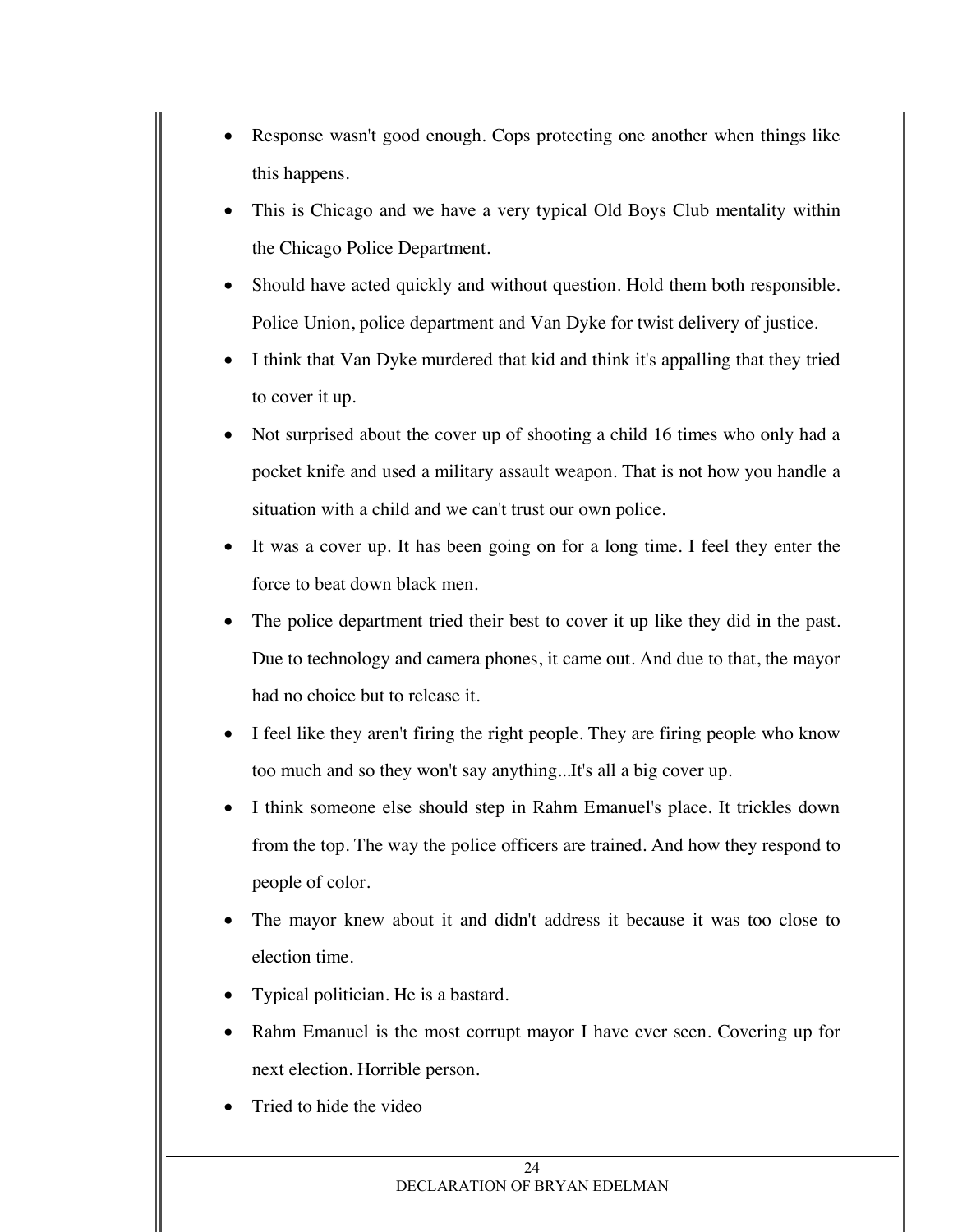- Handled it improperly. The minute they got the information and done their investigation it should have been released to the public, not delayed. It looks like they were trying to protect the officers who are not doing their job of protecting and serving.
- I remember Rahm Emanuel would not release the footage until after he was re-elected.
- I think they should have released the video sooner than they did. I will not vote for Rahm Emanuel if he had anything to do with withholding the release of the video.
- Rahm Emanuel is working with the officers to cover up evidence. White officers are favored by the mayor.
- I think the Mayor tried to cover it up, he didn't want it to get out.
- Honestly, I think he knew. I believe he knew about the cover up. And I think he just said what he thought the people wanted to hear.

Survey respondents who had viewed the shooting video were asked to describe what it showed. Seventeen (**17**) respondents reported that the officers were not in danger. An additional **47** mentioned that Laquan McDonald was walking away from the officers when he was shot. Many respondents exhibited detailed opinions surrounding the video, which can further undermine the burden of proof as demonstrated by some of the comments below:

- It showed murder. It was not self-defense of the officer. It seems like Van Dyke is the one who had the PCP in him.
- A murder, I'm a military guy. Code of conduct. The other police officers that were with him are just as guilty because they didn't stop him and arrest the guy immediately, they just let him do it.
- It was horrible! People go to jail for shooting an animal in the wrong season and he tortured that young child; be shooting him 16 times.
- Cold blooded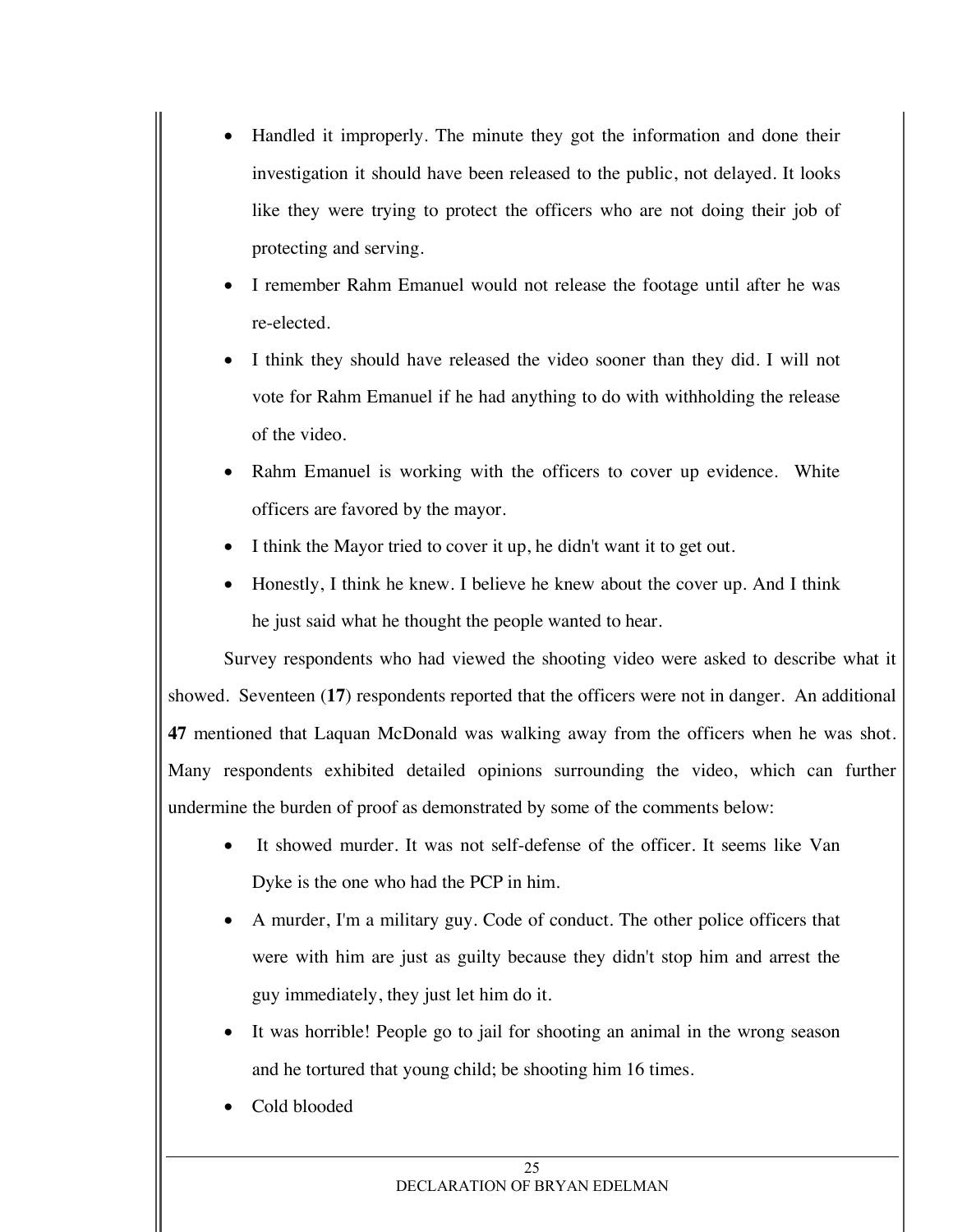- The shooting was in execution style.
- It kind of reminds me of a war scene in a movie or TV show. Excessive use of force with a weapon, without thought. That's how a gang member would shoot a rival gang member to take them out, the way that police officer fired his weapon.
- It was really devastating seeing an officer of the law handle the Laquan the way he did with only holding a knife.
- Cold blooded murder
- A guy that had no reason to be killed. Terrifying.
- Disturbing. I saw an innocent person gunned down by police.
- Highly disturbing, no one deserves to be shot all those times.
- One of the worst things in the world that I have ever seen. I hope nobody ever dies like that again. It reminded me of killing a dog.
- It shows a person shooting another person deliberately. There is no reason a person should shoot someone sixteen times in the back.
- Definitely excessive force and could've handled it a better way. It didn't have to happen.
- The video shows that he was walking away and then the officers opened fire and when that is the case there should not have been shots fired.
- Disturbing, and shocking, and should of had common sense to stop the crime better. It was way over excessive force.
- It is extremely violent and 16 shots by he officer was uncalled for especially when the victim was already on the ground.
- Very dangerous man. 16 times. Was not in touch with reality.
- Kid running away. Even if he had a weapon he was running away. Shot 16 times.
- There is no reason to shoot someone 16 times when they are walking away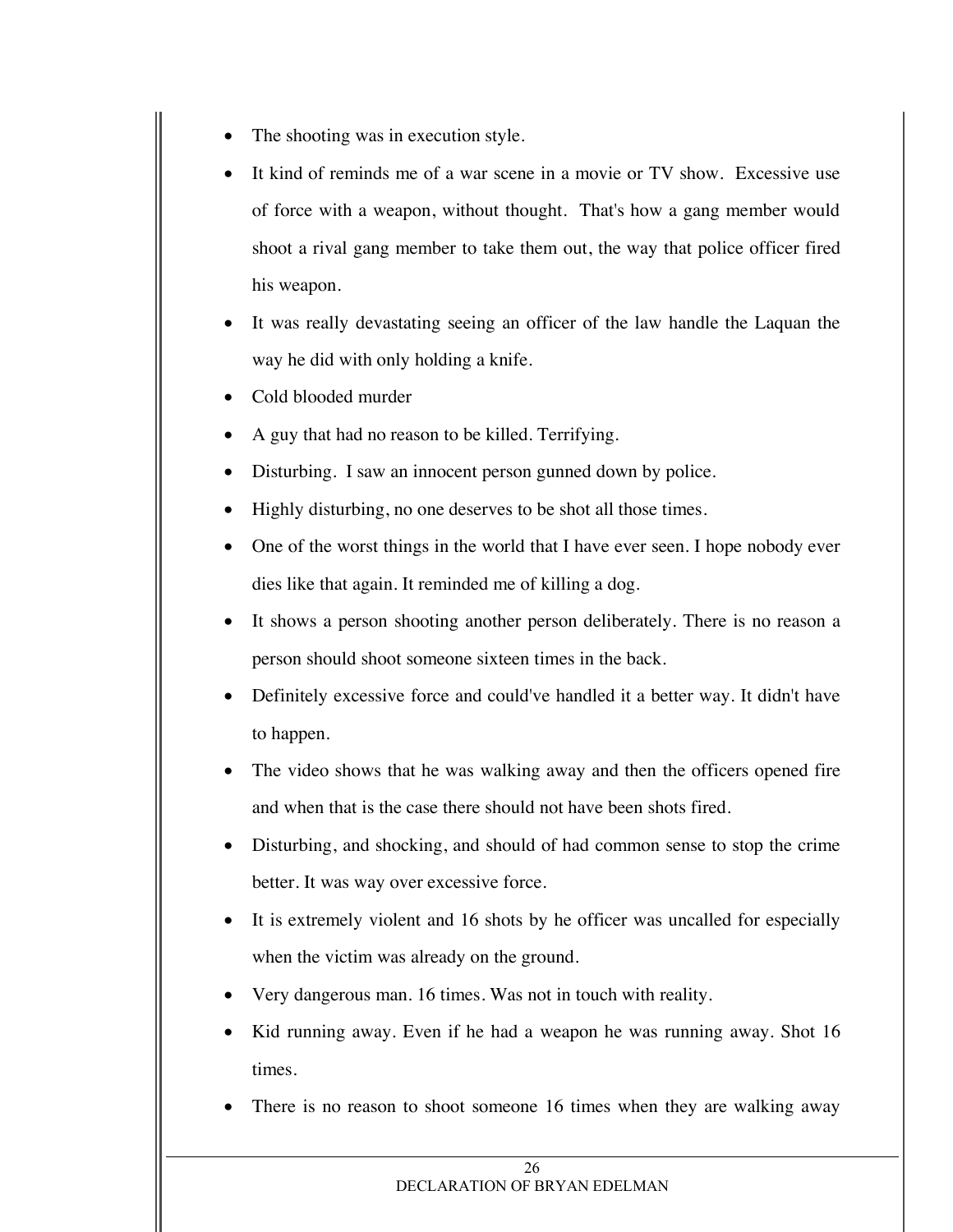from you.

- Shows Laquan walking away from the officer. No threat to officer even if he had a knife.
- So it seems bits and pieces were left out of the video but he was not coming at the police officer with the knife.
- Disturbing. I saw an innocent person gunned down by police.
- Kid running away. Even if he had a weapon he was running away. Shot 16 times.
- An excessive way to shoot a child.
- Murder in the first degree, over kill of black teenager. They deserve better.
- It showed him walking away from the officer. The officer was not in any danger and the officer was shooting at him. Why was the officer shooting when the child was walking away?
- It shows a young black man walking away from the officer.
- Cops were not in danger.
- I think that the police took advantage of him. I do not think the officer was in moral danger he was just a hot-head.
- The dash cam video showed that Laquan McDonald was not in close proximity to the officer. It did not seem that any of the officers were in any danger. Laquan McDonald was shot once and then went down. Officer Van Dyke continued shooting after he was down.
- Shows what doesn't look like a threatening situation to lots of gunfire.
- Victim was walking away from them.
- I saw a young man walking in the middle of the street and walking away from police and watching his body drop.
- Kid running away. Even if he had a weapon he was running away. Shot 16 times.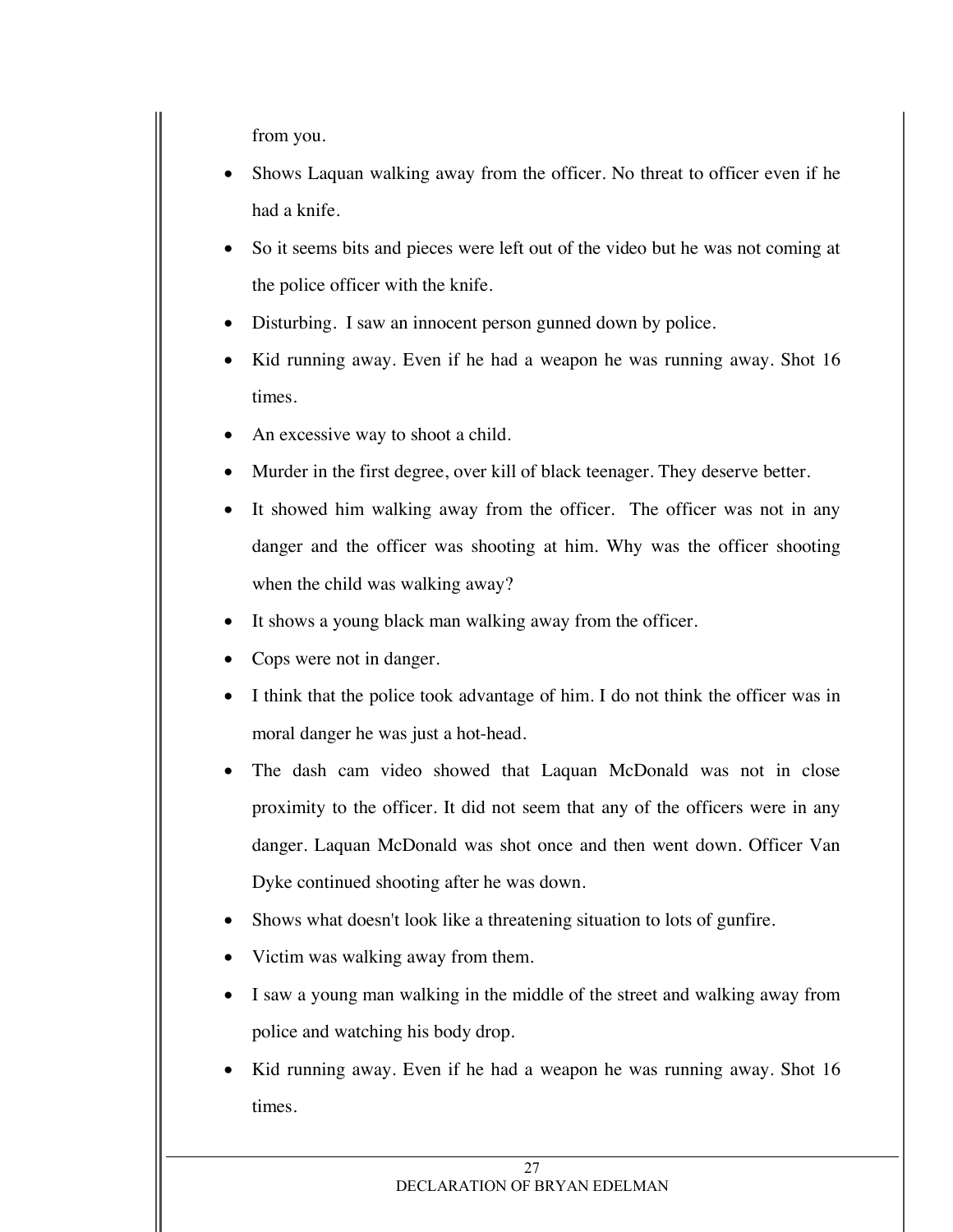- The man was walking away when police opened fire on him.
- It could have been handled quite differently, he did not have to shoot the victim, the boy had a knife and was walking away from him, he was not confrontational.
- Black teenager walking towards police officer.
- The video shows the victim approaching the officer holding a knife of five to seven feet and not directly attacking Van Dyke and the officer brandished his weapon to discharge.
- I saw the crazy guy walking down the street waving a knife, and the cop confronted him.
- Heavy set black kid waving a knife not close didn't.

The quantitative and qualitative survey data indicate that neither the size of Cook County nor the passage of time have ameliorated the prejudicial impact of pervasive media coverage surrounding the McDonald shooting on the jury pool. This case remains seared in the public's consciousness. Not only are prospective jurors in Cook County familiar with prejudicial details widely reported by the media, but have developed strong opinions regarding the shooting video and Jason Van Dyke's guilt. As prospective jurors reported, the defendant would have a difficult time convincing them that he is not guilty of murder. This creates an untenable scenario where the defendant bears the burden of proving his innocence. Given these findings, it is my opinion that a change of venue is appropriate to protect the Jason Van Dyke's rights to a fair and impartial jury.

# **VII. ABILITY TO SELECT A FAIR AND IMPARTIAL JURY IN VENUES SATURATED WITH MEDIA COVERAGE**

When a jury pool has been saturated with media coverage, the Court and parties are faced with unique challenges, which are not present in most cases. Many prospective jurors enter the courtroom with extensive knowledge and attitudes about the case. However, it is often difficult for prospective jurors to predict how case-specific knowledge and opinions may affect them over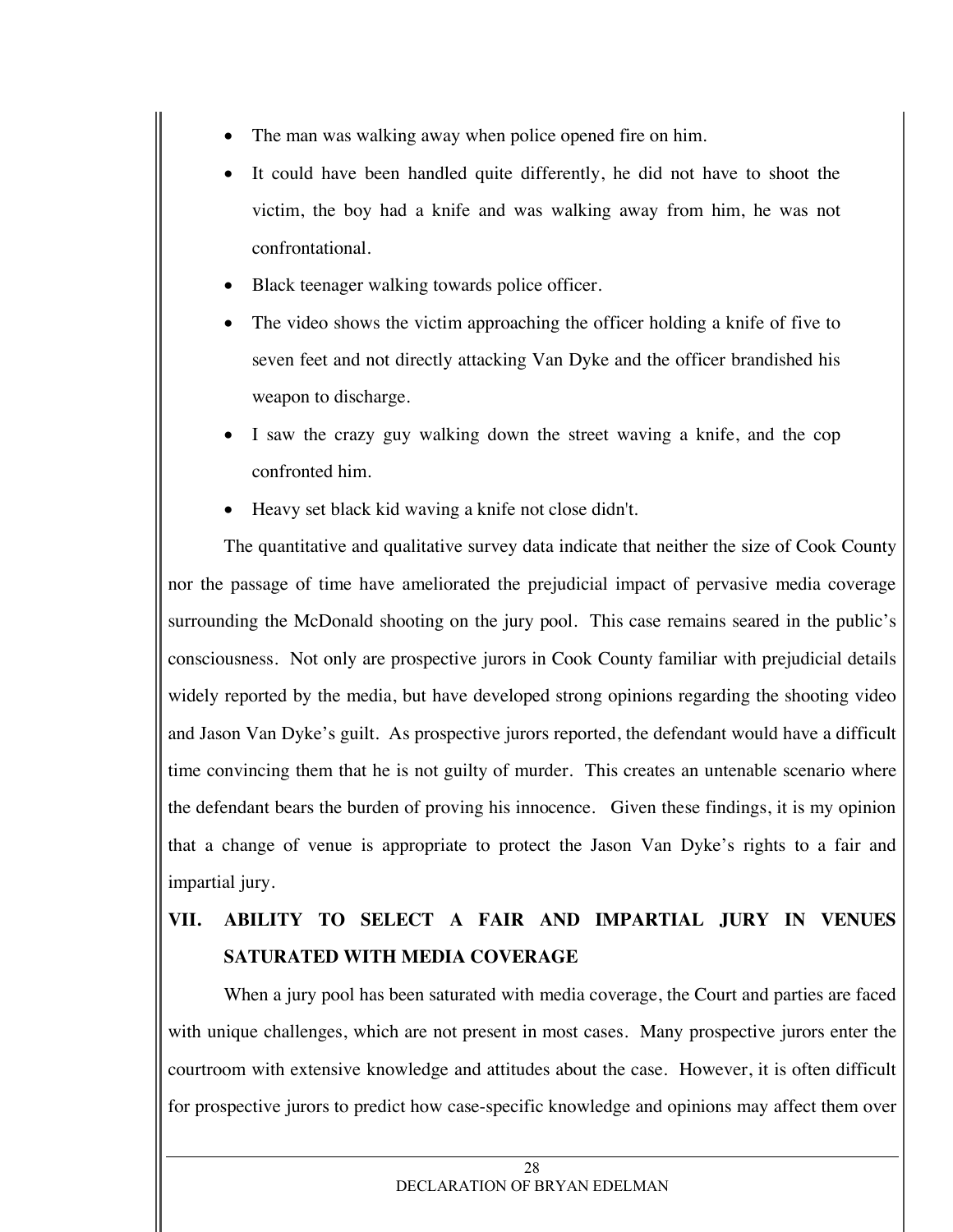the course of a trial. Others may unintentionally omit exposure to specific media items during voir dire when asked what they recall hearing about the case. However, these items may become salient and recalled from memory once witness testimony begins. Research also shows that information learned from media exposure can be misattributed as evidence presented as trial evidence.16

Some prospective jurors in high profile cases enter the courtroom with ulterior motives, for example, "stealth jurors" who want to make it onto a high profile jury for various reasons (e.g., potential television interviews, public attention). Others may feel a sense of obligation to the victims and community as a whole to make sure a certain verdict is reached.

Given these factors, it is important to ferret out the full extent of exposure to pretrial publicity, case-specific attitudes, and potential motivations to serve through voir dire. However, the prejudicial effects of preexisting attitudes can occur at both a conscious and subconscious level, meaning jurors who profess impartiality may not be fully aware of their bias or how it may affect them as the trial unfolds. This can make it difficult to identify potential prejudice during the jury selection process. In rare cases such as this, the Supreme Court has recognized the limitations of the voir dire process in identifying potentially biased jurors:

> No doubt, each juror was sincere when he said that he would be fair and impartial to petitioner, but the psychological impact requiring such a declaration before one's fellows is often its father. Where so many, so many times, admitted prejudice, such a statement of impartiality can be given little weight. As one of the jurors put it, "You can't forget what you hear and see." With his life at stake, it is not requiring too much that petitioner be tried in an atmosphere undisturbed by so huge a wave of public passion and by a jury other than one in which two-thirds of the members admit, before hearing any testimony, to possessing a belief in his guilt.17

Research on voir dire shows that the Justices' concerns are well founded. Jurors are often reluctant to disclose relevant experiences, relationships, or opinions that may lead to bias.

<sup>&</sup>lt;sup>16</sup> Ruva, C.L., & McEvoy, C. (2008). Negative and positive pretrial publicity affect juror memory and decisionmaking. *Journal of Experimental Psychology: Applied,* 14(3), 226-235. 17 *Irvin v. Dowd*, 366 U.S. 717, 727-28 (1960).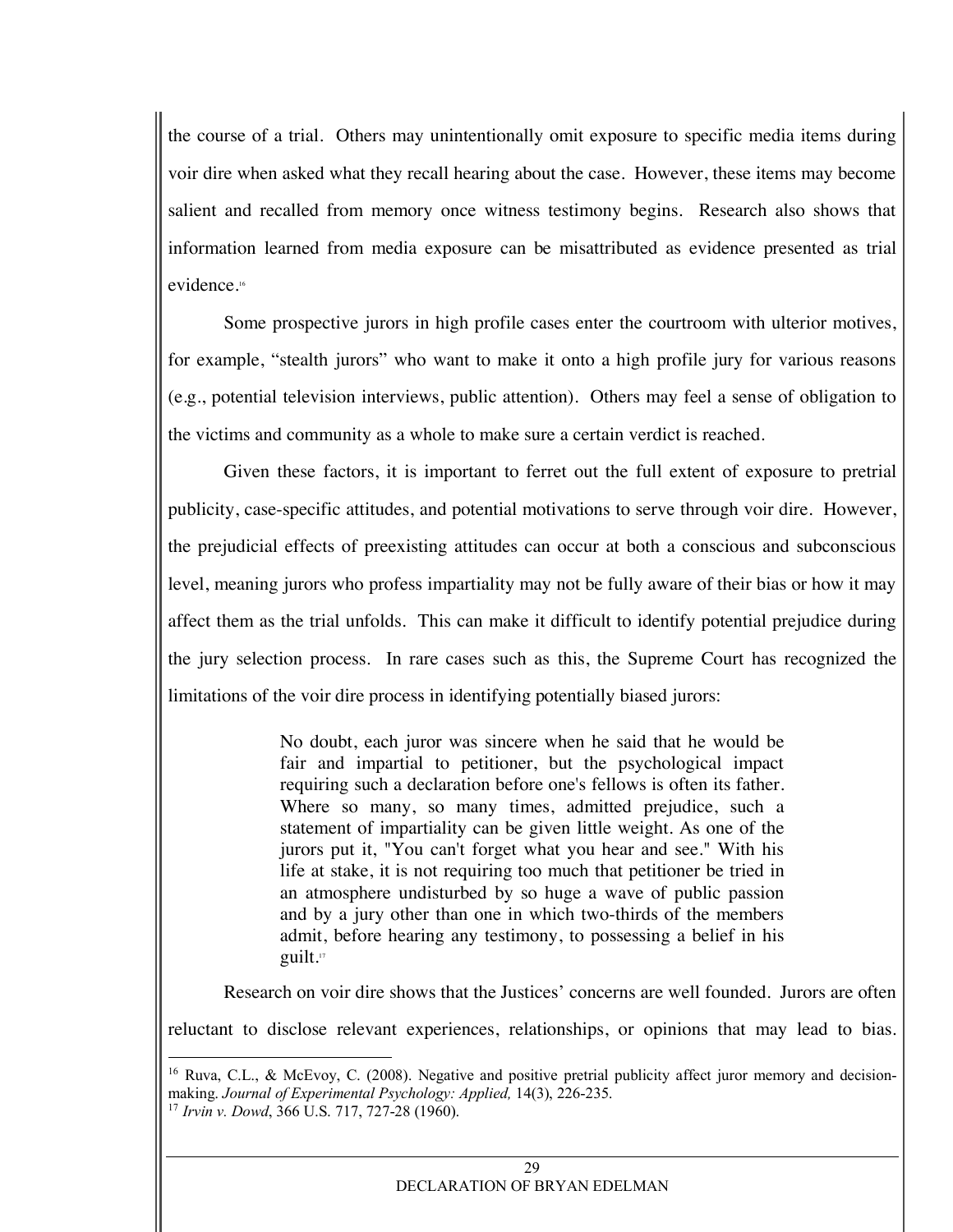Fahringer (1980), for example, found that while 71% of jurors had a fixed opinion regarding guilt, only 15% admitted so during the voir dire.18 Marshall (1983) obtained questionnaires from 277 ex-jurors in two counties. She found that 18% of jurors admitted to withholding information during voir dire.<sup>9</sup> Seltzer (1991) reported that approximately 39% of jurors who were interviewed after trial should have come forward in response to questions regarding crime victimization or knowledge of police officers during jury selection, but failed to do so.<sup>20</sup>

Many aspects of the large group voir dire setting can serve to deter juror candor. Federal Court Judge Gregory Mize (1999) published his findings after experimenting with an expanded voir dire procedure in 30 federal criminal trials over a nine-month period, which included individual interviews with every venire member who failed to respond to his general opening questions. Mize reported that approximately 28% of members of each panel failed to respond to the dozens of questions posed in open court, an average of about 16 people per trial. However, when questioned in private, one in five of these silent jurors disclosed personal information that was relevant to the case. In 90% of the trials, one and as many as four of these silent jurors expressed bias that led to their removal for cause.<sup>21</sup>

A quick search of the appellate record shows that these are not idle concerns. For example, in US v. Colombo (1989),<sup>2</sup> a juror failed to disclose when asked during voir dire that her brother-in-law was a lawyer for the government. She did not mention this fact during voir dire because she wanted to sit on the case. In *Dyer v. Calderon* (1998)<sup>2</sup>, Jessica Freeland answered "no" when the panel was asked if anyone had ever been the victim of a crime. After

 <sup>18</sup> Fahringer, H.P. (1980). In the valley of the blind: A primer on jury selection in a criminal case. *Law and Contemporary Problems,* 43, 116-136.

<sup>19</sup> Marshall, L.L. (1983). Juror, judge, and counsel perceptions of voir dire*.* Ph.D. dissertation, Boston University.

<sup>20</sup> Seltzer, R. (1991). Juror honesty during the *voir dire*. *Journal of Criminal justice*, 19, 451.462.

<sup>21</sup> Mize, G.E. (1999). On better jury selection: Spotting UFO jurors before they enter the jury room, *Connecticut Review Spring,* 33.

<sup>22</sup> *United States v. Colombo*, 869 F.2d 149 (2d Cir. 1989).

<sup>23</sup> *Dyer v. Calderon*, 151 F.3d 970 (9th Cir. 1998).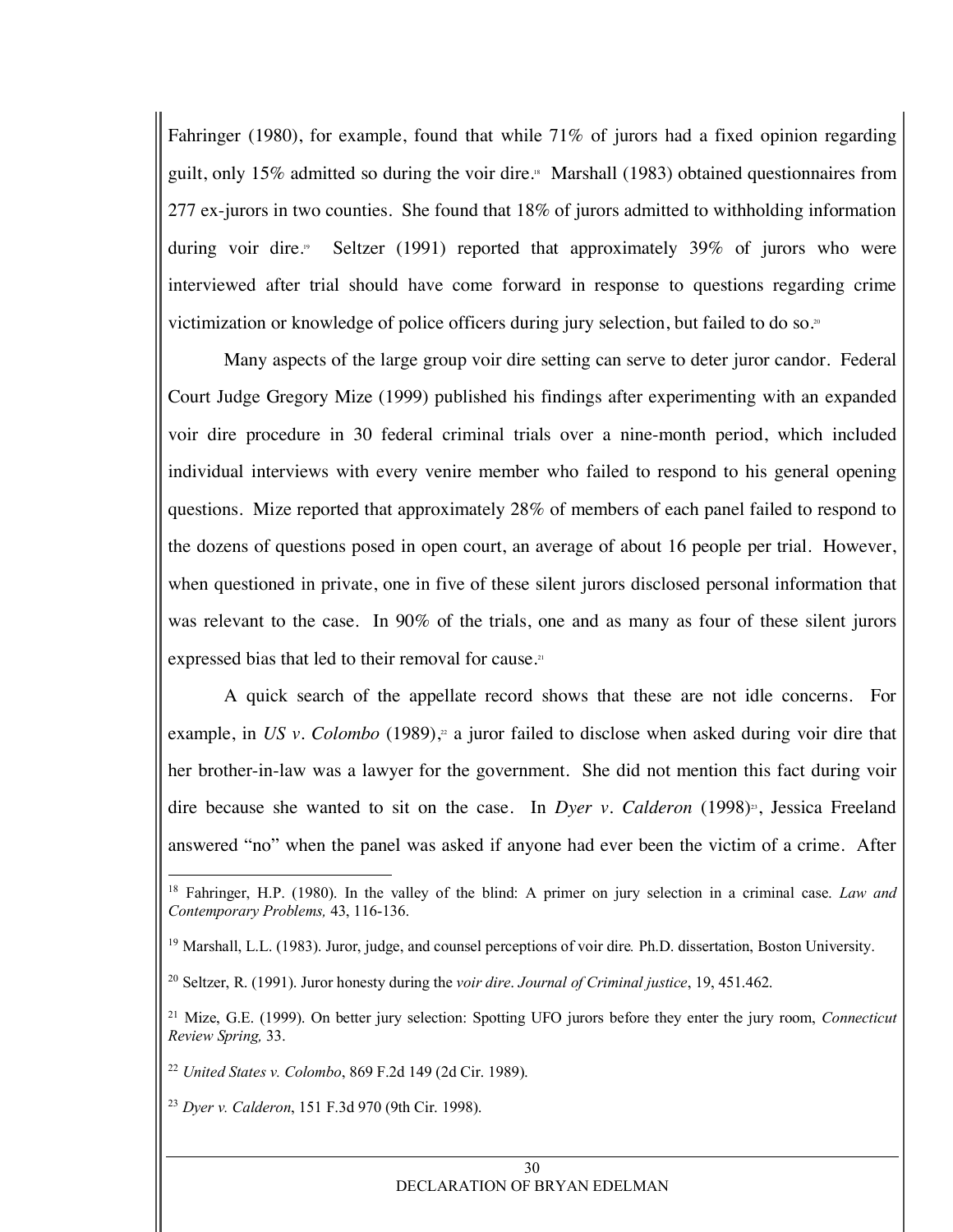the guilt phase, the defense learned that her brother had been shot and killed six years earlier. When questioned, she told the judge that she answered "no" because she, "thought the shooting was an accident, not a crime." Her brother had been pistol-whipped four times and shot in the back of the head. In *Apple v. Samsung* (2012), <sup>24</sup> the jury foreman, Velvin Hogan, failed to disclose in voir dire that he was involved in 1993 litigation with a former employer that led him and his wife to declare personal bankruptcy.

Problems such as these have also been reported in high profile cases. For example, in the 2012 murder trial of Matthew Stebbins, who had been charged in a shooting death at a homeless shelter, a mistrial was declared after a Juror No. 1 announced during deliberations that she had a previous issue with violent crime. One of her children had been shot in the head. She failed to raise her hand during jury selection when asked if anyone had been a victim of a violent crime. According to her, "She did not think it was going to be an issue." $\frac{3}{2}$ 

A \$6.5M judgment was overturned in the high profile police corruption lawsuit against the Public Defender surrounding the Rampart Division in Los Angeles County. It was uncovered after the verdict that one of the jurors—Jennifer Salinas—had concealed knowledge of the scandal during voir dire. She did not raise her hand when asked if anyone had some knowledge of events surrounding the Rampart Division. Later it was discovered that Salinas had played a prominent role in a movie titled "Gang Warz" that was based on the Rampart Division. Other jurors corroborated that she was very familiar with the scandal, and discussed aspects that were not in the evidence.<sup>26</sup>

Finally, a juror was recently removed during the ongoing high profile murder trial of Aaron Hernandez, former player for the New England Patriots. That case had received substantial pretrial publicity. During the trial, it was uncovered that the juror had expressed an

<sup>&</sup>lt;sup>24</sup> United States District Court for the Northern District of California, Case No. 11-CV-1846

<sup>25</sup> Villarreal, M. (2012, March 12). Judge declares mistrial in Corpus Christi murder case. *Corpus Christi Caller Times*. Retrieved February 10, 2015, from http://www.caller.com/news/local-news/crime/judge-declares-mistrial-incorpus-christi-murder.

<sup>26</sup> Ellis, S.M. (2008, January 22). Appeals court orders new trial in suit against public defender. *Metropolitan News-Enterprise*. Retrieved February 12, 2015, from http://www.metnews.com/articles/2008/ovan012208.htm.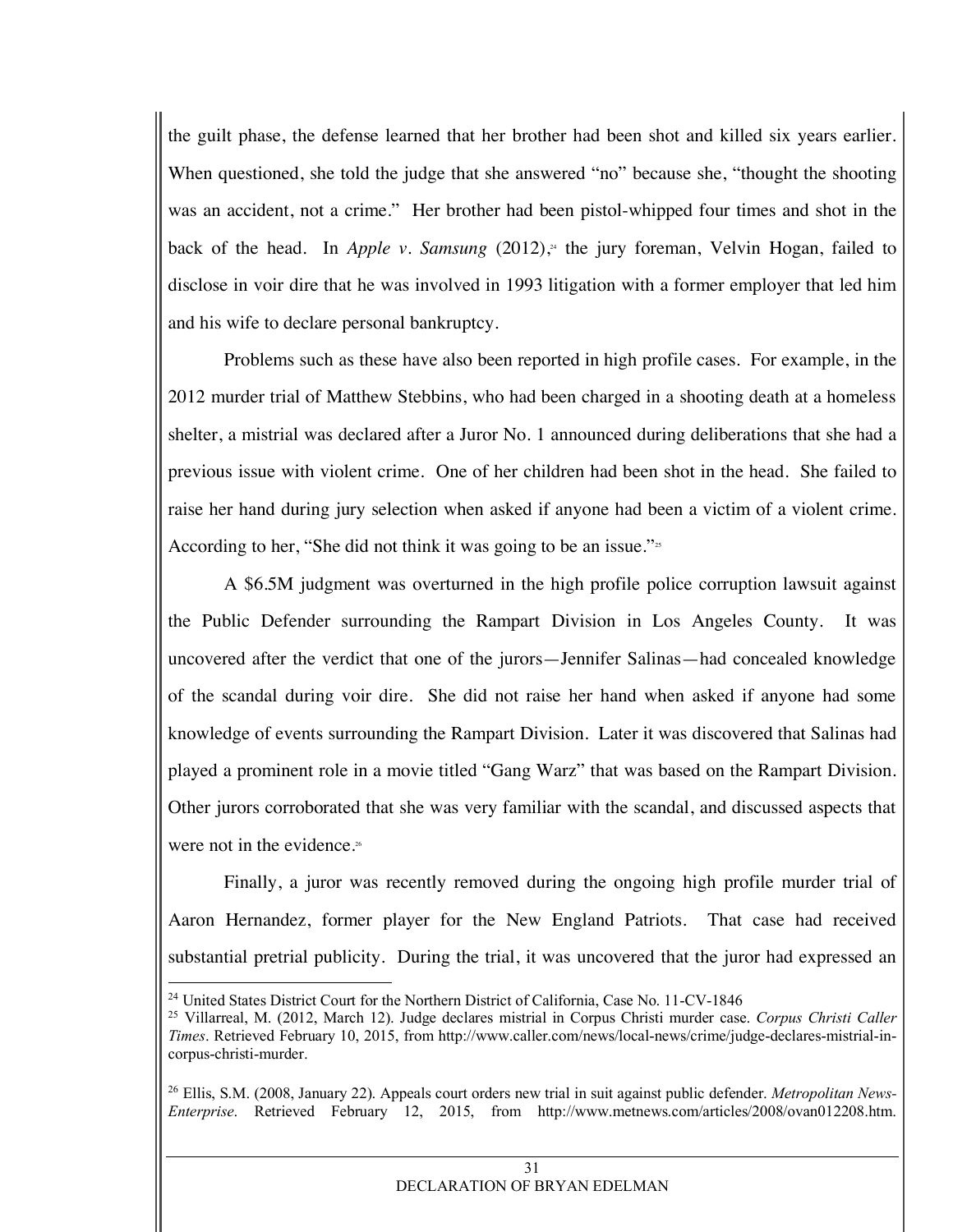interest in serving on the jury, discussed several items of evidence that had been ruled inadmissible, and her opinion that it would be hard to convict Hernandez without a murder weapon. It was also uncovered that she had attended more Patriots games than she had disclosed in her juror questionnaire.<sup>27</sup>

Prospective jurors in cases with extensive media coverage enter the courtroom with casespecific knowledge gleaned from the media and discussions with friends, family members, and coworkers. Uncovering the full extent of jurors' case-specific knowledge and opinions in high profile cases can be extremely difficult.

Jury selection as a judicial remedy to address such bias relies on two factors: 1) that jurors are able to access their source of bias, and 2) are willing to report it. Dexter, et al. (1992) tested the effectiveness of extended voir dire.<sup>28</sup> Participants in the experimental condition were exposed to pretrial publicity a week before the experiment. Prior to viewing a trial, they were subjected to minimal or extended voir dire. The attorney in the extended voir dire condition explained how pretrial publicity may inappropriately impact decision-making, asked jurors to hold each other accountable for not discussing pretrial publicity, obtained public commitments to base their verdict solely on the evidence presented in court, and to ensure that fellow jurors did the same. Educating jurors on the potential impact of pretrial publicity did not eliminate the effects of pretrial publicity,

Another unique challenge that high profile cases pose during jury selection is what Bronson (1989) coined as the Minimization Effect. Prospective jurors attempt to minimize their exposure and knowledge of information gleaned from the media before the onset of the trial (Bronson, 1989<sup> $\omega$ </sup>; Vidmar, 2002<sup> $\omega$ </sup>). During voir dire prospective jurors try to downplay their

(continued…)

 <sup>27</sup> Associated Press (2015, February 3). Judge removes one juror from Aaron Hernandez murder trial. *Boston Herald.* Retrieved February 4, 2015, from

http://www.bostonherald.com/news\_opinion/local\_coverage/2015/02/judge\_removes\_juror\_from\_aaron\_hernandez murder\_trial.

<sup>&</sup>lt;sup>28</sup> Dexter, H. R., Cutler, B. L., & Moran, G. (1992). A test of voir dire as a remedy for the prejudicial effects of pretrial publicity. *Journal o f Applied Social Psychology*, 22, 819- 832.

<sup>29</sup> Bronson, E. (1989). The effectiveness of voir dire. In Discovering Prejudice In High Publicity Cases: An Archival Study of The Minimization Effect.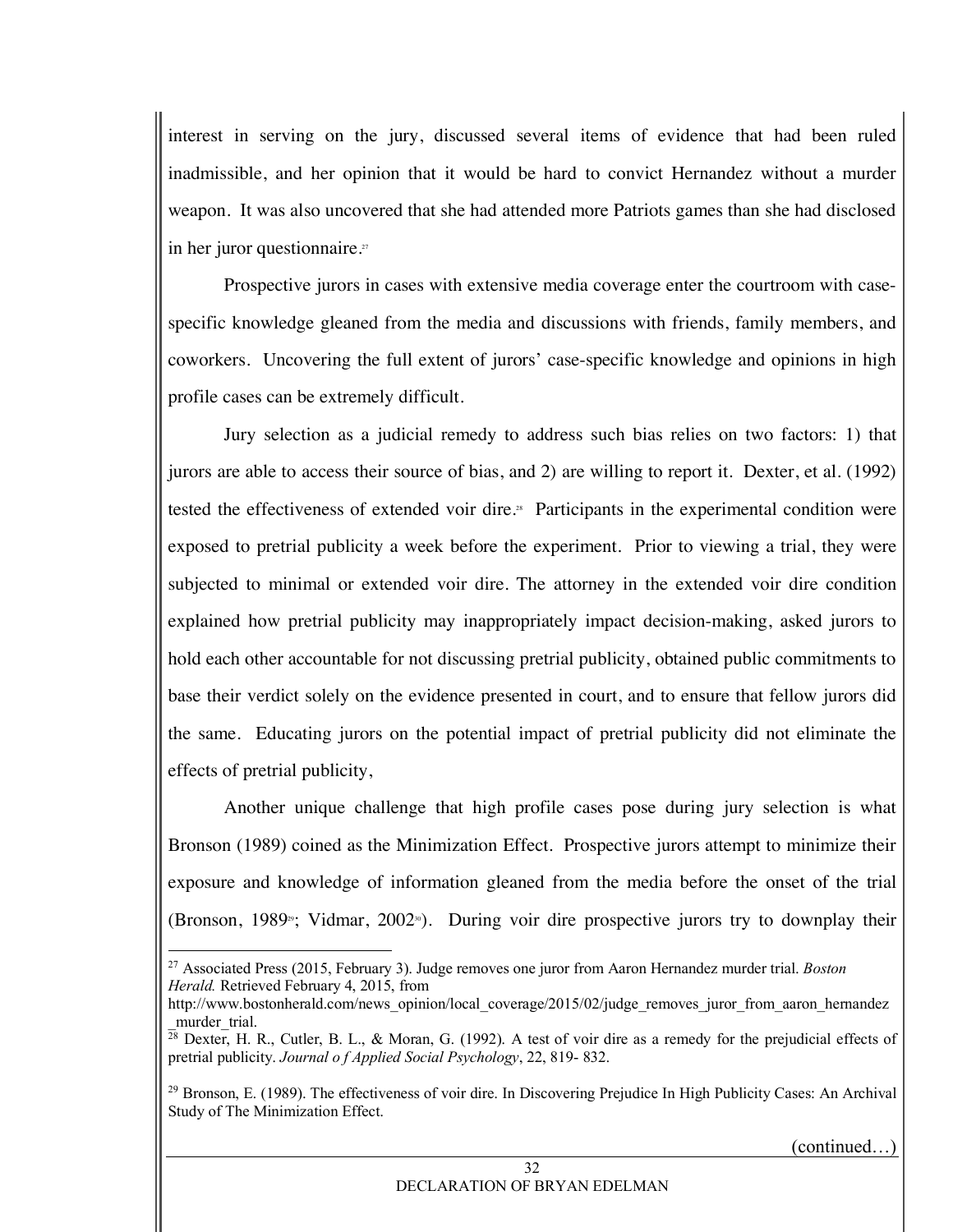knowledge of the case using qualifiers such as, "just," "nothing other than," "only," "a little bit," and "that's all." Often times, if follow-up questioning is sought, prospective jurors who use such qualifiers reveal that they know much more than they previously led on to. (Bronson, 1989). In an archival study that analyzed the jury selection transcripts from five high profile cases, 69% of prospective jurors used minimization language when questioned by the judge or attorneys.31

In addition, as reported by Vidmar  $(2003)$ ,<sup>32</sup> professions of impartiality are not always reliable. There was no difference between jurors with little case-specific knowledge, and the majority (70%) of jurors who had either reported extensive detail about the case or had prejudged the defendant as guilty in terms of their ability to set-aside their bias.

Both jurors with little case-specific knowledge, and the majority (70%) of jurors who reported extensive detail about the case and/or prejudged the defendant as guilty, indicated that they could set aside their bias.

Kerr, Kramer, Carroll, and Alfini (1991) also examined the effectiveness of voir dire.<sup>33</sup> This study explored the ability of attorneys and judges to identify juror bias in high profile cases. During Phase I, participants were exposed to pretrial publicity (test conditions), completed a juror questionnaire, observed a video of a trial, and deliberated as groups of six before reaching a verdict. The sample was drawn from the jury rolls. A number of randomly selected participants were asked four publicity related questions in a nearby room (e.g. Has any of the publicity you've seen or any other information caused you to form an opinion or judgment as to the guilt or innocence of the defendant?).

In Phase II, a random sample of defense attorneys, prosecutors, and judges were selected

 <sup>(</sup>continued)

<sup>30</sup> Vidmar, N. (2002). Case studies of pre- and midtrial prejudice in criminal and civil litigation. *Law and Human Behavior, 26,* 73-105.

<sup>&</sup>lt;sup>31</sup> Edelman, B., Dahir, V.B., & Dillehay, R. (2011). Paper presented at the meeting of the American Society of Trial Consultants.

<sup>32</sup> Vidmar, N. (2003). When all of us are victims: Juror prejudice and "terrorist" trials. *Chicago-Kent Law Review, 78,* 1143-1178.

<sup>&</sup>lt;sup>33</sup> Kerr, N. L., Kramer, G. PI, Carroll, J. S., & Alfini, J. J. (1991). On the effectiveness of voir dire in criminal cases with pretrial publicity: An empirical study. *American University Law Review*, 40, 665-701.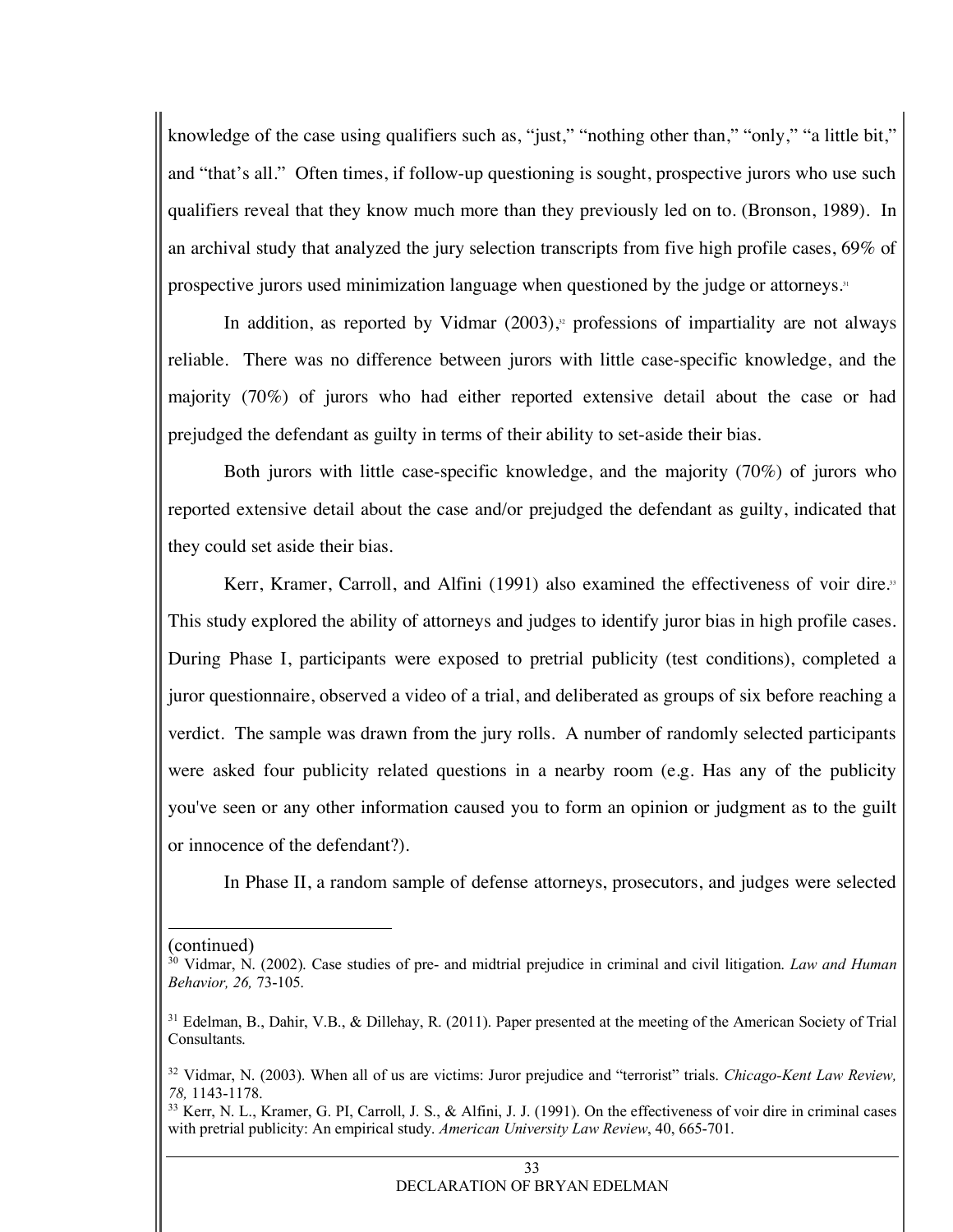from Divisions 1, 8, and 22 of the American Bar Association. Ultimately, 87 members participated in the study. Each participant watched a video of the voir dire interviews of eight prospective jurors. They were asked to imagine that they were the trial judge, defense attorney, or prosecuting attorney in the armed robbery trial of Ernest Bryant. Participants were told that jurors may have seen some or all of the news reports and that the general level of familiarity with the news was high. Attorneys were told they could peremptorily challenge up to four jurors. Participants also had copies of the questionnaire that the jurors had filled out that they reviewed before watching the video recording of each juror's responses to the four pretrial publicity related questions. They then made three ratings: 1) how likely they were to seek a cause challenge, 2) how likely they were to use a peremptory challenge on that juror, and 3) to estimate which way that juror would lean at trial.

The researchers reported that there was no relationship between defense attorney experience and effective use of peremptory challenges. Defense attorneys' judgments of which way jurors were leaning were also unrelated to juror behavior. In addition, their peremptory challenges were not associated with juror verdicts. Defense attorneys would have done "no worse in exercising their peremptory challenges had they flipped coins rather than analyzing the responses jurors made to questions about their exposure to pretrial publicity."34

The study also looked at the effectiveness of voir dire in eliminating jurors biased by exposure to pretrial publicity. If voir dire is an effective remedy, those exposed to media coverage who survive all challenges, should reach verdicts similar to those who never viewed pretrial publicity. The data do not support this conclusion. Participants exposed to pretrial publicity and excused by one of the parties (e.g., defense attorney) were no different in their inclination to convict than those who were not excused. In addition, participants who had been exposed to media coverage and survived the voir dire process (i.e., not excused) were more likely to convict than the group of jurors who had never been exposed to pretrial publicity. Challenged jurors exposed to pretrial publicity were just as likely to convict as those who had not

 <sup>34</sup> *Id.* at 685.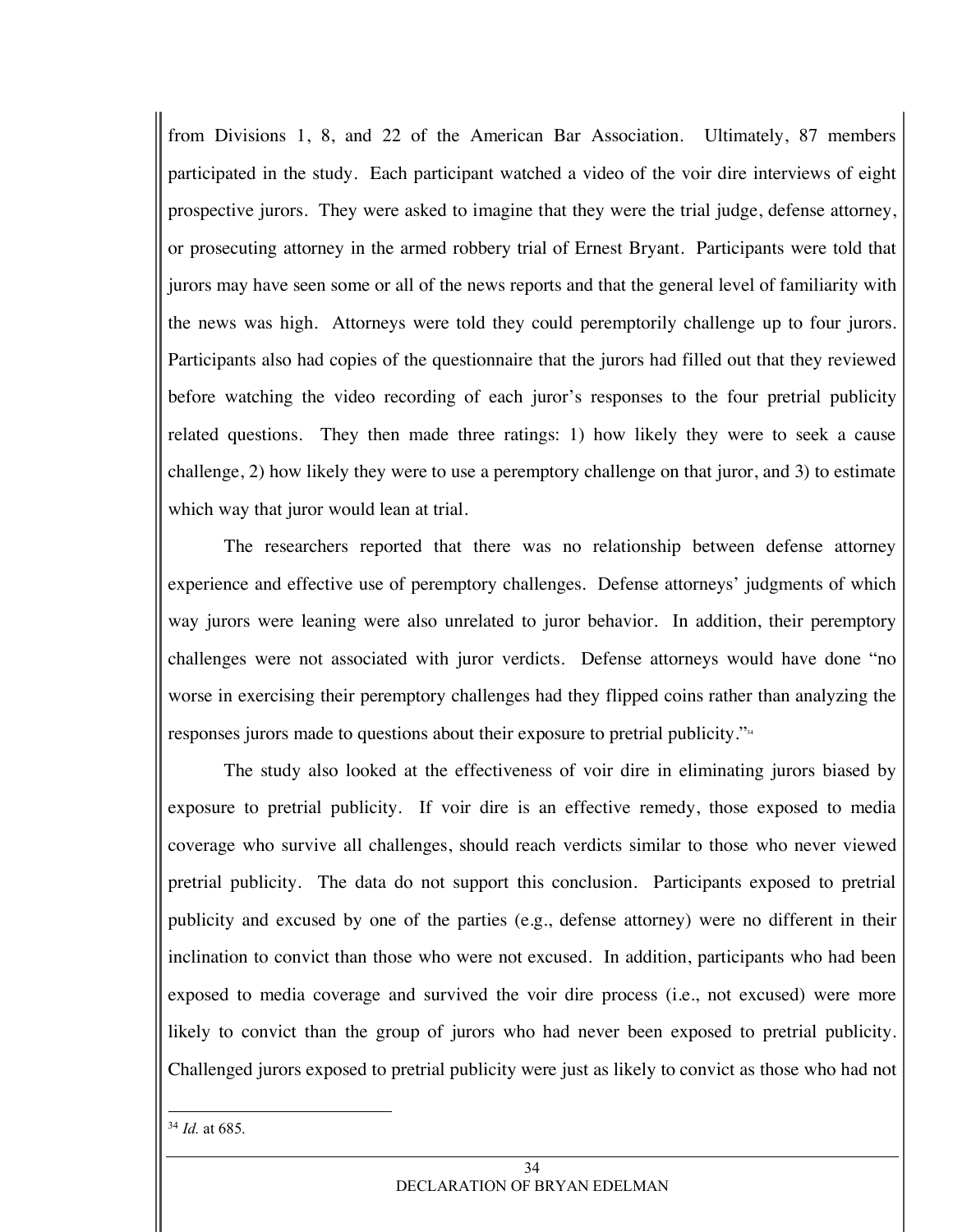been challenged. In addition, both groups were more likely to convict than the group of jurors who had not been exposed to pretrial publicity.

This study's findings highlight the challenge pretrial publicity presents. The judges' and defense attorneys' evaluations of jurors often relied on juror self-reports of their ability to disregard pretrial publicity. However, these self-reports were not related to juror verdicts. Those who admitted forming an opinion from media exposure that could not be set aside were no more or less likely to convict than those who did not report such opinions.

In sum, Kerr, et al. found that defense attorneys' challenges were not effective, and that the pretrial publicity effects survived the jury selection process. This increases the risk that a defendant's fair trial rights will be undermined at the start of trial.

Part of the challenge excessive media coverage presents surrounds jurors' efforts to guess how exposure to pretrial publicity may affect their evaluations of the evidence. Given the difficulties that such a guess poses, it is not surprising that claims of impartiality in high profile cases have been found to be unreliable. For example, Sue, Smith, and Pedroza  $(1975)$ <sup>55</sup> examined the influence of pretrial publicity, and jurors' ability or willingness to disqualify themselves for bias. Participants who had been exposed to damaging media coverage, but reported that they had not been biased by the coverage were more likely to convict than jurors who had not viewed this coverage, 53% vs. 23% respectively.

Moran and Cutler (1991) found that 61.8% of jury eligible residents said they could be fair and impartial and decide the case solely on the basis of the evidence presented. Yet, only 38.6% said they could put knowledge of the media out of his or her mind.<sup>36</sup>

There is a well-documented tendency for individuals to respond in a manner that will be viewed favorably by others, which has been coined the social desirability effect. This

<sup>&</sup>lt;sup>35</sup> Sue, S. Smith, R.E., & Pedroza, G. (1975). Authoritarianism, pretrial publicity, and awareness of bias in simulated jurors*. Psychological Report, 37*, 1299-1302.

<sup>36</sup> Moran, C., & Cutler, B.L. (1991). The prejudicial impact of pretrial publicity. *Journal of Applied Social Psychology*, 21(5), 345-367.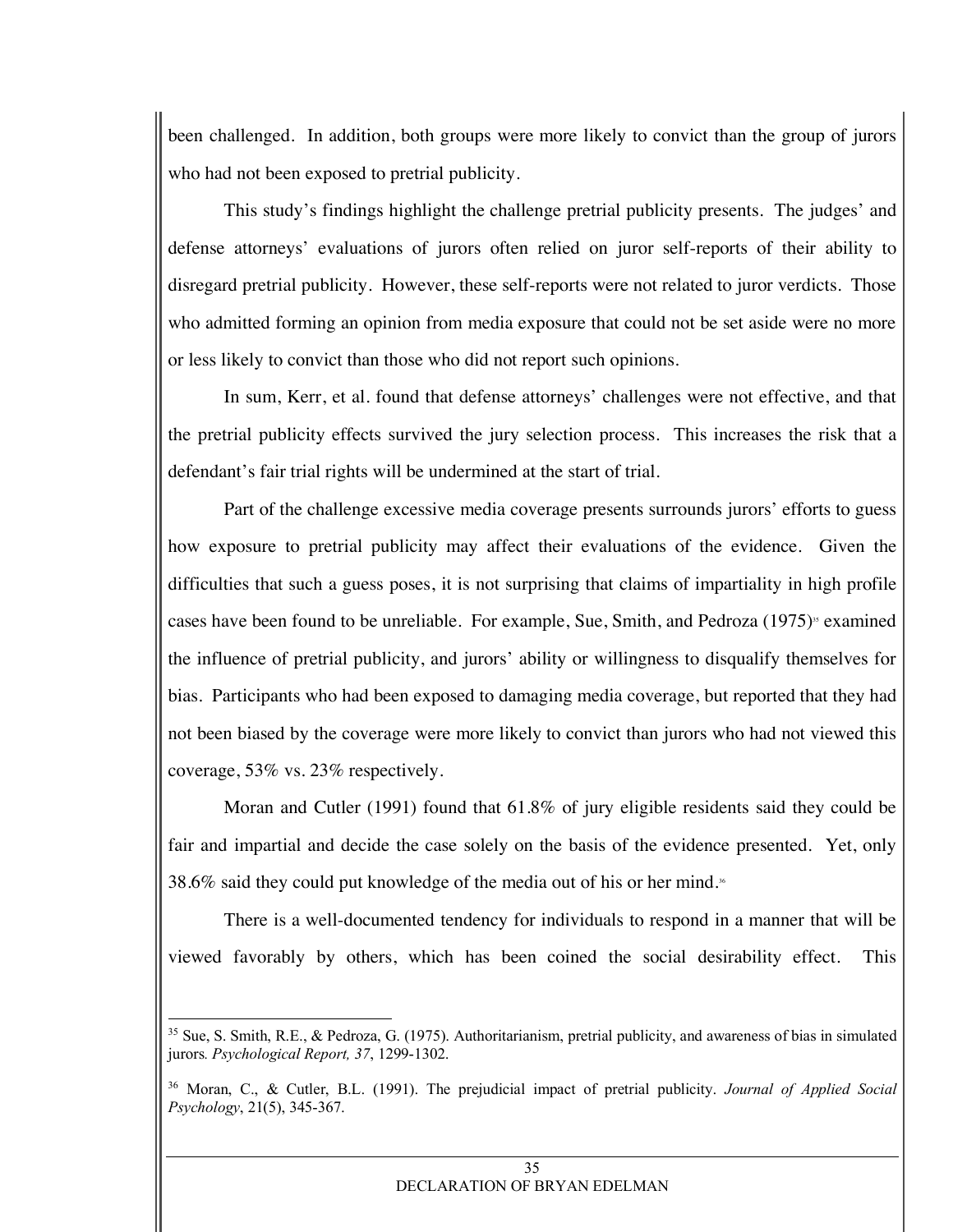phenomenon has been found in a multitude of settings including the courtroom. Socially desirable responses are more likely to occur when individuals become focused on the public aspects of themselves. Public awareness of oneself can become particularly salient in a courtroom setting where prospective jurors are asked questions by an authority figure in front of a public audience. Jones (1987), for example, reported that participants appeared to alter their answers to reflect what they thought a judge wanted to hear rather than what they actually thought. $37$  When potential jurors learn through the jury selection process that the law requires them to be fair and impartial, there is a risk that they will overstate their ability to set aside their knowledge and beliefs in order to create a favorable public impression.

Data from a survey conducted by Neil Vidmar  $(2003)$ <sup>38</sup> in the John Walker Lindh (i.e., the American Taliban) change of venue motion highlights the problems associated with responses to the set-aside question in high profile cases. Vidmar incorporated a fair and impartial question for the purpose of showing how unreliable responses can be. According to Vidmar, 74% of respondents reported that they could be fair and impartial. However, many of these same respondents reported that Lindh was definitely guilty, that a not guilty verdict would be unacceptable, would sentence him to death (even though it was not sought), and that Lindh was responsible for 9/11. Examples of inconsistent responses included:

- "I am an open-minded and fair man. I could, I would look at the evidence."
	- o I believe he is innocent until proven guilty.
	- o He was involved with the enemy; he is as bad as Bin Laden; definitely a traitor; probably a terrorist.
- "I would consider all the evidence presented by the court and give a fair opinion. We all have to be careful as to what we say about Mr. Lindh."
	- o He is definitely guilty because he was in a conspiracy with the Taliban

 <sup>37</sup> Jones, S. (1987). Judge versus attorney conducted *voir dire*: An empirical investigation of juror candor. *Law and Human Behavior,* 11(2), 131-146. Responses were inconsistent with what had been reported earlier in a questionnaire.

<sup>38</sup> Vidmar, N. (2003). When all of us are victims: Juror prejudice and "terrorist" trials, *Chicago Kent Law Review,*  78 (3), 1143-1178.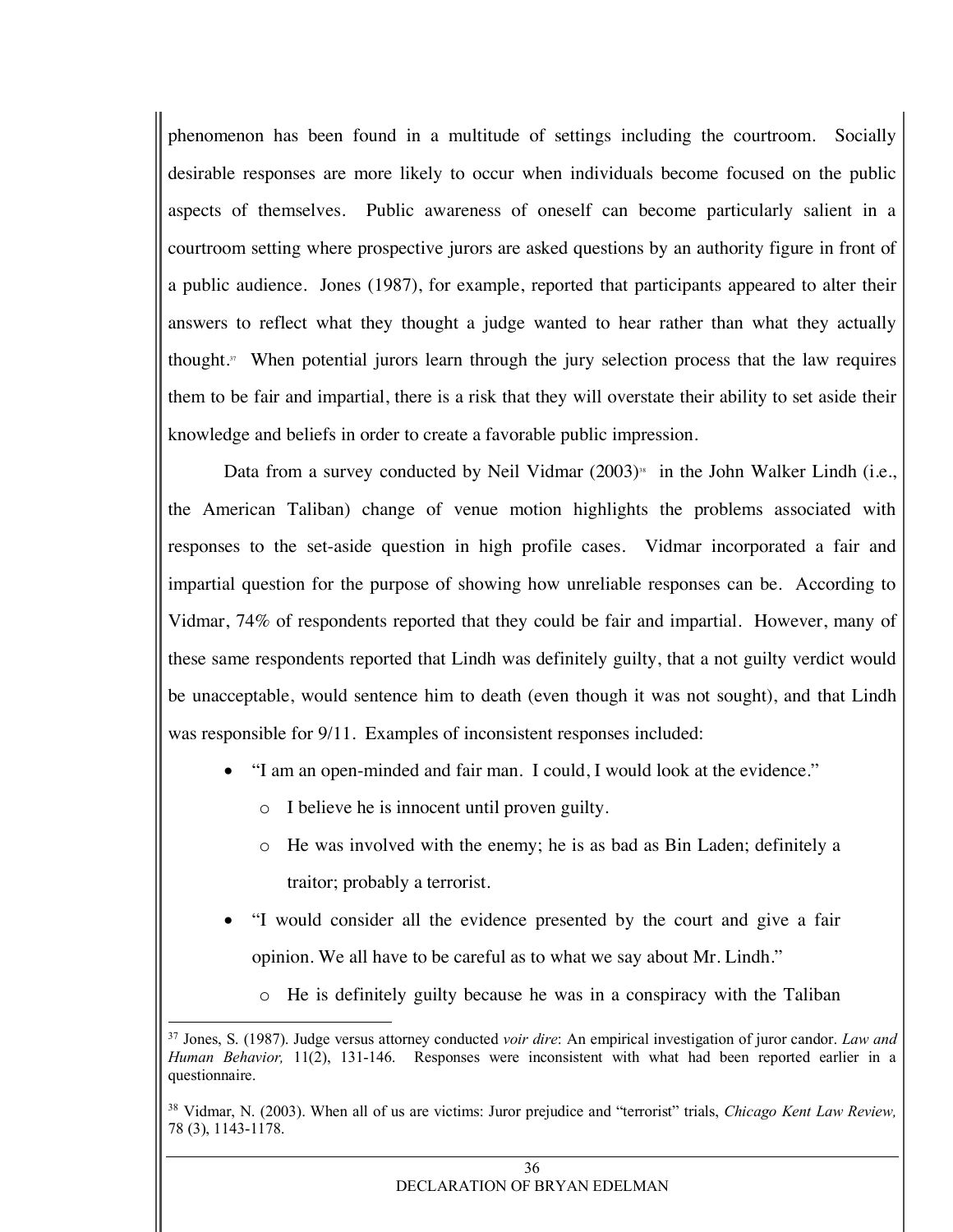against the United States to kill and do harm to our people; definitely a traitor; definitely a terrorist.

These conflicting statements suggest that a juror's professed ability to be fair and impartial should not be taken at face value in cases where there is substantial pretrial publicity. This is less of an issue when dealing with the tangential experiences, limited case knowledge, and the general attitudes jurors typically bring with them into the courtroom. However, there is little evidence to suggest that individuals can forget or dissociate themselves from specific attitudes, emotions, and beliefs about the defendant and case developed from exposure to significant amounts of media coverage.

# **X. CONCLUSION**

Given the level of prejudice in the jury pool it is my opinion that *voir dire* would not provide a reasonable safeguard for protecting the defendant's fair trial rights. As such, a change of venue is the most appropriate prophylactic measure for ensuring a trial by an impartial jury where the presumption of innocence remains intact.

While a change of venue should never be taken lightly, it is my opinion that the facts in this case merit such a remedial measure. The media coverage has been pervasive and contains prejudicial material, including lengthy descriptions surrounding the controversial release of the video and how it refutes reports from officers at the scene of the shooting. The coverage also contains and potentially inadmissible content including the alleged cover-up, \$5 million settlement, DOJ investigation into the Chicago Police Department, and efforts to reform the police department.

The survey data show that this case remains seared in the community's consciousness, despite the passage of time. A large percentage of prospective jurors recognize the case, are familiar with prejudicial details widely reported by the media, and have formed opinions about the case and the defendant's guilt. These appear to be strong opinions as respondents reported that the defendant would have a difficult convincing them that he is not guilty of murder.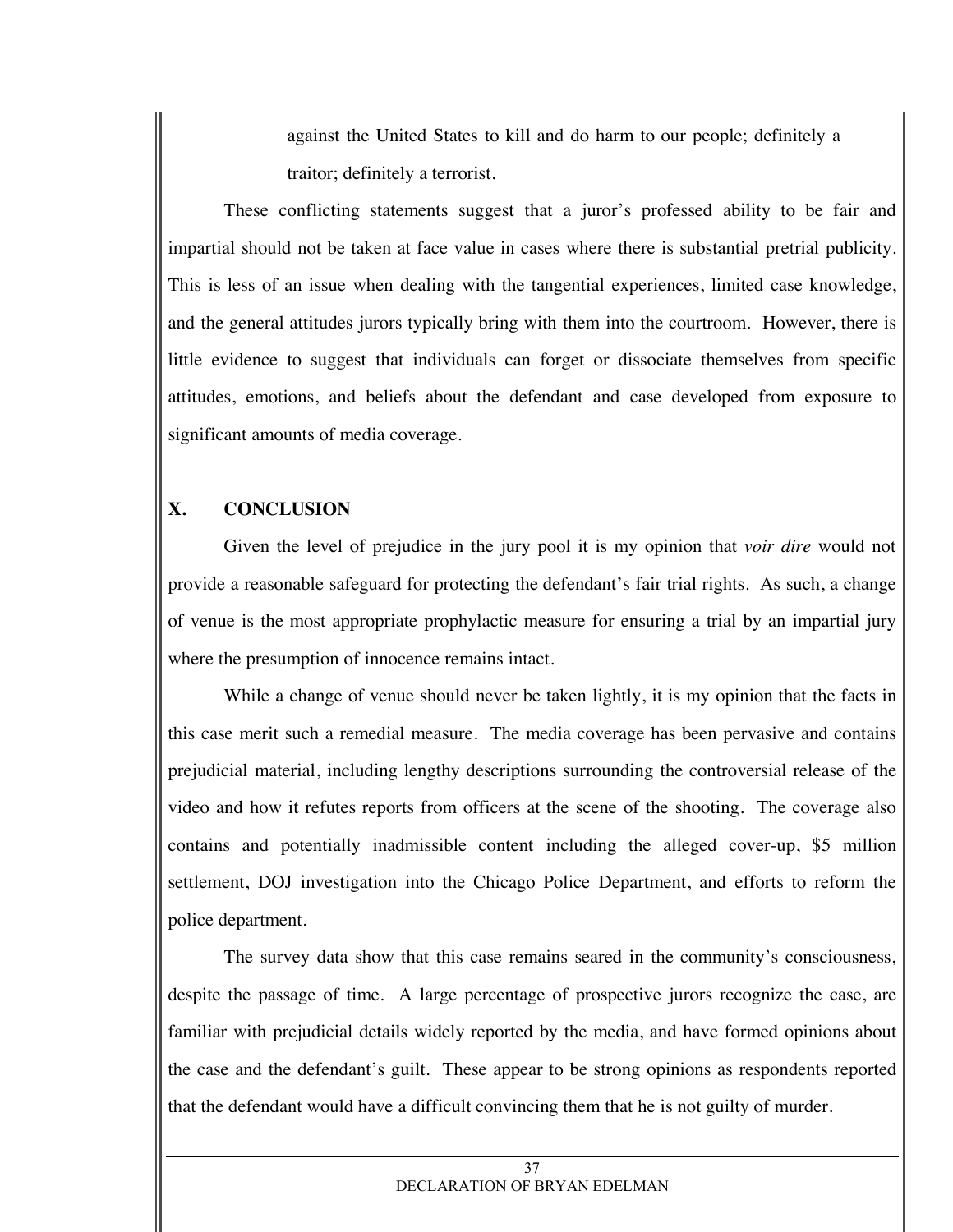Looking at the totality of the evidence, it is my opinion that the defendant would be put in the untenable position of having to prove his innocence if tried in Cook County. As such, it would be most appropriate to transfer this case to a venue where prospective jurors have not been exposed to extensive prejudicial media coverage, are less likely to have viewed the shooting video or developed opinions about what it shows, and are not deeply invested in the outcome of the case, or driven by a desire to hold the Chicago Police Department accountable for what has been described as a history of discriminatory conduct.

I declare under penalty of perjury under the laws of the State of California that the foregoing facts are true and correct, except as to facts stated upon information and belief, which facts I believe to be true.

Executed on July 2, 2018

ya Ede

\_\_\_\_\_\_\_\_\_\_\_\_\_\_\_\_\_\_\_\_\_\_\_\_\_\_

Bryan Edelman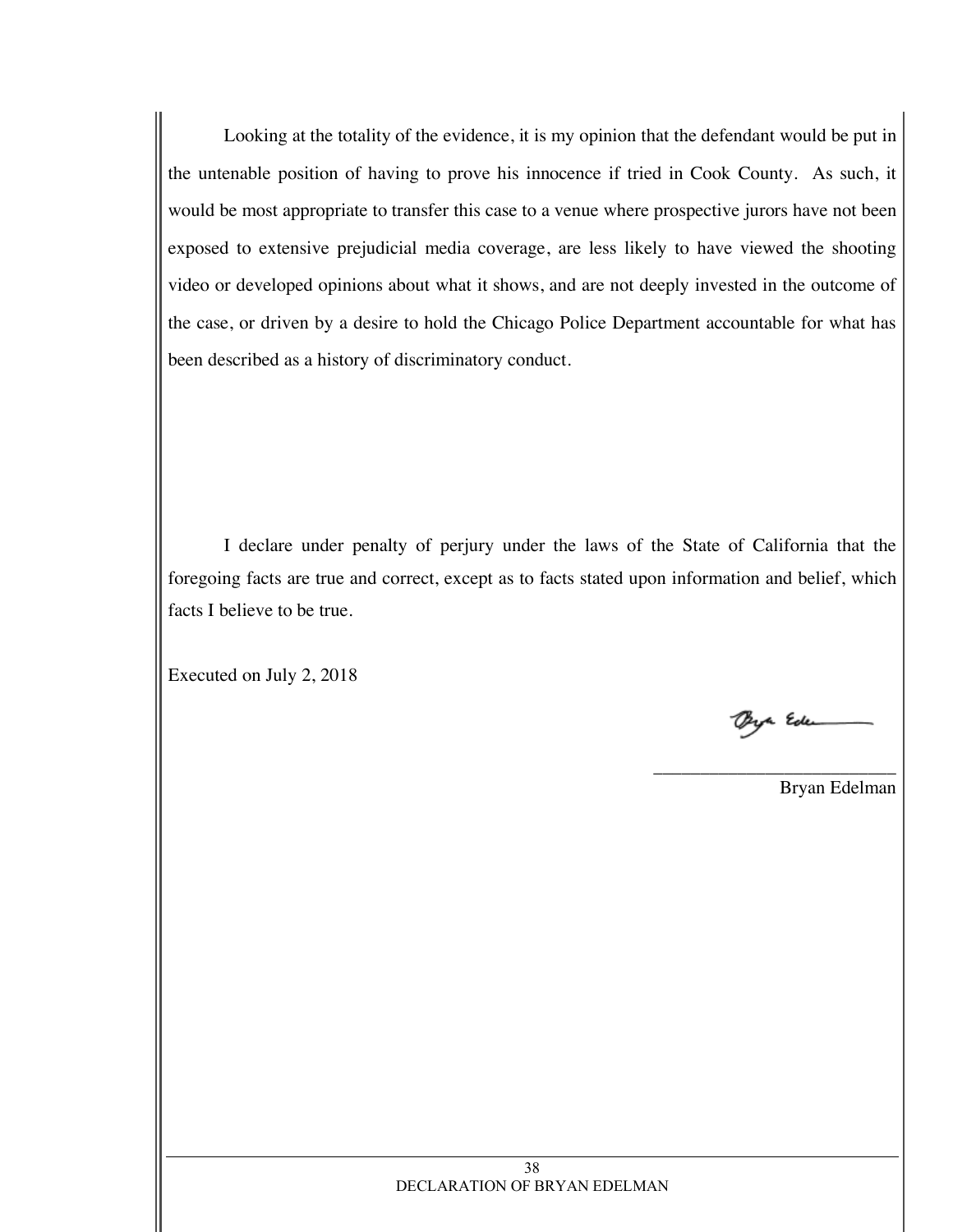#### **APPENDIX A: CURRICULUM VITA**

#### **BRYAN EDELMAN, PH.D.**

6257 Westover Dr. • Oakland, California 94611

(415) 944-9989 • bryan@trialinnovations.com

#### **PROFESSIONAL EXPERIENCE**

| Trial Innovations, Oakland and Los Angeles, California                                                                       | 2011-Current |  |
|------------------------------------------------------------------------------------------------------------------------------|--------------|--|
| Co-founder                                                                                                                   |              |  |
| Design and implement jury research<br>$\bullet$                                                                              |              |  |
| Conduct community survey research on jury issues<br>$\bullet$                                                                |              |  |
| Serve as expert witness on venue, survey jury issues, & eyewitness identification<br>$\bullet$                               |              |  |
| Assist with jury selection, juror questionnaire design, etc.<br>$\bullet$                                                    |              |  |
| Provide trial consulting services<br>$\bullet$                                                                               |              |  |
| Provide in-house legal education<br>$\bullet$                                                                                |              |  |
| Conduct post-trial juror interviews<br>$\bullet$                                                                             |              |  |
| Conduct consumer insight research for fortune 500 companies (e.g., Facebook, Yahoo!, Google)<br>$\bullet$                    |              |  |
| The Jury Research Institute, Alamo, California                                                                               | 2005-2010    |  |
| <b>Senior Trial Consultant</b>                                                                                               |              |  |
| Conducted multi-stage qualitative and quantitative research (e.g., focus groups, mock trials, shadow<br>$\bullet$<br>juries) |              |  |
| Served as expert witness (e.g., change of venue motions)<br>٠                                                                |              |  |
| Designed and conducted telephone and online survey research<br>$\bullet$                                                     |              |  |
| Conducted post-trial juror interviews<br>$\bullet$                                                                           |              |  |
| Provided trial consulting services<br>$\bullet$                                                                              |              |  |
| Analyzed qualitative and quantitative data<br>$\bullet$                                                                      |              |  |
| Served as speaker and visiting lecturer at conferences, universities, law firms, and Bar Associations<br>$\bullet$           |              |  |
| 2005<br>The National Jury Project, Oakland, California                                                                       |              |  |
| <b>Associate Trial Consultant</b>                                                                                            |              |  |
| Conducted qualitative and quantitative research<br>$\bullet$                                                                 |              |  |
| Analyzed quantitative and qualitative data from prospective juror questionnaires<br>٠                                        |              |  |
| Interpreted research results and developed strategy recommendations                                                          |              |  |
| Assisted with crafting opening statements and closing arguments<br>$\bullet$                                                 |              |  |
| Trial Science, Inc., Reno, Nevada                                                                                            | 1999-2003    |  |
| <b>Associate Trial Consultant</b>                                                                                            |              |  |
| Conducted focus groups and mock trials<br>$\bullet$                                                                          |              |  |
| Analyzed quantitative and qualitative data<br>$\bullet$                                                                      |              |  |
| Presented findings and recommendations to trial team<br>٠                                                                    |              |  |
| Developed jury selection profiles                                                                                            |              |  |
| Grant Sawyer Center for Justice Studies, Reno, Nevada                                                                        | 2000-2003    |  |
| Project Manager, "Predicting Failure in Pre-trial Release Programs in Washoe County"                                         |              |  |
| Designed and implemented an evaluation of the Washoe County pre-trial release program                                        |              |  |
| Oversaw data collection (over 40,000 cases) and analyzed data                                                                |              |  |
| Served as an ombudsmen between trial courts, police departments, Court Services,<br>and the judicial sub-committee           |              |  |
| Presented findings to the Court Services Sub-Committee and at international conferences                                      |              |  |
| 39                                                                                                                           |              |  |
| DECLARATION OF BRYAN EDELMAN                                                                                                 |              |  |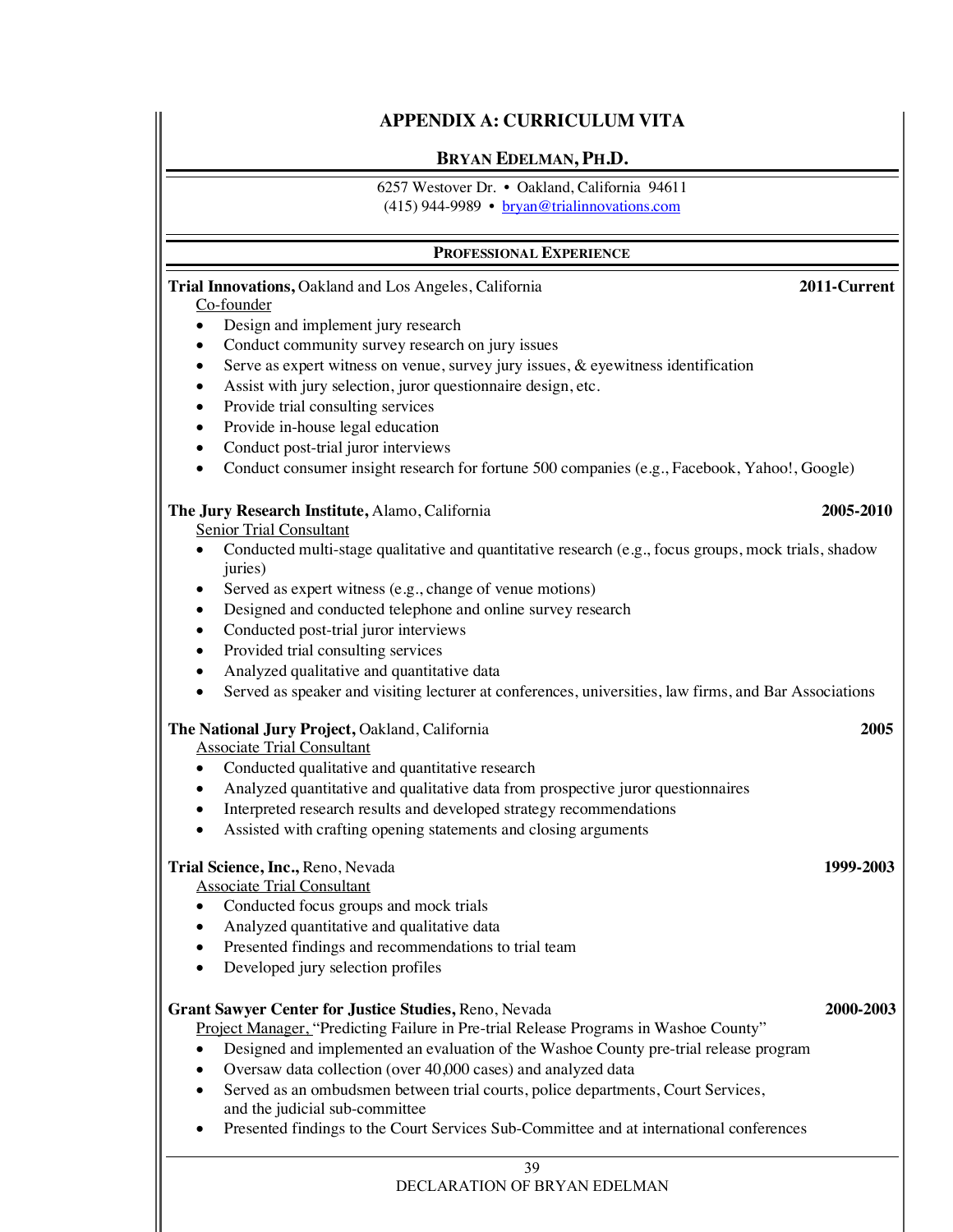Research Associate, "Minimization of Pre-Trial Publicity Knowledge during Voir Dire"

- Co-developed research methodology
- Performed content analysis of trial transcripts from high profile cases
- Analyzed data

Research Associate, "Science in the Courtroom"

- Co-developed survey codebook
- Completed content analysis of judges' responses regarding the Daubert standard

Research Associate, "Judicial Workload Pilot Project"

- Completed telephone interviews with judges
- Conducted content analysis of qualitative data from interviews

#### **EXPERT WITNESS & VENUE EXPERIENCE39**

*People v. Brian Cooks* (2017). Conducted community attitude survey. Recommended remedial measures during jury selection.

*People v. Johnathan Feit* (2017). Conducted community attitude survey. Recommended change of venue.

*People v. Jonathan Renfro* (2017). Conducted community attitude survey. Did not make recommendations regarding remedial measures.

*People v. Kenneth Rossy* (2017). Conducted preliminary media analysis. Recommended moving forward with community attitude survey.

*Angelo Harmon et al. v. The Salvation Army, et al* (2017). Conducted community attitude survey. Did not make any recommendations.

*United States v. Charles Banks* (2016). Conducted community attitude survey. Recommended change of venue.

*United States v. Jessie Con-ui* (2016). Conducted community attitude survey. Recommended remedial measures during jury selection.

*People v. Lubrin, et al.* (2016). Conducted community attitude survey. Recommended remedial measures during jury selection.

*Melissa Mays, et al., v. Rick Snyder, et al.* (2016). Conducted community attitude survey. Recommended change of venue.

People v. Balser and Robinson (2016). Conducted preliminary media analysis. Recommended against moving forward with venue study.

United States v. Dredd (2016). Conducted community attitude survey. Recommended remedial measures during jury selection.

People v. Romero (2016): Conducted preliminary media analysis. Recommended against moving forward with venue study.

<sup>39</sup> This is not an exhaustive list, and does not include cases which are still pending.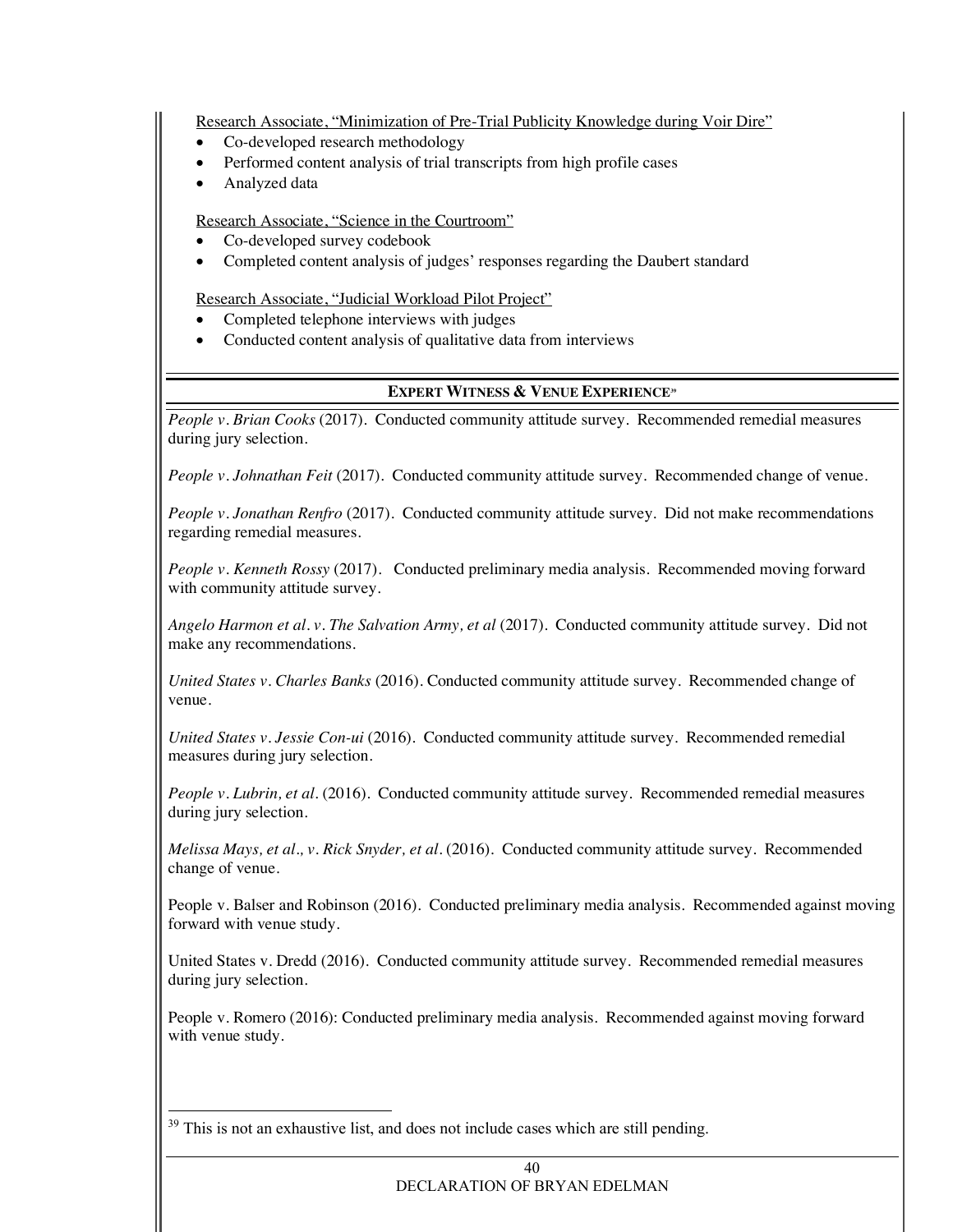People v. Morales (2016). Conducted community attitude survey and content analysis of media coverage. Testified at change of venue hearing. Recommended remedial measures during jury selection [Granted].

People v Williams (2015). Conducted community attitude survey. Recommended against a change of venue.

Commonwealth v. Chism (2015). Approved by Court to assist with crafting juror questionnaire to address pretrial publicity.

U.S. v. Blankenship (2015). Conducted community attitude survey for the DOJ.

U.S. v. Sablan (2014). Conducted community attitude story and submitted a declaration. Recommended a change of venue [Granted].

People v. Bealer (2014). Conducted community attitude survey and content analysis of media coverage. Testified at change of venue hearing and transfer hearing. Recommended a change of venue [Granted].

People v. Ware, et al. (2014). Conducted content analysis of media coverage and grand jury transcript. Submitted a declaration recommending that the grand jury transcript remain sealed [Granted].

People v. Castillo (2014). Conducted community attitude survey [Venue hearing denied].

People v. Shirakawa (2014). Conducted community attitude survey Recommended against a change of venue.

People v. Holmes (2014): Conducted content analysis of media coverage. Recommended a change of venue [Denied].

People v. Tree (2014): Conducted preliminary media analysis. Recommended against moving forward with venue study.

People v. Hoyt (2014): Reviewed pretrial publicity, juror questionnaires, and voir dire transcript. Recommended that trial counsel should have pursued change of venue.

People v. Duran (2014). Conducted preliminary media analysis. Recommended against moving forward with venue study.

People v. White (2013): Conducted preliminary media analysis. Recommended against moving forward with venue study.

People v. Vega (2013): Conducted preliminary media analysis. Recommended against moving forward with venue study.

People v. Ayers (2013): Conducted community attitude survey. Recommended against a change of venue.

People v. Lucero (2013): Conducted community attitude survey. Recommended against a change of venue.

People v. Bennett (2013): Conducted media analysis. Recommended against a change of venue.

People v. Deloney (2012): Testified as expert witness regarding literature on the accuracy of eyewitness identification, memory, cognition, and suggestive questioning.

People v. Ortega, et al. (2012): Conducted community attitude survey and content analysis of pretrial publicity. Testified as expert witness about results, the impact of pretrial publicity on attitudes, memory, jury selection, and jury-decision making.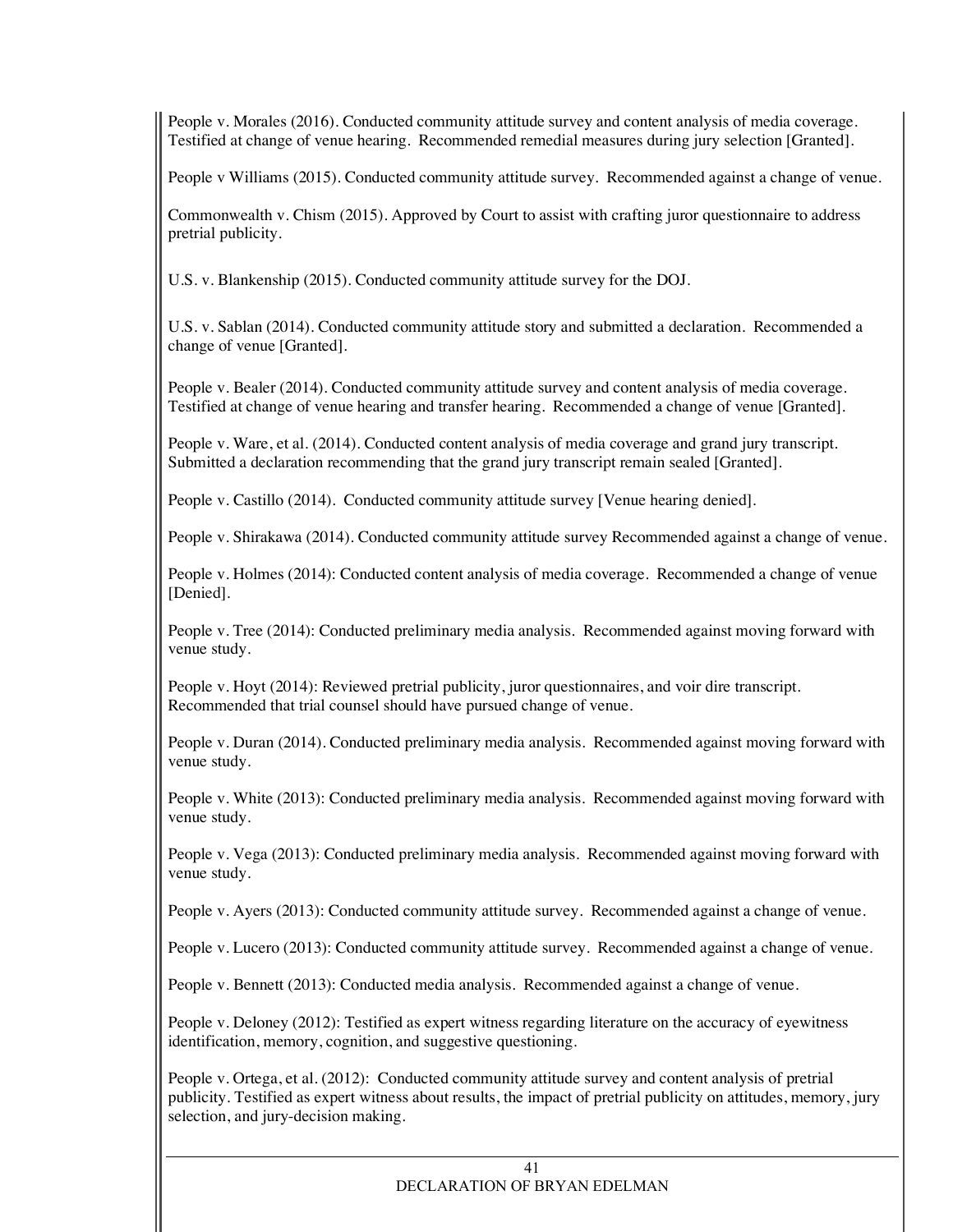People v. Bey (2011): Conducted community attitude survey and content analysis of pretrial publicity. Testified as expert witness about results, the impact of pretrial publicity on attitudes, memory, jury selection, and jury-decision making.

Johnson, et al. v. BART, et al. (2011). Conducted community attitude survey. Recommended against filing a change of venue motion.

People v. Fowler (2011): Conducted community attitude survey. Recommended certain communities be excluded from the venue [Granted]

People v. Sanchez, et al (2011): Conducted preliminary media analysis. Recommended against moving forward with venue study.

People v. Loughner (2011): Conducted media analysis.

Huang Xiu Mei, New York (2007): Expert witness in political asylum hearing.

Weather Shield v. Bostik (2005): Evaluated plaintiff's change of venue motion.

Olympic Pipeline Company v. Washington (2002). Assisted with content analysis of media coverage.

#### **PUBLICATIONS AND PRESENTATIONS**

Edelman, B. (2018). *Preventing Runaway Juries*. Presented at the Michigan Defense Trial Counsel's Annual Meeting, MT Pleasant, MI.

Edelman, B. (2018). *Trial Consulting 101*. Presented at the American Psychological Association, Division 41, Memphis, TN.

Edelman, B. (2018). *Trial Consulting 101*. Presented at American Society of Trial Consultants Conference, Ft Worth, TX.

Bronson, E. Edelman, B., & Philipsborn, J.T. (2017). Change of Venue. In N. Yuenger (Ed.), *California criminal law procedure and practice*. Oakland: Continuing Education of the Bar.

Edelman, B. (2016). *Conducting an Effective Jury Selection*. Presented at Santa Barbara Bar Association Bench and Bar Conference, Santa Barbara, CA.

Bronson, E. Edelman, B., & Philipsborn, J.T. (2015). Change of Venue. In N. Yuenger (Ed.), *California criminal law procedure and practice*. Oakland: Continuing Education of the Bar.

Edelman, B. (2015). *Trial Consulting 101*. Presented at American Society of Trial Consultants Conference, Nashville, TN.

Edelman, B. (2015). *Effective Jury Selection Lunch and Learn*. Sponsored by Thomas Reuters (Oakland).

Edelman, B. (2015). *The Social Psychology of Jurors and Juries*. Presented at Washoe County Alternate Defender, Reno, NV.

Edelman, B. (2013). *The Social Psychology of Jurors and Juries*. Presented at Washoe County Alternate Defender, Reno, NV.

Edelman, B. (2013). *Police Liability.* Presented at the Lorman Education Services Seminar in Santa Rosa.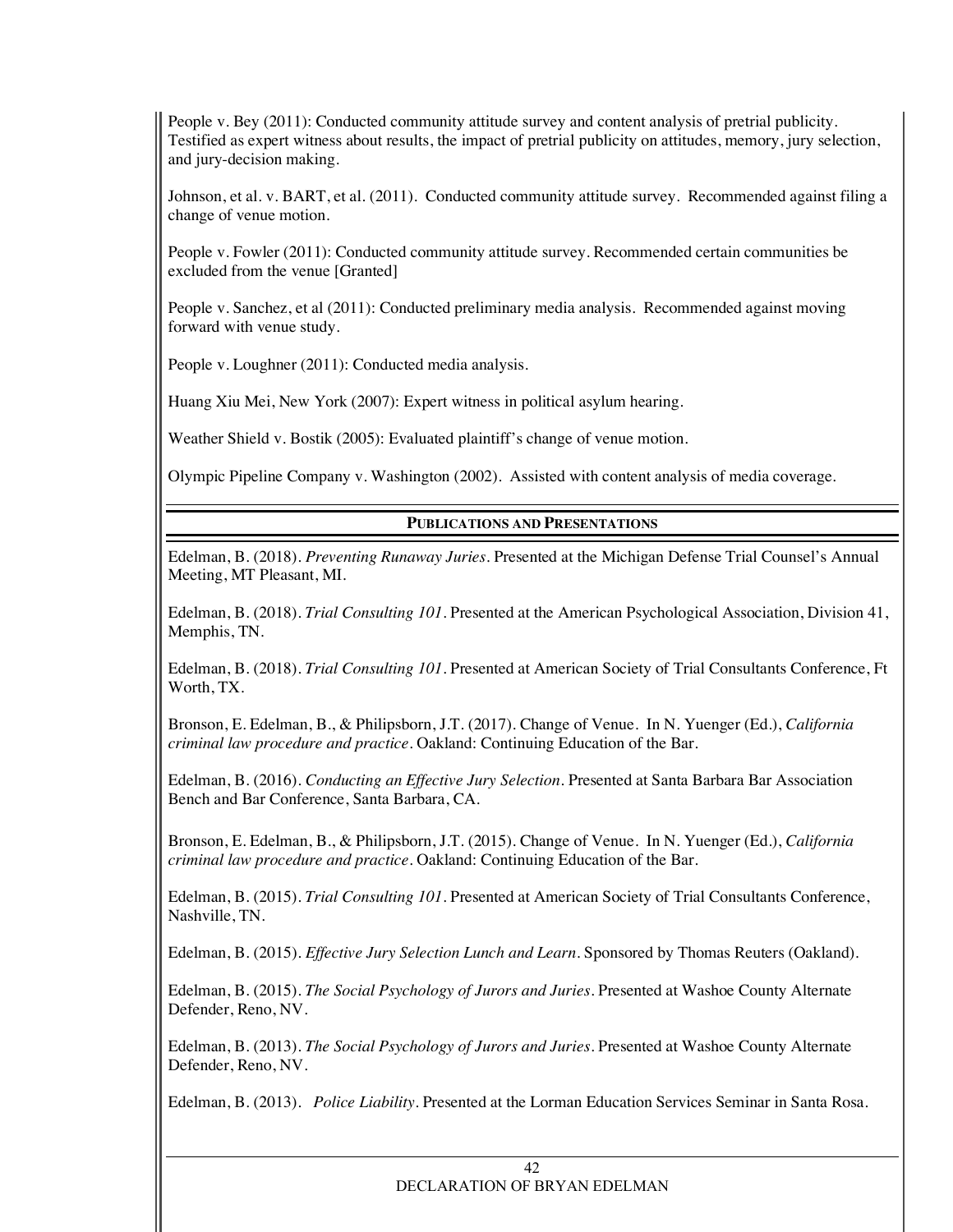Edelman, B., & Canon, D. (2012). *The Social Psychology of Jurors and Juries*. Presented at Office of the Public Defender, Albuquerque, NM.

Edelman, B. (2013). *Police Liability.* Presented at the Lorman Education Services Seminar in Sacramento.

Edelman, B., & Canon, D. (2012). *The Social Psychology of Jurors and Juries*. Presented at Office of the Public Defender, Albuquerque, NM.

Edelman, B. (2011). Using online surveys to conduct jury research. *The Jury Expert,* 23(6), 51-54*.* 

Edelman, B. (2011). Juror race and capital sentencing. *The Jury Expert,* 23(4), 47-49*.* 

Bronson, E., Dillehay, R. Edelman, B., & Rountree, W. (2011). *Analyzing Pretrial Publicity in the New-Media Universe.* Presented at the American Society of Trial Consultants Conference.

Edelman, B. (2010). *CLE: Selecting your Jury*. Presented at White and Williams, LLP, Philadelphia, PA.

Edelman, B. (2010). *Trial Consulting 101*. Presented at the University of Nevada, Reno.

Edelman, B. (2009). The impact of graphic injury photographs on liability verdicts and non-economic damage awards. *The Jury Expert,* 21(5), 1-4*.* 

Edelman, B. (2009) *Online Research Tools to Evaluate Cases.* Presented at the Santa Clara County Bar Association.

Edelman, B. (2009). *Psychology in the Courtroom: Selecting Your Jury.* Presented at the Monterey County Bar Association.

Edelman, B. (2008). *Striking the Jury.* Visiting lecturer at Stanford Law School.

Edelman (2008). *Communicating with the Jury.* Presented at the International Symposium on Life Care Planning, Phoenix.

Edelman (2007). *Race, Empathy, and Capital Punishment.* Visiting lecturer at the University of California, Santa Cruz.

Edelman, B. *Racial Prejudice, Juror Empathy, and Sentencing in Death Penalty Cases.* (New York: LFB Scholarly Publishing LLC, 2006)*.*

Edelman, B. & J.T. Richardson, (2005). Imposed limitations on freedom of religion in China and the margin of appreciation doctrine: A legal analysis of the crackdown on the Falun Gong and other "evil cults." *The Journal of Church and State,* 47(2), 243-267.

Richardson, J.T., & Edelman, B., Cult controversies and legal developments concerning new religions in Japan and China. In D.H. Davis & G. Besier (Eds.), *International Perspectives on Freedom and Equality of Religious Belief*, Waco: (Dawson Institute of Church-State Studies, Baylor University, 2002), reprinted in J.T. Richardson (Ed), *Regulating Religion Case Studies from Around the World*. (United States: Kluwer Academic/Plenum Publishers, 2004), pp. 359-380.

Edelman, B. & Richardson, J.T*.* (2003).Falun Gong and the law: Development of legal social control in China. *Nova Religio*, 6(2), pp. 312-331.

Edelman, B., Dillehay, R.C., Bennett, D., & Hinxman, C. (2002). *The difficulties of collecting data in a local justice system*. Presented at the annual meeting of the Pacific Sociological Association, Vancouver, Canada.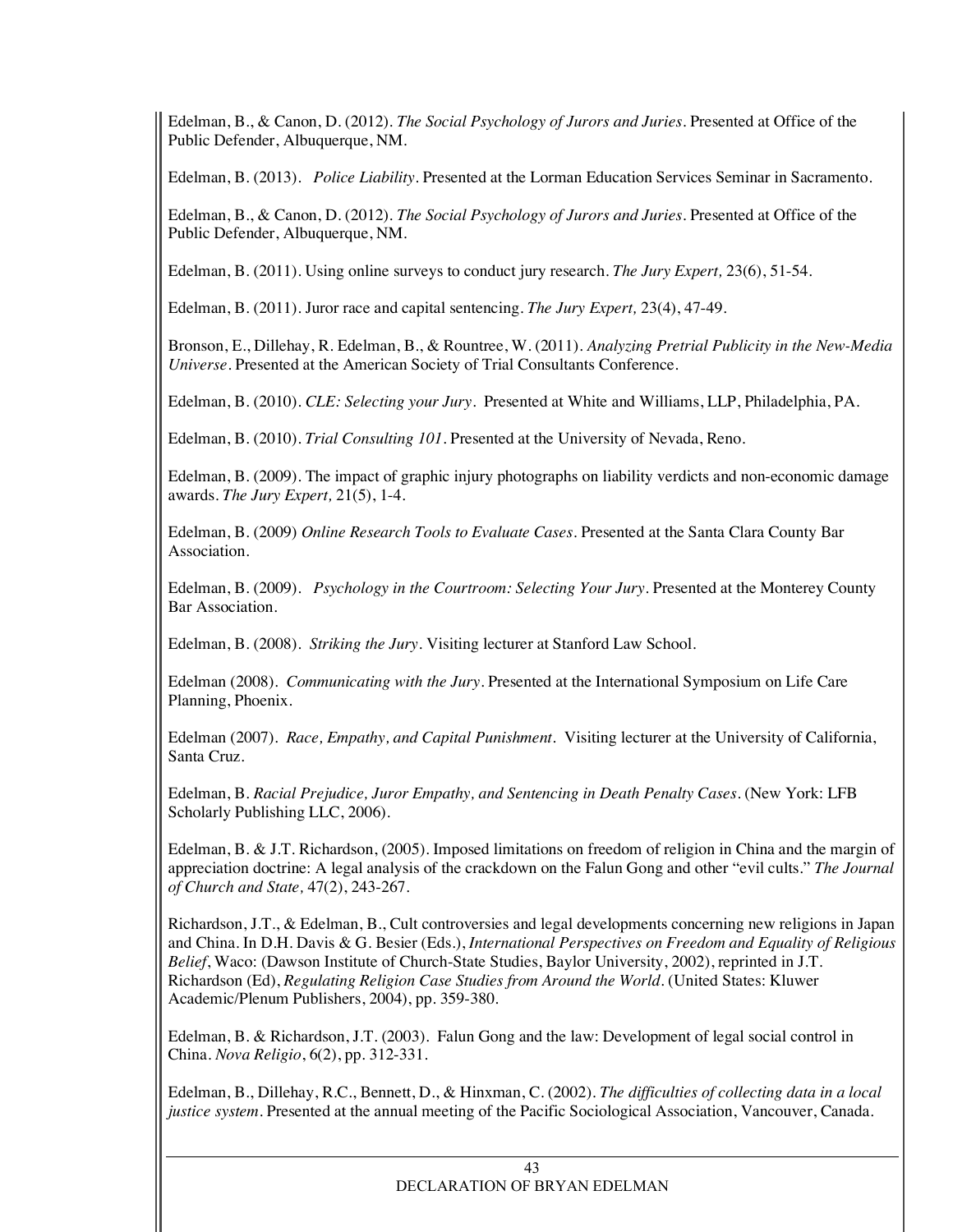Edelman, B. & Richardson, J.T. (2002). *Falun Gong and the law*. Presented at the annual meeting of the Society for the Study of Religion, Houston, TX.

Edelman, B. & Richardson, J.T. (2002). *The crackdown on the Falun Gong: Western influence and the development of the anti-cult movement in China*. Presented at the Society for the Scientific Study of Religion annual conference, Salt Lake City, Utah.

Richardson, J.T. & Edelman, B. (2001). *Cult controversies and legal developments in Japan and China*. Presented at the annual conference on "New Religions," Heidelberg, Germany.

#### **EDUCATION**

| <b>LL.M., International Law, with Distinction, University of Kent, Canterbury, United Kingdom</b> | 2004 |
|---------------------------------------------------------------------------------------------------|------|
| <b>Ph.D.,</b> Interdisciplinary Social Psychology, University of Nevada, Reno, Nevada             | 2003 |
| <b>B.S., Magna Cum Laude, Psychology, Florida State University, Tallahassee, Florida</b>          | 1997 |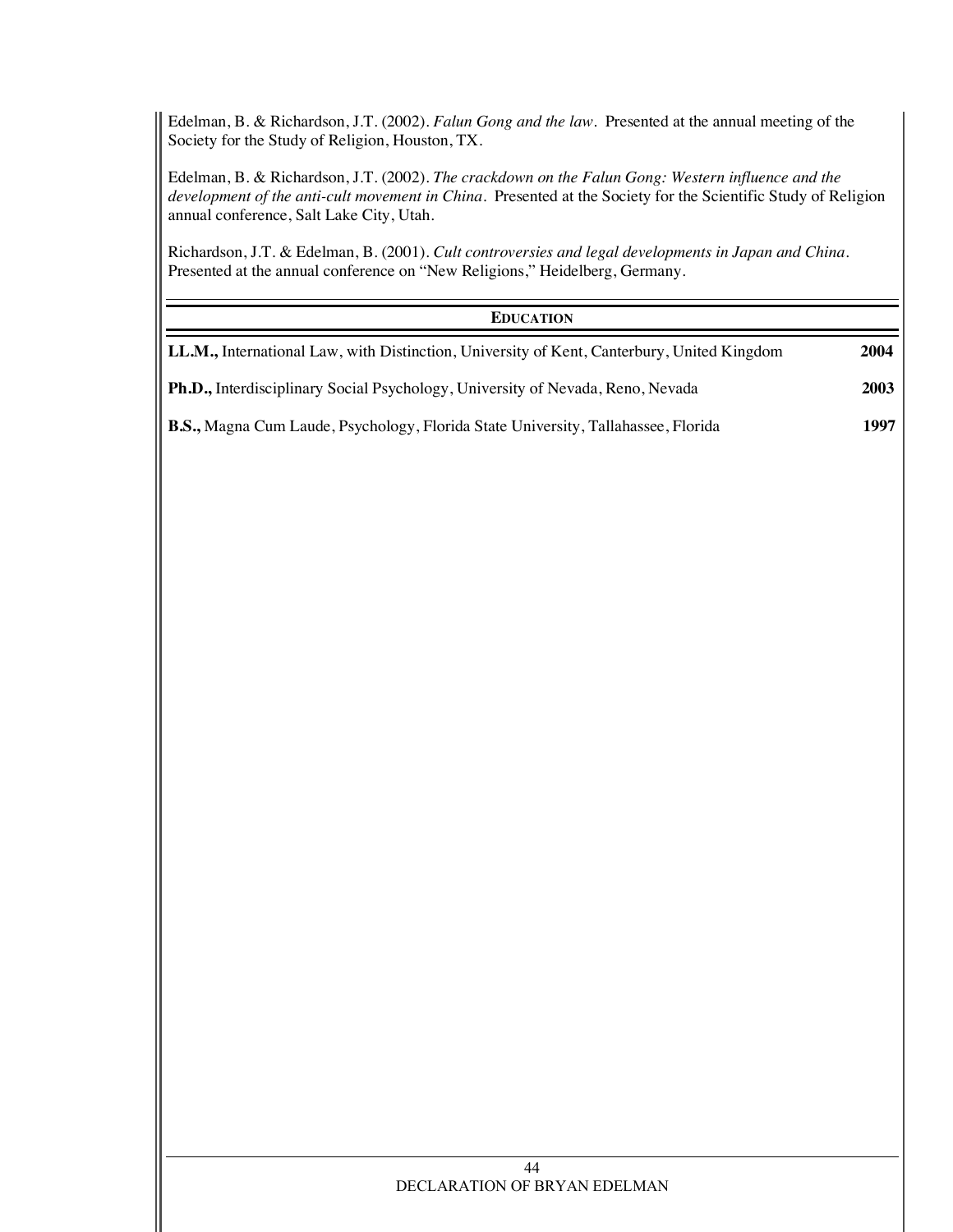|        | <b>APPENDIX B: SURVEY INSTRUMENT</b>                                                                                                                                                                                                                                                                                                                                                                                                                                                                                                  |
|--------|---------------------------------------------------------------------------------------------------------------------------------------------------------------------------------------------------------------------------------------------------------------------------------------------------------------------------------------------------------------------------------------------------------------------------------------------------------------------------------------------------------------------------------------|
|        | SCREENING FORM (LANDLINE)                                                                                                                                                                                                                                                                                                                                                                                                                                                                                                             |
|        | <b>Intro1.</b> Hello. My name is (your name) calling from the (Survey Company Name). We are not<br>selling anything and this is not a political poll. We're doing a public opinion survey<br>among residents of Cook County to obtain opinions about the justice system and a<br>specific criminal case in your area. Your cooperation is very important because your<br>household was selected at random by computer as being representative of Cook County.<br>Again, we are not selling anything and this is not a political poll. |
|        | [IF RESPONDENT HESITATES TO COOPERATE, SAY: If you like, you can verify the<br>authenticity of the survey by calling NAME at SURVEY COMPANY during regular<br>office hours; call collect PHONE NUMBER<br>[IF RESPONDENT INDICATES GREAT DIFFICULTY WITH ENGLISH, SAY: Hola. Mi nombre es ___<br>llamo del centro de siencias sociales. Se encuentra alguna persona que hable ingles? ¿Hay alguien allí quién<br>habla inglés? Deseo hablar con alguien que habla inglés, por favor.]                                                  |
| $S0$ . | [Do Not Read] Does the respondent have a reasonable working knowledge of English?<br>1Yes<br>2No $\rightarrow \rightarrow \rightarrow$ Discontinue Survey                                                                                                                                                                                                                                                                                                                                                                             |
| S1.    | First, is your household in Cook County?<br>1Yes<br>2No $\rightarrow \rightarrow \rightarrow$ Discontinue Survey "Thank you very much but<br>this survey is only in Cook County.                                                                                                                                                                                                                                                                                                                                                      |
| S2.    | Have I reached you on your cell phone or landline?<br>1Landline<br>2Cell phone $\rightarrow \rightarrow \rightarrow D$ <i>iscontinue survey</i>                                                                                                                                                                                                                                                                                                                                                                                       |
| S3.    | Is there a U.S. citizen in this household 18 or older who is registered to vote in Cook<br>County?<br>$1$ Yes<br>2No $\rightarrow \rightarrow \rightarrow$ Discontinue Survey<br>9Refused $\rightarrow$ $\rightarrow$ Discontinue Survey                                                                                                                                                                                                                                                                                              |
| S4.    | So that our final sample has the appropriate number of men and women for this survey,<br>my instruction is to first ask to speak with a male. May I speak with the youngest male<br>18 or older who is a U.S. citizen and is registered to vote in Cook County?                                                                                                                                                                                                                                                                       |
|        | SKIP to Intro2 $\leftarrow$ $\leftarrow$ 1 Yes<br>2No, not available $\Rightarrow \Rightarrow \Rightarrow$ SKIP to S6<br>9Refused $\rightarrow \rightarrow \rightarrow$ Discontinue Survey                                                                                                                                                                                                                                                                                                                                            |
| S6.    | May I speak with any other male in your household 18 years or older who is a U.S.<br>citizen and who is registered to vote in Cook County?                                                                                                                                                                                                                                                                                                                                                                                            |

*SKIP to Intro2*  $\leftarrow$   $\leftarrow$  1........Yes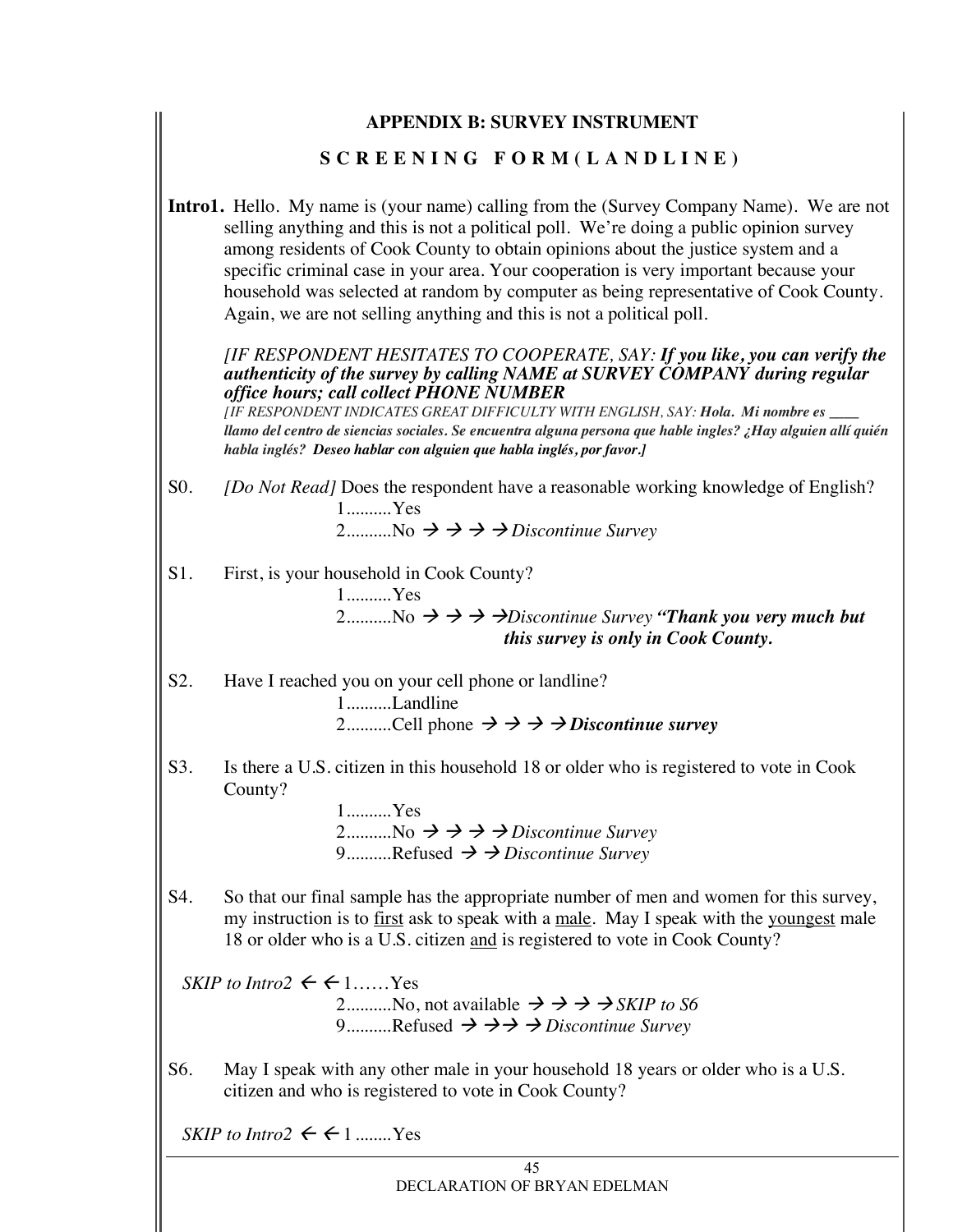|      | 2No, not available $\rightarrow \rightarrow \rightarrow$ SKIP to S7<br>9Refused $\rightarrow \rightarrow \rightarrow$ Discontinue Survey                                                                                                                                 |
|------|--------------------------------------------------------------------------------------------------------------------------------------------------------------------------------------------------------------------------------------------------------------------------|
| S7.  | May I speak to the oldest female 18 or older who is a U.S citizen and registered to vote in<br>Cook County?                                                                                                                                                              |
|      | SKIP to Intro2 $\leftarrow$ $\leftarrow$ 1  Yes<br>2No, not available $\rightarrow \rightarrow \rightarrow$ SKIP to S8<br>9Refused $\rightarrow \rightarrow \rightarrow$ Discontinue Survey                                                                              |
| S8.  | May I speak with any other female in the household 18 years or older who is a U.S.<br>citizen and registered to vote in Cook County?                                                                                                                                     |
|      | SKIP to Intro2 $\leftarrow$ $\leftarrow$ 1  Yes<br>2No, not available $\rightarrow \rightarrow \rightarrow$ SKIP to S9<br>9Refused $\rightarrow \rightarrow \rightarrow$ Discontinue Survey                                                                              |
| S9   | When could I call back to find a person 18 or older who is a U.S. citizen and who is<br>registered to vote in Cook County?                                                                                                                                               |
|      | Timed Callback $1 \rightarrow \rightarrow \rightarrow$ / Callback date/time: _________                                                                                                                                                                                   |
|      | <b>Intro2.</b> Hello, my name is [NAME]. We're conducting a brief study on the justice system and a<br>specific criminal case in Cook County. Your cooperation is very important because your<br>household was randomly selected as being representative of Cook County. |
|      | [IF RESPONDENT HESITATES TO COOPERATE, SAY: If you like, you can verify the<br>authenticity of the survey by calling NAME at SURVEY CENTER'S NAME during<br>regular office hours; call collect at PHONE NUMBER                                                           |
| S0.  | [Do Not Read] Does the respondent have a reasonable working knowledge of English?                                                                                                                                                                                        |
|      | $1$ Yes<br>2No $\rightarrow \rightarrow \rightarrow$ Discontinue Survey                                                                                                                                                                                                  |
| S10. | Do you live in Cook County?                                                                                                                                                                                                                                              |
|      | 1Yes<br>2No $\rightarrow \rightarrow \rightarrow D$ is continue Survey "Thank you very much but<br>this survey is only in Cook County.                                                                                                                                   |
| S11. | Do you have a working cell phone?                                                                                                                                                                                                                                        |
|      | $1$ Yes<br>2 No $\rightarrow \rightarrow \rightarrow$ Skip to Main Survey<br>8Don't know $\rightarrow \rightarrow \rightarrow$ /Don't read this response option]                                                                                                         |
|      | 46<br>DECLARATION OF BRYAN EDELMAN                                                                                                                                                                                                                                       |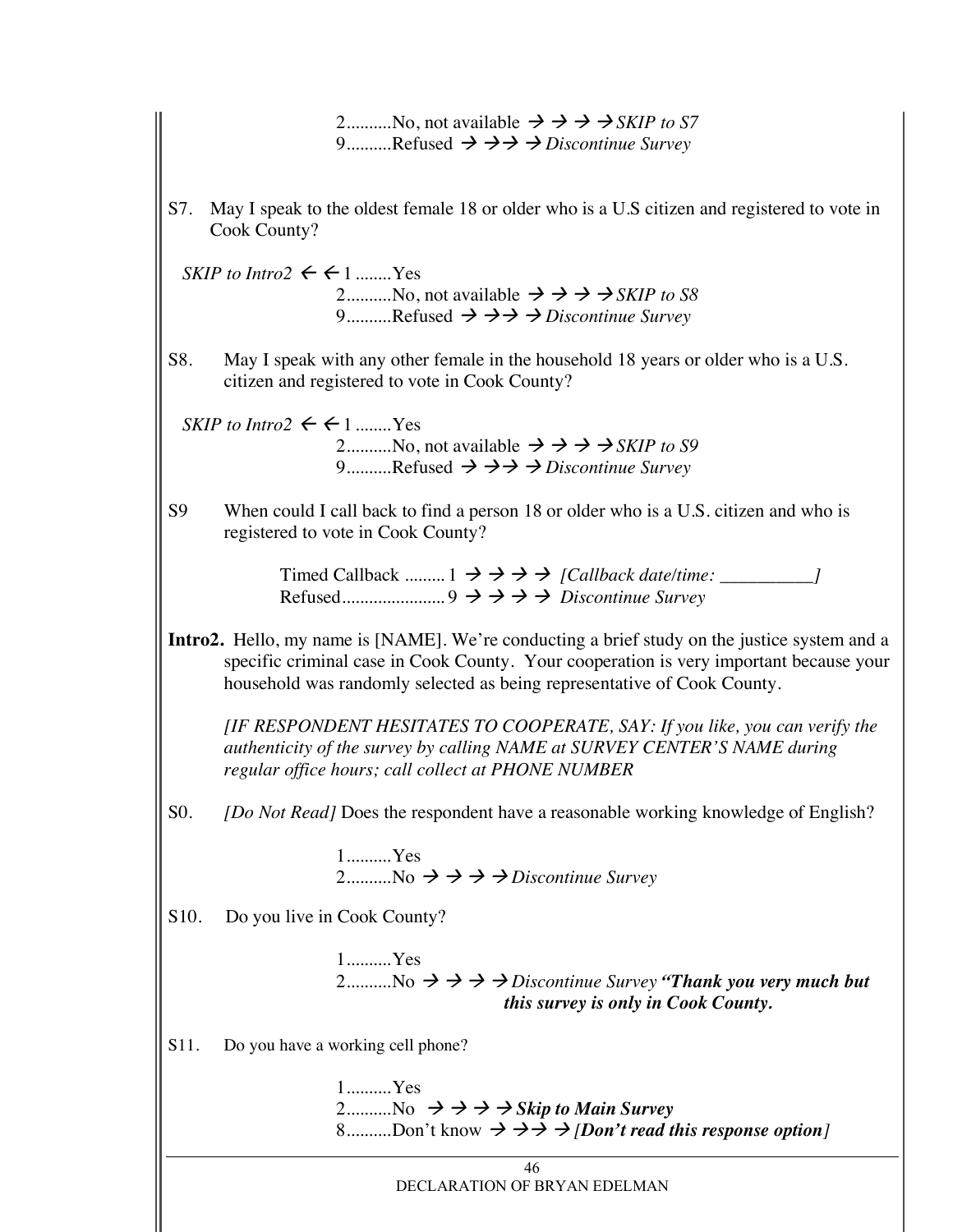9..........Refused

S12. Of all the telephone calls that you receive, are...

1..........All calls received on a cell phone

2..........Almost all calls received on a cell phone

3..........Some calls received on a cell phone and some on a regular phone

4..........Almost all calls received on a regular phone

5..........All calls received on a regular phone

8..........Don't know  $\rightarrow \rightarrow \rightarrow$  *[Don't read this response option]* 

9..........Refused

# **SCREENING FORM - COOK COUNTY**

Cell Phone

**Intro1.** Hello. My name is (your name) calling from the (Survey Company Name). We are not selling anything and this is not a political poll. We're doing a public opinion survey among residents of Cook County to obtain opinions about the justice system and a specific criminal case in your area. Your cooperation is very important because your household was selected at random by computer as being representative of Cook County. Again, we are not selling anything and this is not a political poll.

*[IF RESPONDENT HESITATES TO COOPERATE, SAY: If you like, you can verify the authenticity of the survey by calling NAME at SURVEY COMPANY during regular office hours; call collect PHONE NUMBER*

*[IF RESPONDENT INDICATES GREAT DIFFICULTY WITH ENGLISH, SAY: Hola. Mi nombre es \_\_\_\_ llamo del centro de siencias sociales. Se encuentra alguna persona que hable ingles? ¿Hay alguien allí quién habla inglés? Deseo hablar con alguien que habla inglés, por favor.]*

S0. *[Do Not Read]* Does the respondent have a reasonable working knowledge of English?

1..........Yes 2..........No  $\rightarrow \rightarrow \rightarrow$  *Discontinue Survey* 

S1. First, is your household in Cook County**?**

1..........Yes 2..........No  $\rightarrow \rightarrow \rightarrow$  *Discontinue Survey <i>"Thank you very much but this survey is only in Cook County.* 

S2. Have I reached you on your cell phone or landline?

1..........Cell phone 2..........Landline  $\rightarrow \rightarrow \rightarrow$  *Discontinue survey*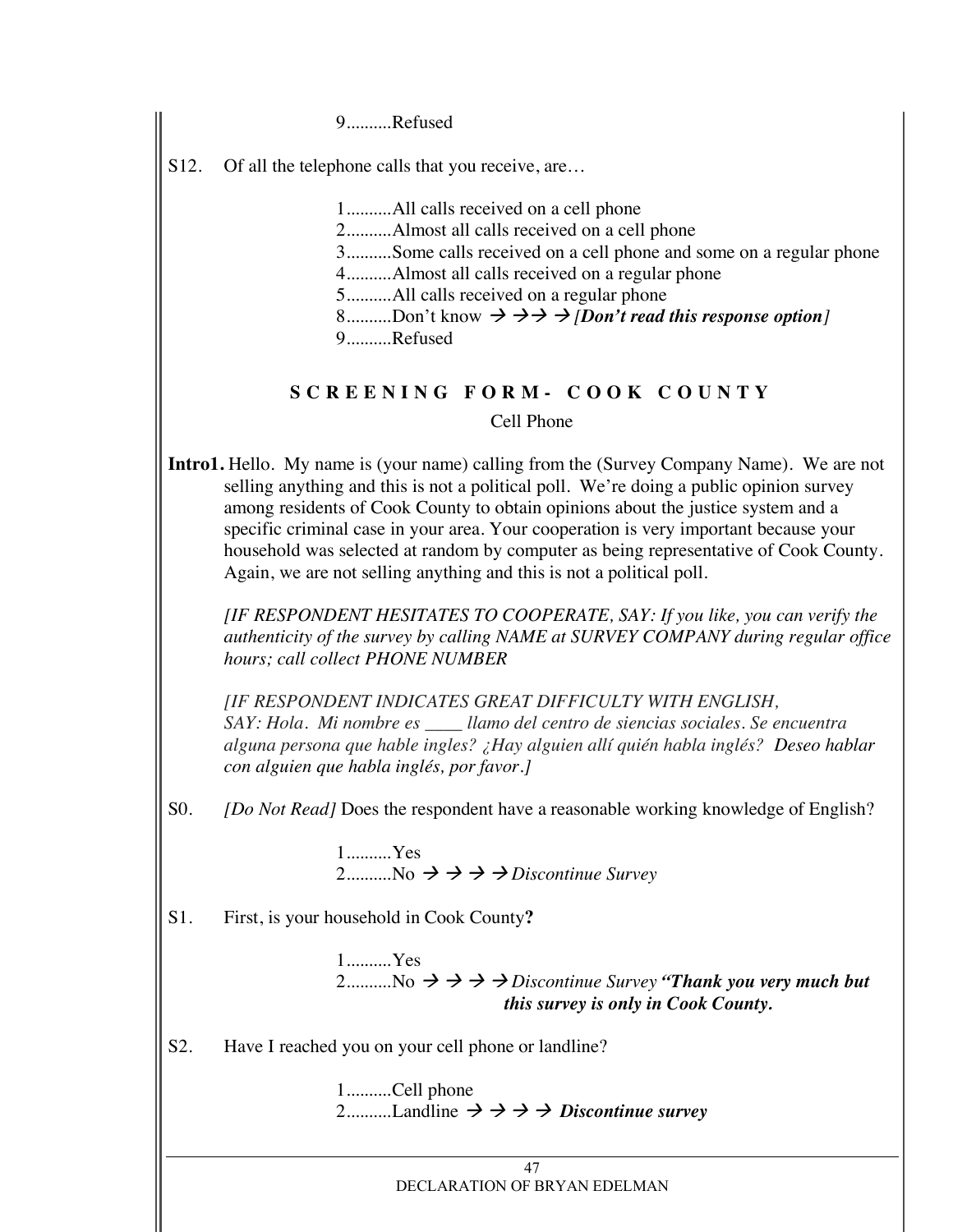S3. Are you a U.S. citizen who is 18 or older and registered to vote in Cook County?

1..........Yes 2...........No  $\rightarrow \rightarrow \rightarrow$  *Discontinue Survey* 9..........Refused  $\rightarrow$   $\rightarrow$  *Discontinue Survey* 

S4. Are you in a place where you can safely talk on the phone and answer my questions?

1..........Yes  $\Rightarrow$   $\Rightarrow$  *SKIP to S5* 2..........No  $\rightarrow \rightarrow \rightarrow \rightarrow$ 

S4a When is a safe time for me to call you back?

Timed Callback .........  $1 \rightarrow \rightarrow \rightarrow$  *[Callback date/time:* \_\_\_\_\_\_\_\_\_\_\_\_\_*]* Refused  $9 \to \to \to \to \dot{D}$ *iscontinue Survey* 

S5. Of all the telephone calls that you receive, are...

1..........All calls received on a cell phone 2..........Almost all calls received on a cell phone 3..........Some calls received on a cell phone and some on a regular phone 4..........Almost all calls received on a regular phone 5..........All calls received on a regular phone 8..........Don't know  $\rightarrow \rightarrow \rightarrow$  *[Don't read this response option]* 9..........Refused

# **MAIN QUESTIONNAIRE**

Before I begin asking you questions, I'd like you to know that there are no right or wrong answers and that you are free to respond with a "don't know" or "no opinion" answer to any question. All of your answers will remain confidential!

Q1. Now I'd like to read you some statements about local law enforcement. For each statement I read, please tell me whether you strongly agree; somewhat agree; somewhat disagree; or strongly disagree. Here's the first one:

Q1a. Police in my community make me feel safe.

| Somewhat agree 2    |
|---------------------|
| Somewhat disagree 3 |
| Strongly disagree 4 |
|                     |
|                     |
|                     |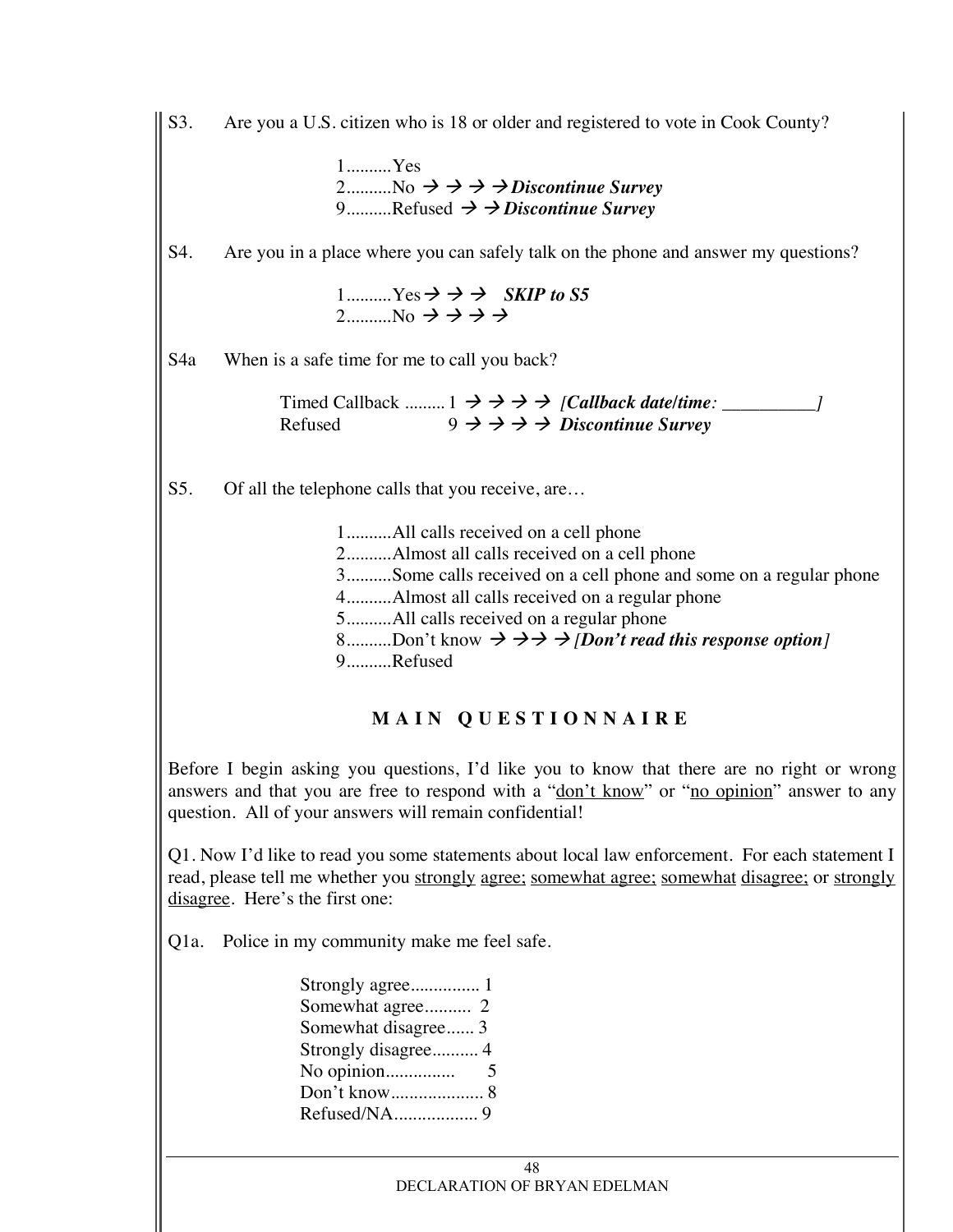RECORD ANY SPONTANOUS COMMENTS ABOUT THE CASE OR THE DEFENDANT (E.G., THEY DISCRIMATE.)

Q1b. The Chicago Police Department has not done enough to hold its officers accountable for the use of excessive force.

| Somewhat disagree 3 |  |
|---------------------|--|
| Strongly disagree4  |  |
|                     |  |
|                     |  |
|                     |  |
|                     |  |

RECORD ANY SPONTANOUS COMMENTS ABOUT THE CASE OR THE DEFENDANT (E.G., THEY DISCRIMATE.)

Q1c. A code of silence exists in the Chicago Police Department where officers lie or cover-up abuses to protect each other.

| Somewhat disagree3  |  |
|---------------------|--|
| Strongly disagree 4 |  |
|                     |  |
|                     |  |
|                     |  |

RECORD ANY SPONTANOUS COMMENTS ABOUT THE CASE OR THE DEFENDANT (E.G., THEY COVER-UP WRONGDOING.)

Q1d. Chicago police officers are more likely to respond with force when confronting black suspects than when dealing with white suspects.

| Somewhat disagree 3 |  |
|---------------------|--|
|                     |  |
|                     |  |
|                     |  |
|                     |  |

RECORD ANY SPONTANOUS COMMENTS ABOUT THE CASE OR THE DEFENDANT (E.G., THEY RACIALLY PROFILE.)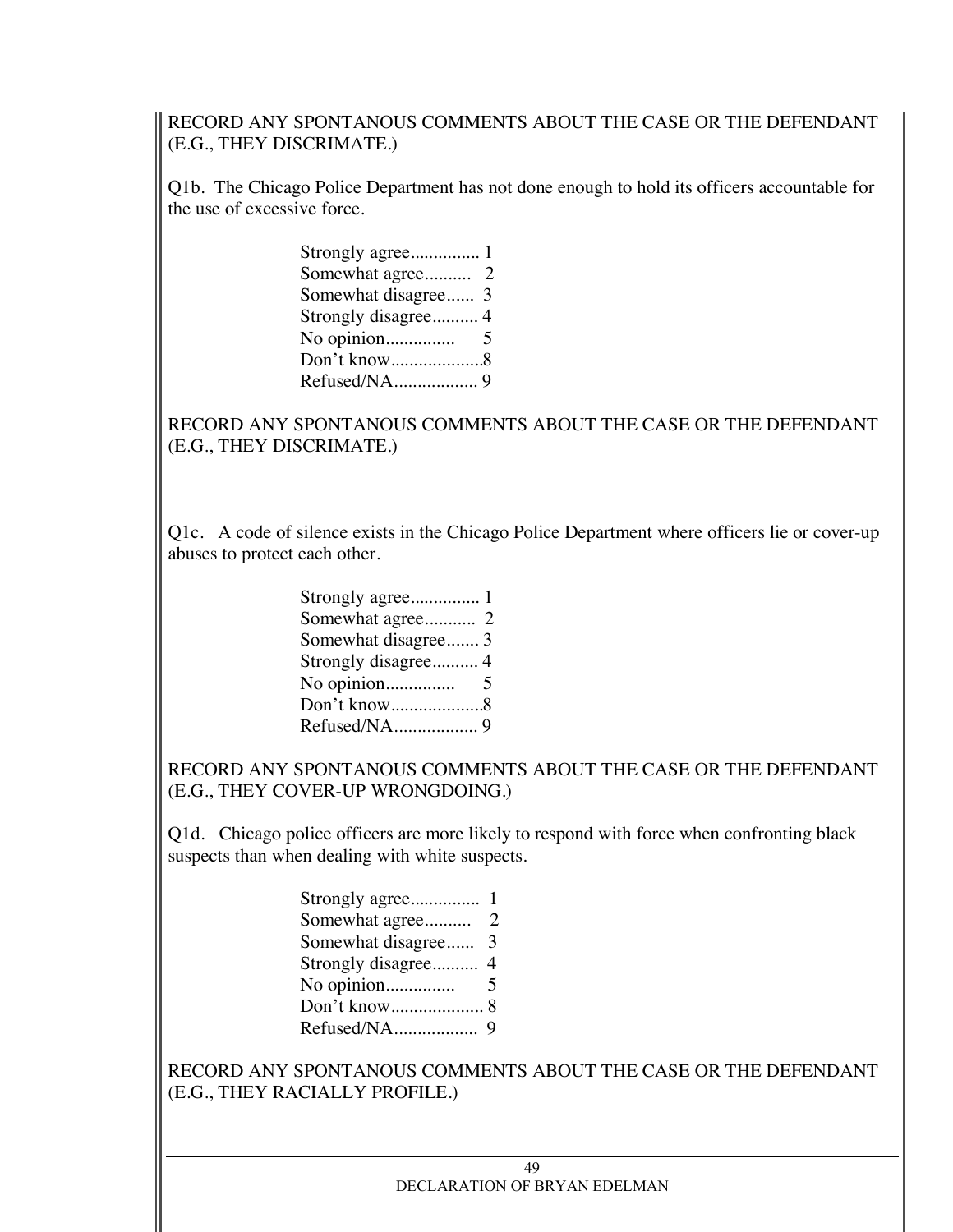Q2a. Now I'd like to ask you about a specific upcoming case in Cook County. Back in 2014, Chicago Police Officer Jason Van Dyke shot a black teenager 16 times shortly after exiting his patrol vehicle. Laquan McDonald was walking down the street in Chicago with a small knife in his hand when he was shot. Van Dyke was later charged with murder. Have you read, seen, or heard anything about this case?

|            | 1 GO TO Q3a |
|------------|-------------|
| No         | 2 GO TO Q2b |
| Don't know | 8 GO TO Q2b |
|            |             |

RECORD ANY SPONTANOUS COMMENTS ABOUT THE CASE OR THE DEFENDANT (E.G., HE SHOULD BE EXECUTED.)

Q3a. Based on what you have read, seen, or heard, do you believe that Jason Van Dyke is definitely guilty; probably guilty; probably not guilty; or definitely not guilty of murder?

| Probably guilty       |  |
|-----------------------|--|
| Probably not guilty   |  |
| Definitely not guilty |  |
| No opinion            |  |
|                       |  |
|                       |  |
| Refused/NA            |  |

**THE RESPONSE OPTIONS SHOULD BE ROTATED FOR HALF THE SAMPLE**

\*Record responses

Q3b. Given what you already know about these events, would Jason Van Dyke have a difficult time convincing you that he **is not—repeat is not—** guilty of murder?

# **GO TO 4A**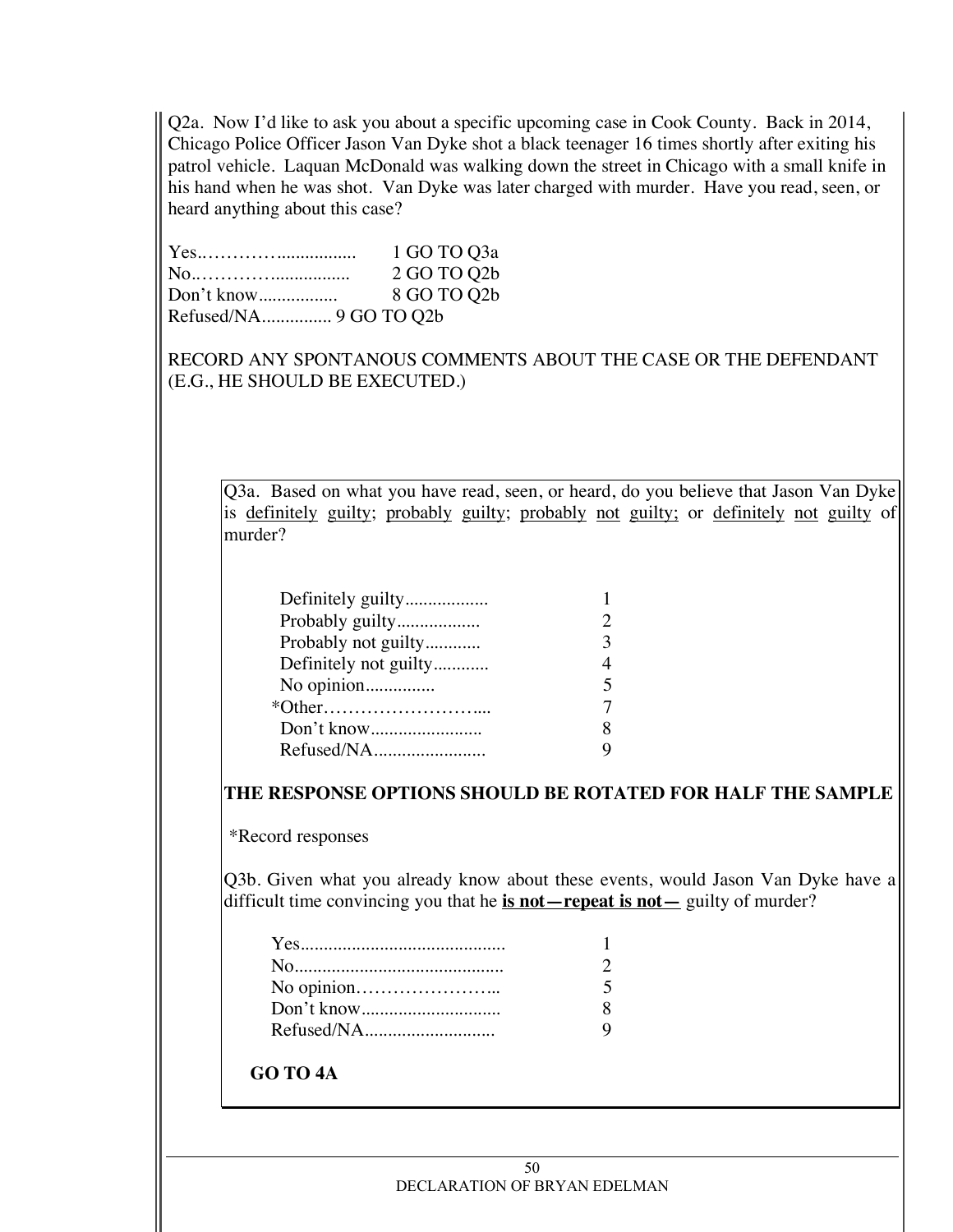Q2b. Van Dyke was charged with murder after a police dashboard camera video of the shooting was released to the public. Have you read, seen, or heard anything about this case?

|            | 1 GO TO Q3c |
|------------|-------------|
| No         | 2 GO TO Q9  |
| Don't know | 8 GO TO Q9  |
|            |             |

RECORD ANY SPONTANOUS COMMENTS ABOUT THE CASE OR THE DEFENDANT (E.G., HE SHOULD BE EXECUTED.)

Q3c. Based on what you have read, seen, or heard, do you believe that Jason Van Dyke is definitely guilty; probably guilty; probably not guilty; or definitely not guilty of murder?

| Probably guilty       |  |
|-----------------------|--|
| Probably not guilty   |  |
| Definitely not guilty |  |
| No opinion            |  |
|                       |  |
|                       |  |
| Refused/NA            |  |

# **THE RESPONSE OPTIONS SHOULD BE ROTATED FOR HALF THE SAMPLE**

\*Record responses

Q3d. Given what you already know about these events, would Jason Van Dyke have a difficult time convincing you that he **is not—repeat is not—** guilty of murder?

Q4a. What are your thoughts and feelings about Officer Van Dyke, the victim, or the shooting?

**PROBE AT LEAST ONCE**: Do you have any other feelings about Officer Van Dyke?

Q4b. What are your thoughts and feelings about the response to the shooting by the Chicago Police Department and Mayor Rahm Emanuel?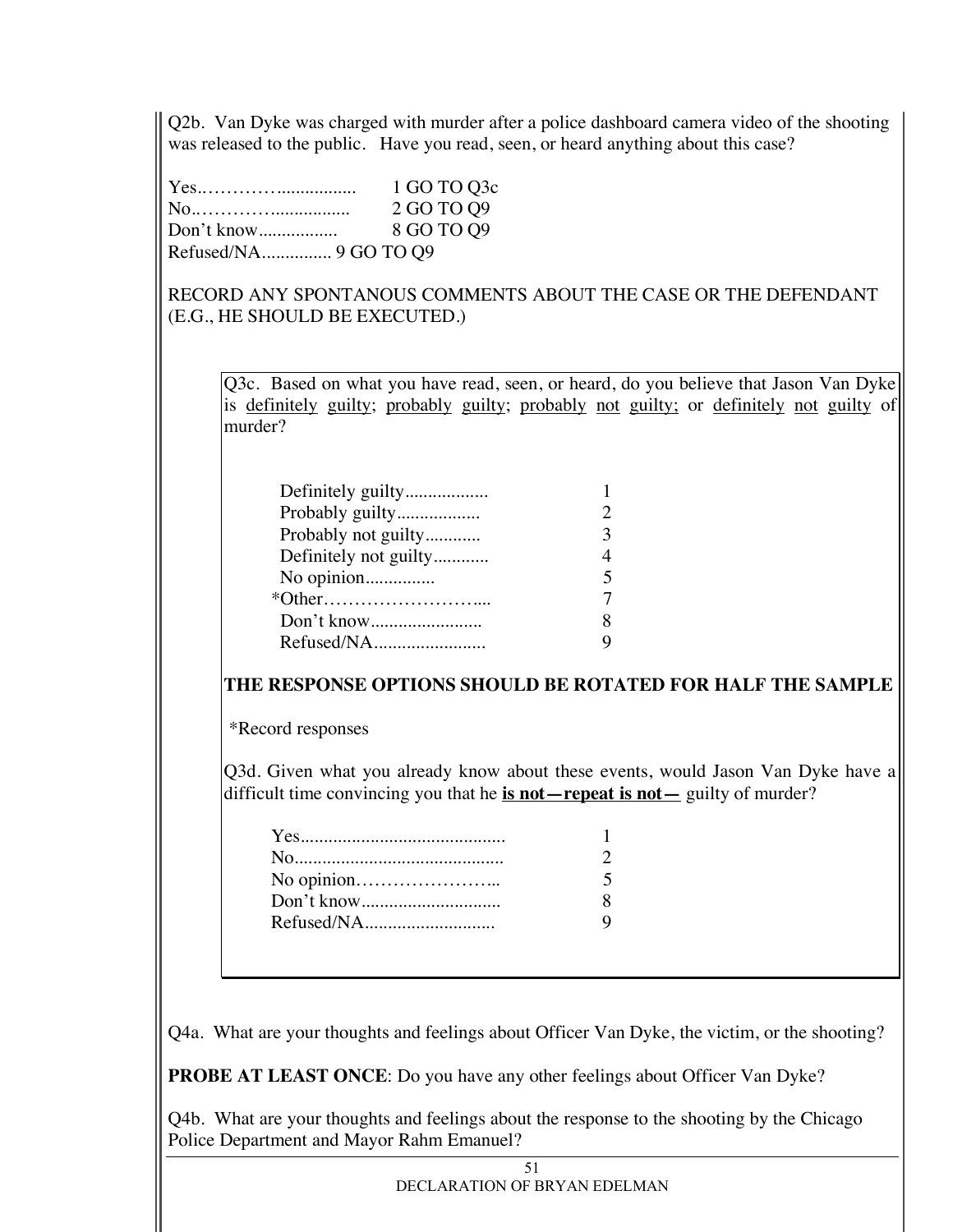Q5a. Every criminal defendant is entitled to a trial by a fair and impartial jury. Based on what you know about this case and the community's response to these events, do you believe Jason Van Dyke would have a better chance receiving a fair trial in Cook County, or in another county in Illinois?

| No opinion | 5 |
|------------|---|
|            | 7 |
|            |   |
|            |   |

\*Record responses

RECORD ANY SPONTANOUS COMMENTS ABOUT THE CASE OR THE DEFENDANT (E.G., HE CAN'T GET A FAIR TRIAL.)

Q6. As you may know, the media have reported a number of things about this case. Some people may remember some things, while others may remember other things. We're interested in what you may remember, even if you already told me in one of the previous questions.

[**ONLY** ASK THOSE WHO RECOGNIZED THE CASE ON Q2a QUESTION Q6a]

Q6a. Have you read, seen, or heard if Officer Van Dyke was charged with murder after a police dashboard camera video of the shooting was released to the public?

RECORD ANY SPONTANOUS COMMENTS ABOUT THE CASE OR THE DEFENDANT (E.G., HE SHOULD BE EXECUTED.)

Q6b. Have you read, seen, or heard if several officers who were at the scene allegedly lied about the shooting to protect Van Dyke?

RECORD ANY SPONTANOUS COMMENTS ABOUT THE CASE OR THE DEFENDANT (E.G., HE SHOULD BE EXECUTED.)

Q6c. Have you read, seen, or heard if there were weeks of protests in Chicago after the video of the shooting was released to the public?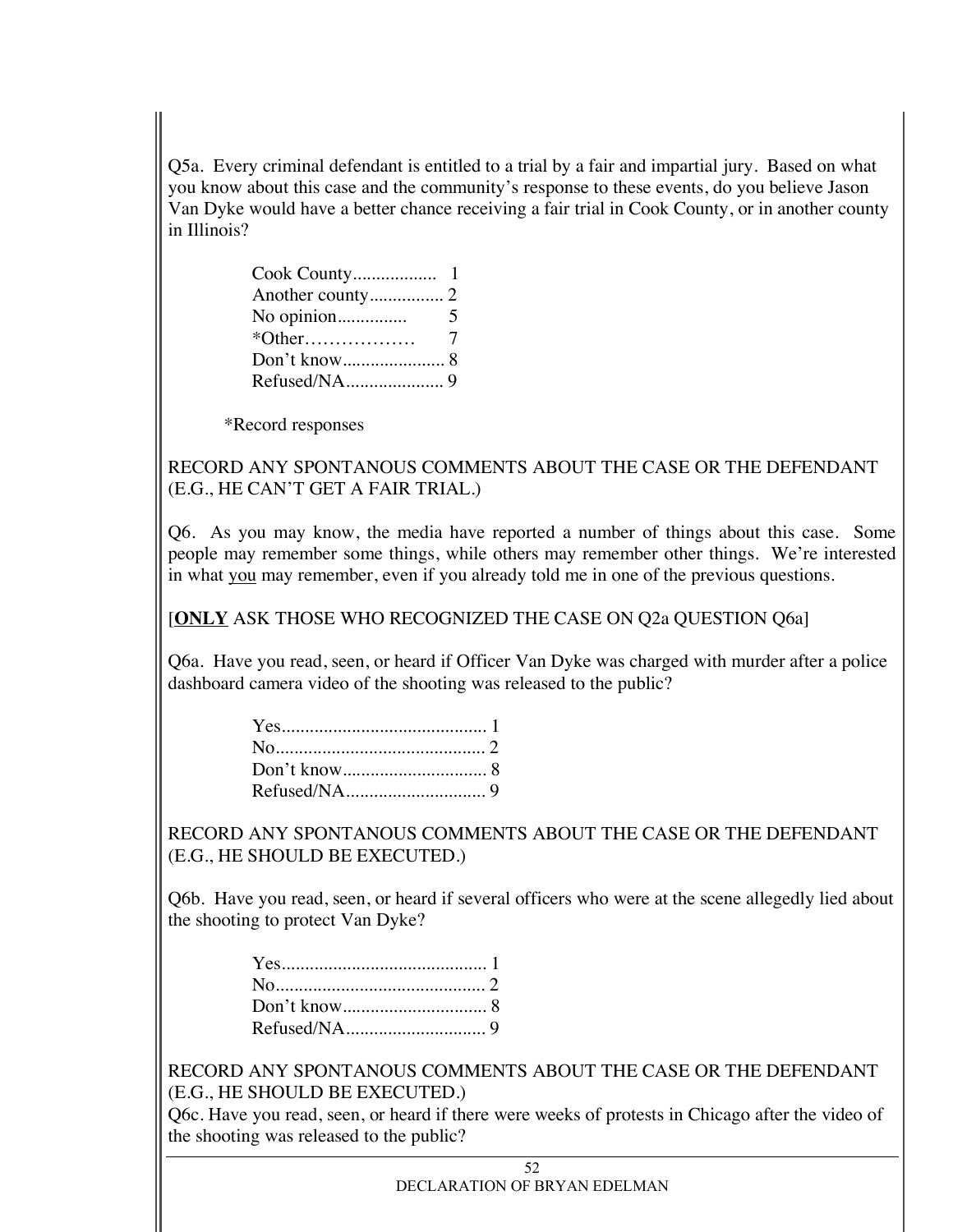RECORD ANY SPONTANOUS COMMENTS ABOUT THE CASE OR THE DEFENDANT (E.G., HE SHOULD BE EXECUTED.)

Q6d. Have you read, seen, or heard if an autopsy showed that Laquan McDonald had PCP in his system at the time of the shooting?

RECORD ANY SPONTANOUS COMMENTS ABOUT THE CASE OR THE DEFENDANT (E.G., HE SHOULD BE EXECUTED.)

Q6e. Have you read, seen, or heard if Mayor Rahm Emanuel tried to prevent the video of the shooting from being released to the public?

RECORD ANY SPONTANOUS COMMENTS ABOUT THE CASE OR THE DEFENDANT (E.G., HE SHOULD BE EXECUTED.)

Q6f. Have you read, seen, or heard if the shooting led to an investigation by the Department of Justice into civil rights violations and abuses within the Chicago Police Department?

RECORD ANY SPONTANOUS COMMENTS ABOUT THE CASE OR THE DEFENDANT (E.G., HE SHOULD BE EXECUTED.)

Q7. Have you ever watched the video recording of the shooting?

Yes............................................ 1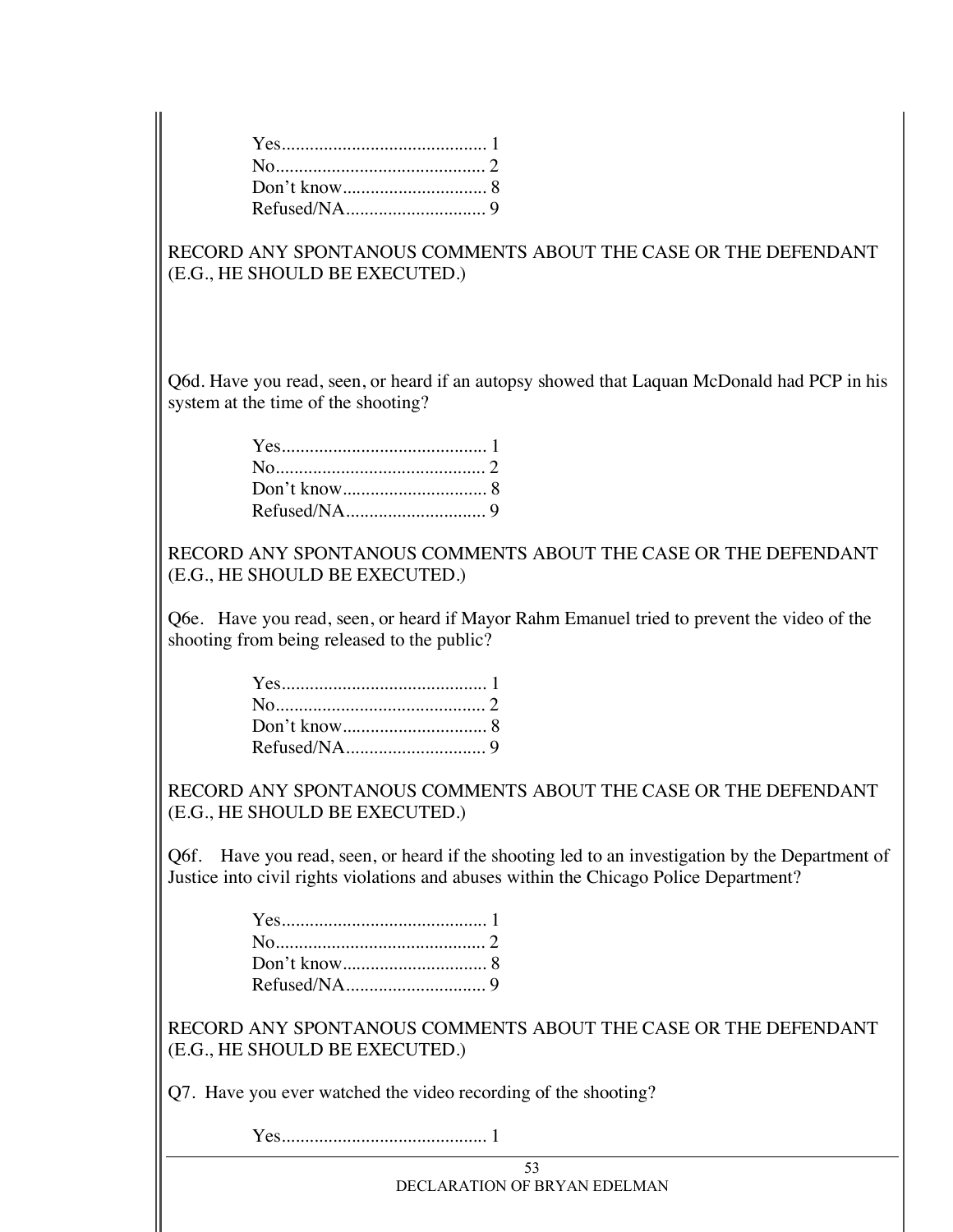RECORD ANY SPONTANOUS COMMENTS ABOUT THE CASE OR THE DEFENDANT (E.G., HE SHOULD BE EXECUTED.)

Q7a. Based on what you saw, how would you describe what the video of the shooting shows?

**PROBE:** Based on what you saw, how would you describe the shooting to a friend or family member?

Q7b. Based on what you saw in the video, do you believe Officer Van Dyke was in danger of losing his life or suffering a serious injury when he shot Laquan McDonald?

\*Record responses

RECORD ANY SPONTANOUS COMMENTS ABOUT THE CASE OR THE DEFENDANT (E.G., HE SHOULD BE EXECUTED.)

Q7c. Based on what you saw in the video, do you believe Laquan McDonald was walking toward Officer Van Dyke or away from him when he was shot?

| Toward Officer Van Dyke 1 |  |
|---------------------------|--|
|                           |  |
| No opinion<br>5           |  |
| 7                         |  |
| 8<br>Don't know           |  |
| Refused/NA<br>Q           |  |

\*Record responses

RECORD ANY SPONTANOUS COMMENTS ABOUT THE CASE OR THE DEFENDANT (E.G., HE SHOULD BE EXECUTED.)

Q8. Have you ever talked about this shooting with your family, friends, or co-workers, or discussed it online, for example, on social media?

| Don't know |  |
|------------|--|

54 DECLARATION OF BRYAN EDELMAN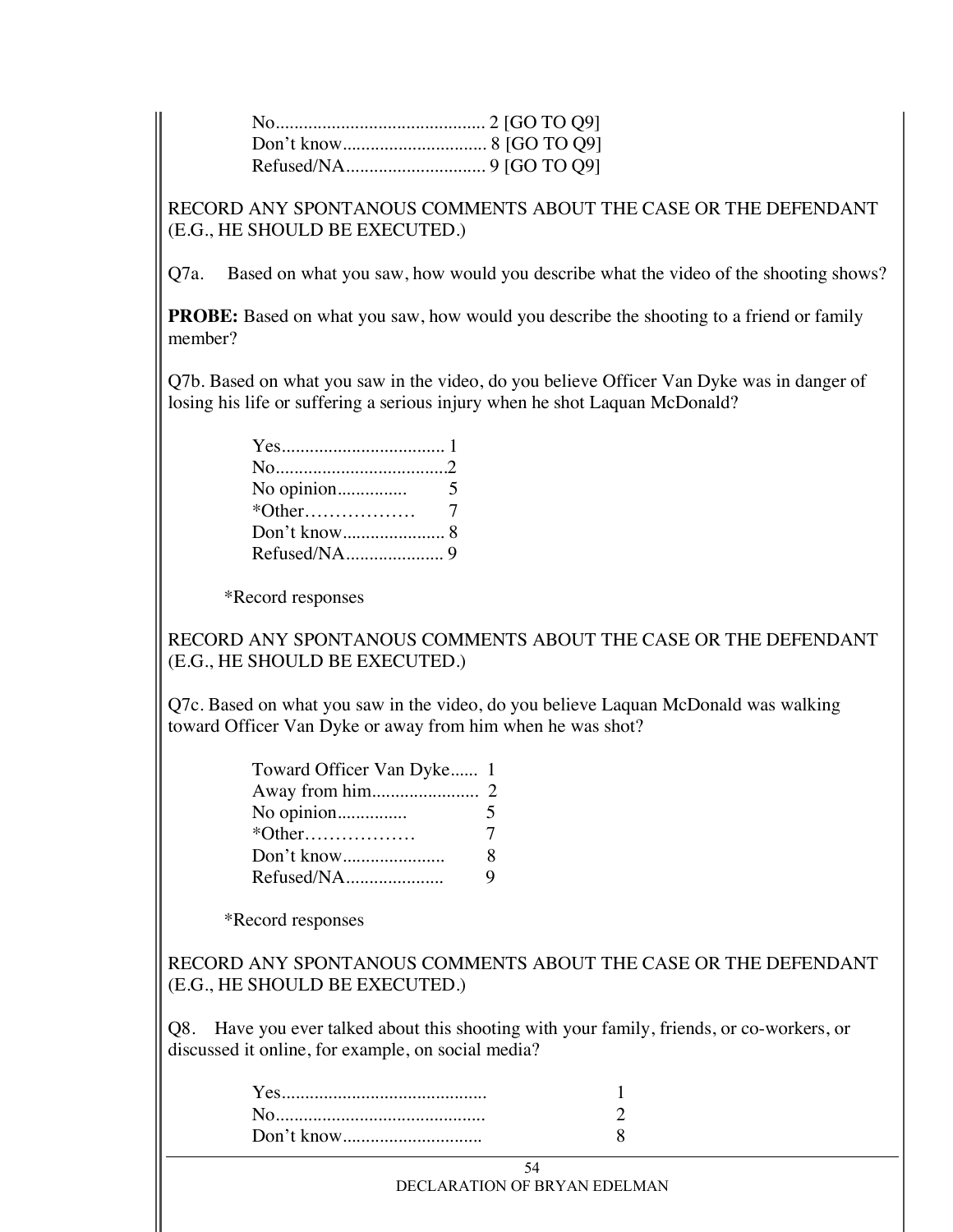Refused/NA............................ 9

RECORD ANY SPONTANOUS COMMENTS ABOUT THE CASE OR THE DEFENDANT (E.G., EVERYONE IS TALKING ABOUT IT.)

Q8a. Have you ever heard others talking about the shooting in person or online?

| っ |
|---|
| Ջ |
| q |

RECORD ANY SPONTANOUS COMMENTS ABOUT THE CASE OR THE DEFENDANT (E.G., EVERYONE IS TALKING ABOUT IT.)

Q9. Have you ever talked about police brutality or discrimination in Chicago with your family, friends, or co-workers, or discussed it online, for example, on social media?

| 2 |
|---|
| 8 |
| Q |

RECORD ANY SPONTANOUS COMMENTS ABOUT THE CASE OR THE DEFENDANT (E.G., EVERYONE IS TALKING ABOUT IT.)

Q10. Finally, I have a couple of more questions to be sure we have included all groups in this survey. All of your answers will remain confidential.

#### [ASK EVERYONE]

Q10a. First, how often do you read a hard copy or online version of a newspaper? Would you say you read it every day, several times a week, once or twice a week, less often than once a week, or never?

|                             | 3 (GO TO Q10b) |
|-----------------------------|----------------|
| Less often than once a week | 4 (GO TO Q10b) |
|                             | 5 (GO TO Q12)  |
|                             | 8 (GO TO Q10b) |
|                             |                |

Q10b. What newspapers do you read? I am interested in both local and out-of-town papers.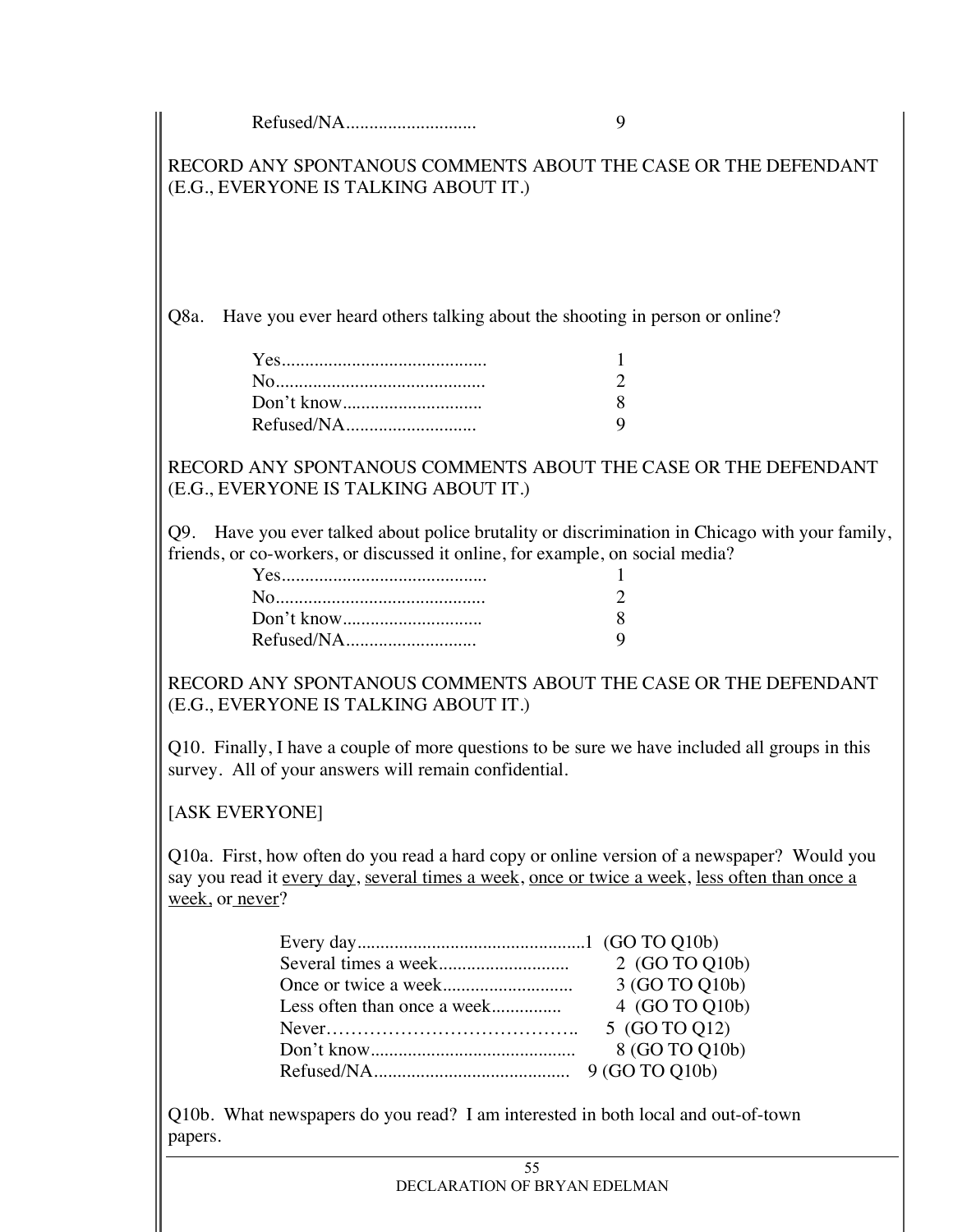(PROBE) Do you read any other papers?

# [RECORD UP TO 4 NEWSPAPERS]

# INSTRUCTION: DO NOT READ THE LIST OF NEWSPAPERS TO RESPONDENTS.

| <b>Local Publications</b>                  |                 |
|--------------------------------------------|-----------------|
| 22nd Century Media                         | 1               |
| <b>Austin Weekly News</b>                  | $\overline{2}$  |
| Berwyn Suburban Life                       | 3               |
| <b>Bridgeport News</b>                     | 4               |
| Chicago Defender                           | $\overline{5}$  |
| Chicago Journal                            | 6               |
| Chicago Reader                             | $\overline{7}$  |
| Chicago Sun-Times                          | 8               |
| Chicago Tribune                            | 9               |
| Daily Herald                               | 10              |
| <b>Desplaines Valley News</b>              | 11              |
| <b>Evanston Roundtable</b>                 | 12              |
| <b>Evanston Sentinel</b>                   | 13              |
| <b>Forest Park Review</b>                  | 14              |
| Hoy                                        | $\overline{15}$ |
| Hyde Park Herald                           | 16              |
| La Grange Suburban Life                    | 17              |
| Lemont Suburban Life                       | 18              |
| Naperville Sun                             | 19              |
| Newcity                                    | 20              |
| News Sun                                   | 21              |
| Niles Bugle                                | 22              |
| Northwest Herald                           | 23              |
| Oak Park Journal                           | 24              |
| <b>Pioneer Press</b>                       | 25              |
| Post-Tribune                               | 26              |
| Riverside & Brookfield Suburban Life field | 27              |
| Riverside-Brookfield Landmark              | 28              |
| Saint Charles Republican                   | 29              |
| Sanghamam                                  | 30              |
| Skokie Review                              | 31              |
| SouthtownStar                              | 32              |
| The Beacon-News                            | 33              |
| The Chicago Crusader                       | 34              |
| The Chicago Shimpo                         | 35              |
| The Courier-News                           | 36              |
| The Herald-News                            | 37              |

56 DECLARATION OF BRYAN EDELMAN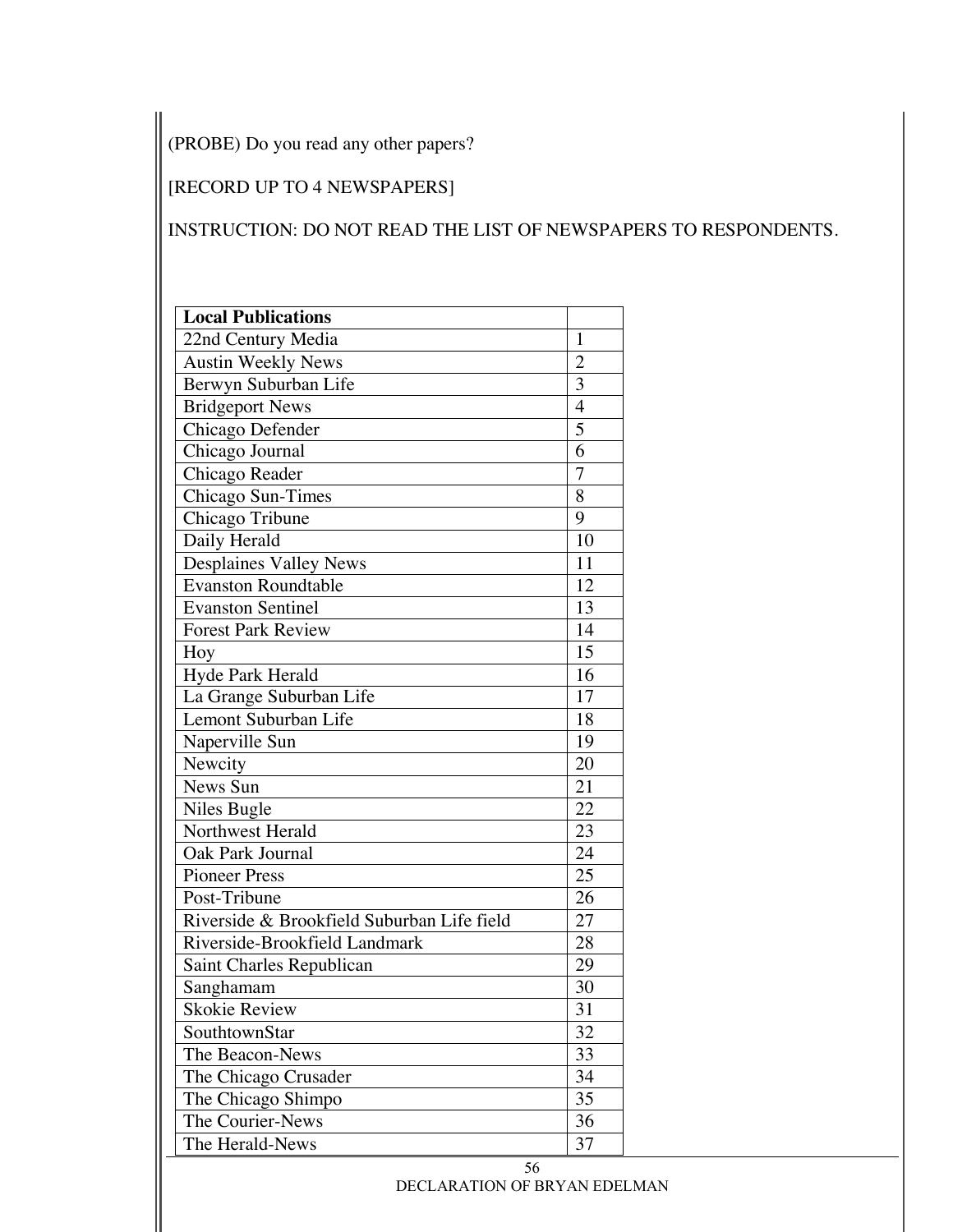| The Patch               | 38 |
|-------------------------|----|
| The Reporter            | 39 |
| The SouthtownStar       | 40 |
| Tri-City Journal        | 41 |
| Wednesday Journal       | 42 |
| <b>Windy City Times</b> | 43 |
| Other: Specify          | 97 |
| Don't know              | 98 |
| Refused/NA              | 99 |

Q11. How often do you listen to local news on the radio  $or$  on television? Do you listen to local</u> news: every day, several times a week, once or twice a week, less often than once a week, or never?

Q12. Do you use the internet to get any of your news?

| No         |  |
|------------|--|
| Don't know |  |
| Refused/NA |  |

Q13. How often do you get your news, or news related updates from social media sites such as Facebook or Twitter? Do you get your news or news related updates from social media sites every day, several times a week, once or twice a week, less often than once a week, or never?

Q14. What town or city do you live in or nearest? (DO NOT READ RESPONSES)

| Arlington Heights  |  |
|--------------------|--|
| Barrington         |  |
| Bartlett           |  |
| Berwyn             |  |
| <b>Blue Island</b> |  |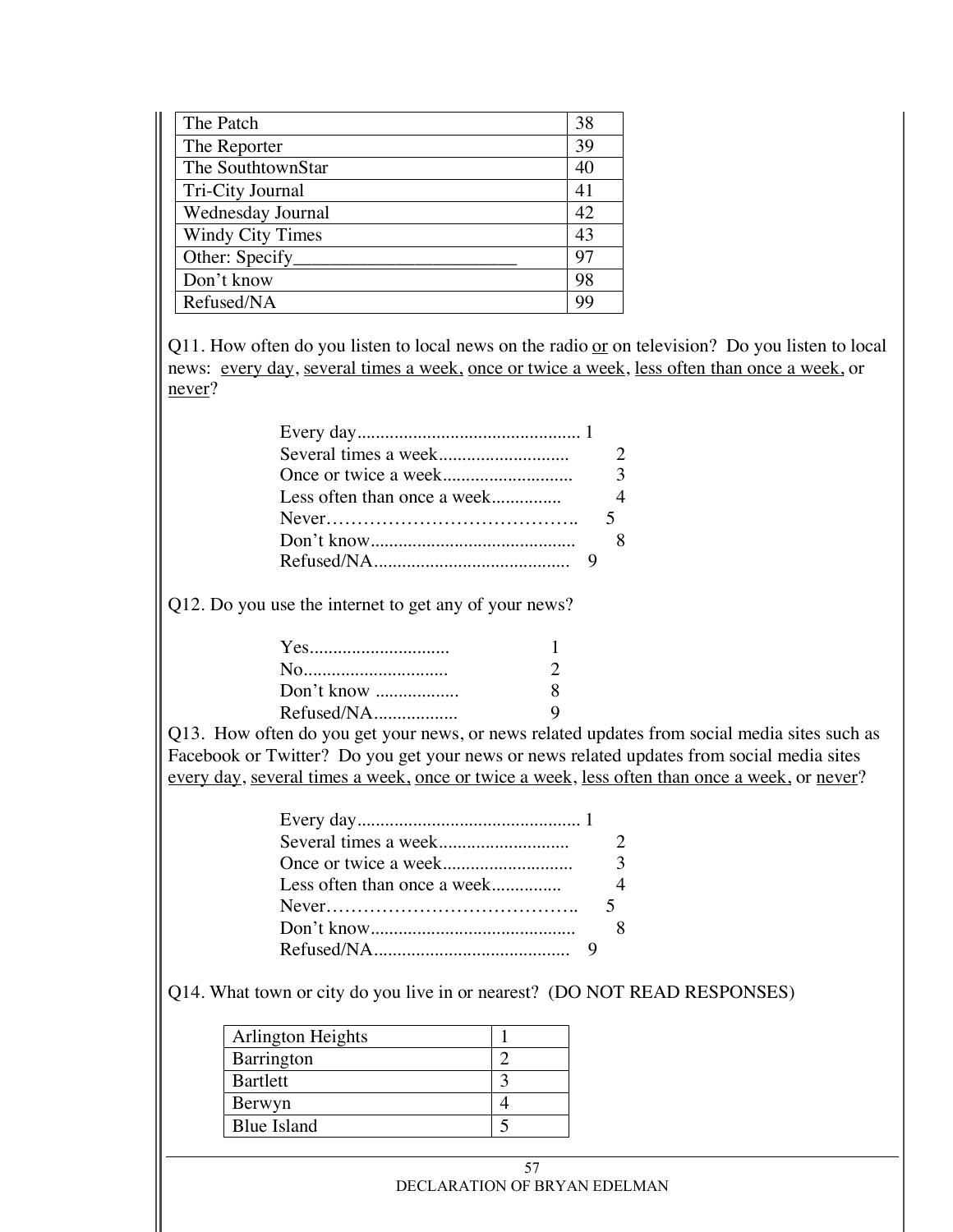| <b>Brookfield</b>               | 6               |
|---------------------------------|-----------------|
| Buffalo Grove                   | 7               |
| <b>Calumet City</b>             | 8               |
| Chicago                         | 9               |
| Chicago Heights                 | 10              |
| Cicero                          | $\overline{11}$ |
| Des Plaines                     | 12              |
| Dolton                          | 13              |
| Elgin                           | 14              |
| Elk Grove Village               | 15              |
| Evanston                        | 16              |
| Evergreen Park                  | 17              |
| Glencoe                         | 18              |
| Glenview                        | 19              |
| <b>Hoffman Estates</b>          | 20              |
| Lemont                          | $\overline{21}$ |
| Lincolnwood                     | 22              |
| Lyons                           | $\overline{23}$ |
| <b>Mount Prospect</b>           | $\overline{24}$ |
| Niles                           | 25              |
| Northbrook                      | 26              |
| <b>Oak Forest</b>               | 27              |
| Oak Lawn                        | 28              |
| <b>Oak Park</b>                 | 29              |
| <b>Orland Park</b>              | 30              |
| Palatine                        | 31              |
| Park Ridge                      | $\overline{32}$ |
| Riverdale                       | 33              |
| <b>Rolling Meadows</b>          | 34              |
| Schaumburg                      | 35              |
| Skokie                          | 36              |
| Streamwood                      | 37              |
| <b>Tinley Park</b>              | 38              |
| Westchester                     | 39              |
| <b>Western Springs</b>          | 40              |
| Wheeling                        | 41              |
| Wilmette                        | 42              |
| Winnetka                        | 43              |
| Woodridge                       | 44              |
| Other                           | 97              |
| Don't know; not sure; can't say | 98              |
| Refused/NA                      | 99              |

Q15. Could you please tell us how old you are?

(DO NOT READ RESPONSES. IF RESPONDENT ANSWERS, E.G., "OVER 30," PROBE)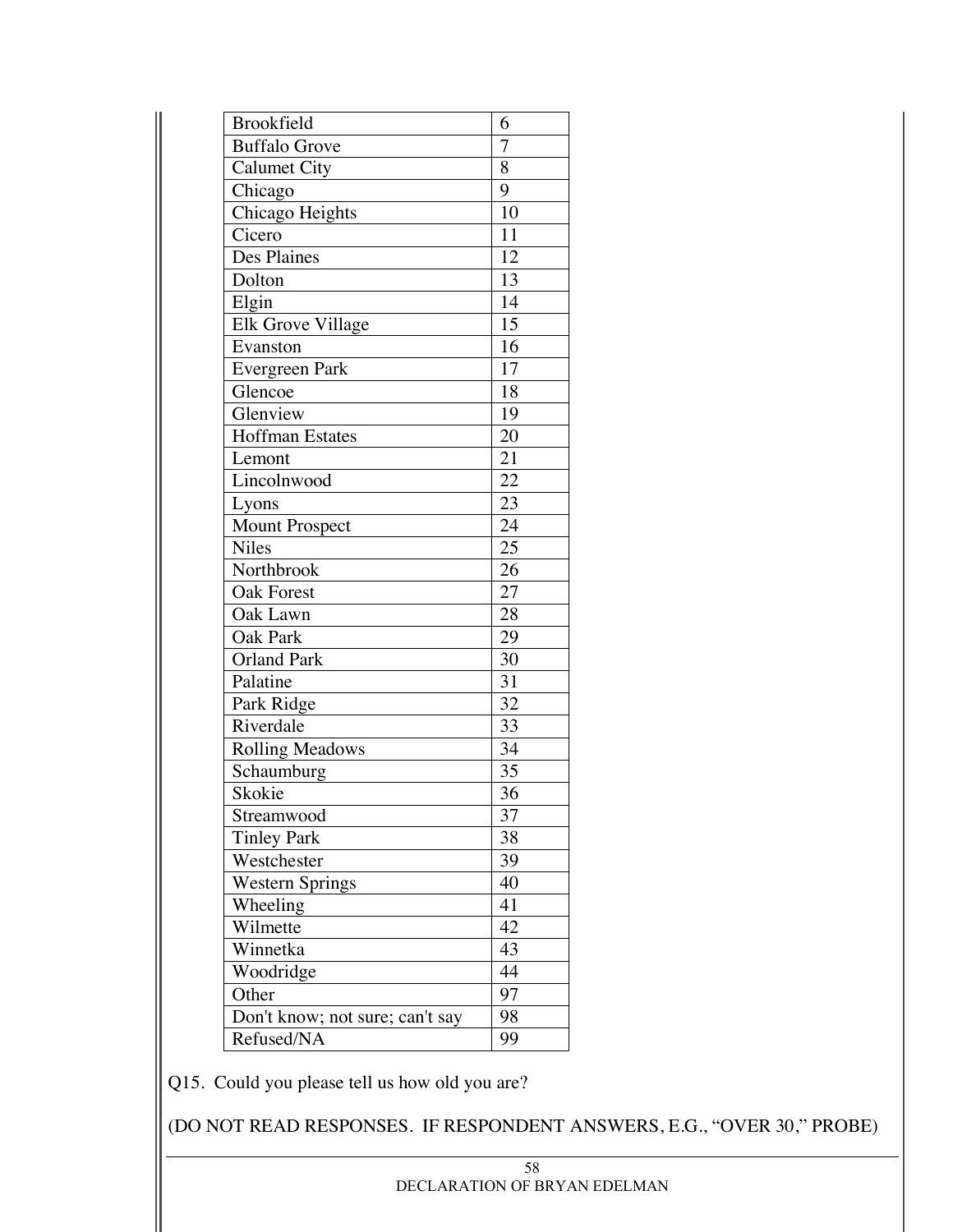Q16. Regardless of race, are you of Hispanic, Latino, or Spanish origin?

| Q. |
|----|
|    |

Q17. Regardless of your ethnicity, what is your race? Are you white, African American, Asian, Pacific Islander, American Indian, a member of some other race, or of mixed race?

| White            |                             |
|------------------|-----------------------------|
| African American | $\mathcal{D}_{\mathcal{L}}$ |
| Asian            | 3                           |
| Pacific Islander | $\overline{4}$              |
| American Indian  | $\mathfrak{H}$              |
| Mixed            | 6                           |
| Other: Specify   | 97                          |
| Don't know       | 98                          |
| Refused/NA       | 99                          |
|                  |                             |

Q18. Finally, for statistical purposes only, we need to know if you have ever been convicted of a felony.

#### Q19. (NOTE GENDER OF RESPONDENT)

| Male |  |
|------|--|

Well, those are all the questions that I have. Lastly, let me verify that I dialed Again, my name is (*Your First Name*), and on occasion a small percentage of people like you are called back just to verify that this interview actually took place. May I please have your first name, and first name only, so my supervisor will know whom to ask for in case this interview is verified? Thank you for your time and have a good (evening/day)!